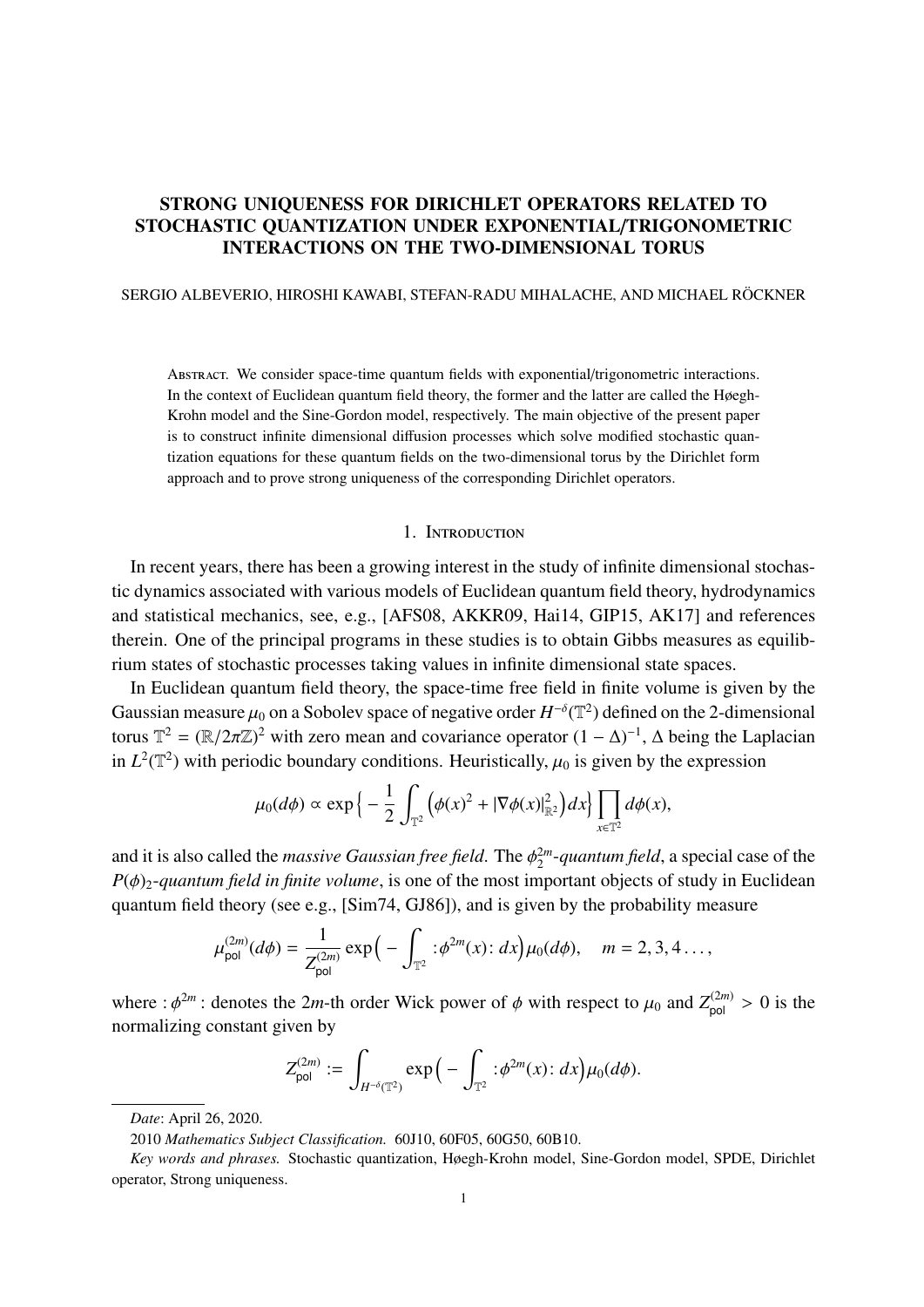Parisi and Wu [PW81] proposed the above program to find a Markov process or a class of Markov processes so that  $\mu_{pol}^{(2m)}$  is their invariant measure. This program is now called the *stochastic quantization*. (More recently, following [Hai14], such processes with  $\mu_{pol}^{(2m)}$  as an invariant measure have been called *dynamical*  $\phi_2^{2m}$  $_2^{2m}$ -*models*.) In the well-known paper [JM85], Jona-Lasinio and Mitter firstly provided a rigorous justification of the program for  $P(\phi)_{2}$ -quantum fields in finite volume. Strictly speaking, they constructed an infinite dimensional continuous Markov process having the  $\phi_2^4$ <sup>4</sup>/<sub>2</sub>-measure  $\mu_{pol}^{(4)}$  (i.e.,  $P(\phi)_{2}$ -measure in the case  $m = 2$ ) as an invariant measure. Applying the Girsanov transform method to the Ornstein–Uhlenbeck process whose unique invariant measure is the space-time free field measure  $\mu_0$ , they obtained the resulting Markov process as the unique weak solution of the so-called *(regularized) stochastic quantization equation* (SQE in short)

$$
\partial_t X_t(x) = -\frac{1}{2}(1-\Delta)^{1-\gamma}X_t(x) - m(1-\Delta)^{-\gamma} : X_t^{2m-1}(x) : + (1-\Delta)^{-\frac{\gamma}{2}}\xi_t(x), \quad t > 0, \ x \in \mathbb{T}^2, \ (1.1)
$$

where the positive constant  $\gamma$  provides a regularizing effect on the nonlinear drift term and on the noise term,  $\xi = {\xi_t = (\xi_t(x))_{x \in \mathbb{T}^2}}_{t \ge 0}$  being an R-valued Gaussian space-time white noise, that is,  $\xi$  is the time derivative of a standard  $L^2(\mathbb{T}^2)$ -cylindrical Brownian motion  $\{B_t = (B_t(x))_{x \in \mathbb{T}^2}\}_{t \ge 0}$ .

Since then, there has been a large number of follow-up papers on stochastic quantization, and both theories of SPDEs and Dirichlet forms on infinite dimensional state spaces have been developed intensively. The Dirichlet form approach was later elaborated in a series of papers [AR89, AR90, AR91]. In particular, in [AR90] the closability result was given, and in [AR89] the existence of a diffusion (i.e., a path continuous strong Markov process) was proved and in [AR91] it was shown that this process indeed solves equation (1.1) in the weak sense for quasievery initial condition has been shown for  $\gamma \geq 0$ . In this way the generator of the diffusion process has been identified to be the self-adjoint negative operator  $\mathcal L$  in  $L^2(\mu_{pol}^{(2m)})$  associated with the classical quasi regular Dirichlet form given by the  $\phi_2^{2m}$  $\mu_{\text{pol}}^{(2m)}$ . The problem of its being uniquely determined by the closure from a minimal domain  $\delta C_b^{\infty}$  $\int_b^{\infty}$  (of cylindrical functions) was solved in the sense of Markov uniqueness by [RZ92] for  $\gamma > 0$ . Strong uniqueness in the strong sense of essential self-adjointness of  $\mathcal L$  in the relevant  $L^2$ -space was solved by [LR98, DPT00], still for γ > 0. A (weaker) property of *restricted* Markov uniqueness has been recently obtained by [RZZ17a] for  $\gamma = 0$ . This yields uniqueness within the class of *quasi-regular* Dirichlet forms whose generators extend  $(L, \delta C_h^{\infty})$  $\binom{10}{b}$ . Moreover these authors show that the martingale problem for  $(L, \mathfrak{F}C_b^{\infty})$  $\beta_b^{\infty}$ ), up to a certain " $\mu$ -equivalence" is unique, in the sense that there is a unique strong Markov process solving that martingale problem (cf. [MR99, AMR15]). In this way also the uniqueness of probabilistic weak solutions of equation (1.1) with  $\gamma = 0$  has been shown. In [RZZ17a] in addition to [AR91] also results of [DPD03] are used, which yields strong solutions. For uniqueness of the invariant measures in terms of density under translations, see [RZZ17b].

Let us mention at this point that the original motivation to study measures like the  $P(\phi)_{2-}$ measure came from quantum field theory on Euclidean space-time R *d* , in particular where the 2-dimensional torus  $\mathbb{T}^2$  is replaced by the 2-dimensional space-time  $\mathbb{R}^2$ . Such measures are called (infinite volume)  $P(\phi)_{2}$ -measures and can indeed be constructed from limits of measures constructed relative to the torus, as shown in the work [GRS76], see [GJ86, Sim74] for other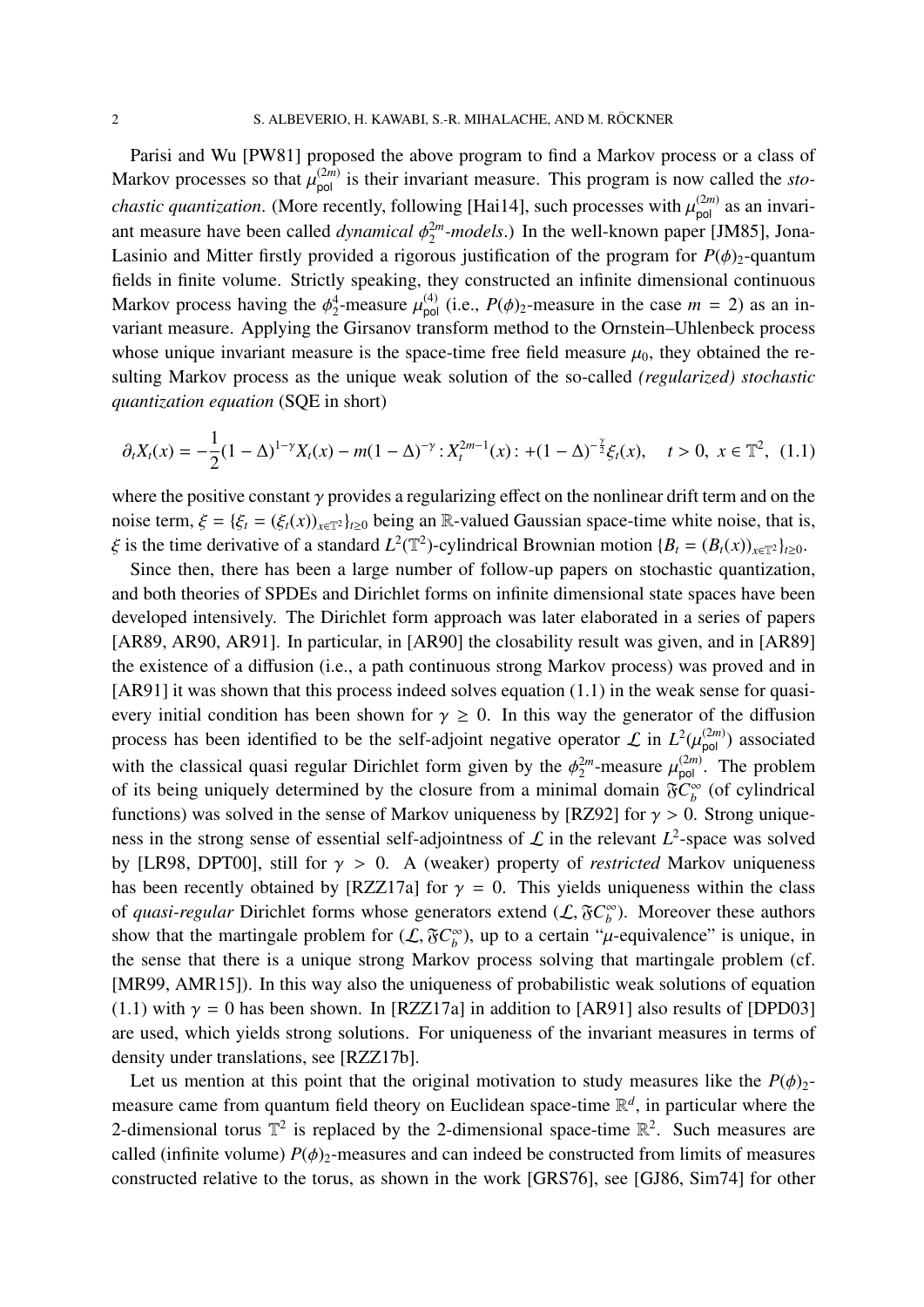constructions of such infinite volume measures. The invariance of these measures under the action of the Euclidean group is important to construct the associated relativistic quantum fields, the original physical motivation for studying Euclidean measures. See e.g., [GJ86, Sim74, Dim11, AHFL86, Alb16, Sum16, AHPRS89a, HKPS93]. The corresponding SQE (1.1) with  $\gamma > 0$  has been studied in the sense of associating a Dirichlet form and a Markov semigroup in [BCM88]. The construction of an associated diffusion has been first performed also for  $\gamma \ge 0$  in [AR89] and it was shown in [AR91] that it solves (1.1) in the infinite volume case. For partial results on the uniqueness problems (corresponding to those we mentioned in the case of the torus model), see [ARZ93, LR98, RZZ17a]. The result in [RZZ17a] also applies to the infinite volume case. Here recent results of [MW17], related to methods developed in [Hai14, GIP15, CC18, GH19, AK17] are used. In [AKR97] ergodicity of the stochastic dynamics associated to the infinite volume  $P(\phi)_{2}$ -models has been proven in the situation of "pure phases" (in the sense of [GRS75]).

In the present paper, we initiate the study of the corresponding SQE for a model different from the  $P(\phi)$ <sub>2</sub>-case, but which also leads to interesting relativistic quantum fields, as shown at about the same time as for the  $P(\phi)_{2}$ -case. This quantum field model was introduced by Høegh-Krohn [Høe71] in a Hamiltonian setting, and its Euclidean version was constructed in [AH74]. In the latter paper [AH74], the probability measure

$$
\mu_{\exp}^{(a)}(d\phi) = \frac{1}{Z_{\exp}^{(a)}} \exp\Big(-\int_{\mathbb{T}^2} : \exp(a\phi)(x): dx\Big) \mu_0(d\phi)
$$

was constructed and shown to yield interesting relativistic quantum fields, where  $Z_{exp}^{(a)} > 0$ was constructed and shown to yield interesting relativistic quantum neids, where  $Z_{\text{exp}} > 0$  is the normalizing constant,  $a \in (-\sqrt{4\pi}, \sqrt{4\pi})$  is called the *charge parameter*, and the *Wick exponential* : $exp(a\phi)(x)$ : is formally introduced by the expression

$$
:\exp(a\phi)(x):=\exp\Big(a\phi(x)-\frac{a^2}{2}\mathbb{E}^{\mu_0}[\phi(x)^2]\Big),\qquad x\in\mathbb{T}^2,
$$

 $\mathbb{E}^{\mu_0}$  standing for the expectation with respect to the massive Gaussian free field  $\mu_0$  (given heuristically by (1.1)). This model is called the *Høegh-Krohn model* or the  $exp(\phi)$ <sup>2</sup>-model. The papers [AGH79, AH80] study extensions of the model to  $\mathbb{R}^d$  for  $d \ge 2$ , and also show relations with martingale theory and multiplicative noise. We also mention that this model has also been discussed in the framework of nonstandard analysis (cf. [AHFL86]) and white noise analysis (cf. [AHPRS89a, HKPS93]), as well as in connection with relativistic quantum fields on curved spaces [FHN75]. A connection with problems in representation theory of groups of mappings has been discussed in [AHT81], see also [AHMTT93], and for new developments, [ADGV16]. The relevance of this model has also been pointed out in connection with string theory [AJPS97, GT13], and recently rediscovered in connection with topics like Liouville quantum gravity, where the random measure, called the *Gaussian multiplicative chaos*,

$$
\mathcal{M}_{\phi}^{(a)}(dx) = \text{exp}(a\phi)(x) : dx, \quad x \in \mathbb{T}^2, \phi \in H^{-\delta}(\mathbb{T}^2)
$$

plays a central role (cf. e.g., [Kah85, Kus92, DS11, RV14, AK16, Ber17, DS19, Gar20]).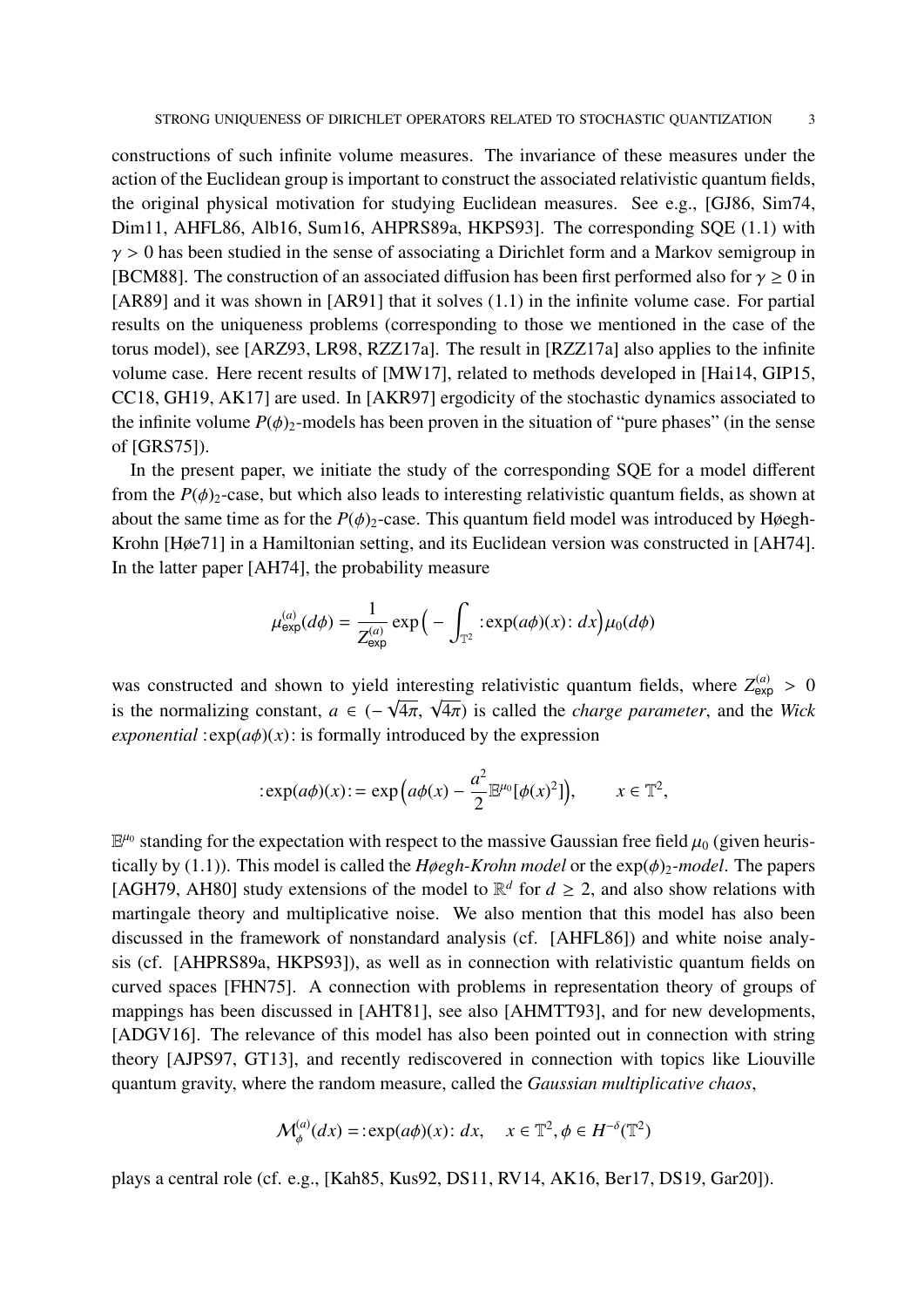The Høegh-Krohn model is also closely connected with the *Sine-Gordon model* (or the cos(*ϕ*)<sub>2</sub>-quantum field model)

$$
\mu_{\cos}^{(a)}(d\phi) = \frac{1}{Z_{\cos}^{(a)}} \exp\Big(-\int_{\mathbb{T}^2} : \cos(a\phi)(x): dx\Big) \mu_0(d\phi),
$$

where  $:cos(a\phi)(x)$ : is defined by

$$
:\cos(a\phi)(x):=\frac{1}{2}(\cdot\exp(\sqrt{-1}a\phi)(x):\cdot\div:\exp(-\sqrt{-1}a\phi)(x):\cdot).
$$

As with the Høegh-Krohn model, this quantum field model and generalizations of these models as  $\int$ :  $\exp(a\phi)(x)$ :  $v(da)$  and  $\int$ :  $\cos(a\phi)(x)$ :  $v(da)$  have also been studied for a long period by many authors, where  $v(da)$  is a positive Radon measure on the interval ( $-\sqrt{4\pi}$ ,  $\sqrt{4\pi}$ ) and by many authors, where  $v(da)$  is a positive Radon measure on the interval ( $-\sqrt{4\pi}$ ,  $\sqrt{4\pi}$ ) and not necessarily a Dirac measure. See e.g., [AH73, AH74, Frö76a, FS76, FP77, AHPRS89a, AHPRS89b]. All this gives us much motivation to study SQEs and the associated Dirichlet forms for such non-polynomial models. In the case where  $\mathbb{R}^2$  and  $\mathbb{T}^2$  are replaced by  $\mathbb{R}$ , this has been discussed in [AKR12], which provides solutions of the SQE and proves strong uniqueness of the corresponding Dirichlet operator for any  $\gamma \ge 0$ . For the same problem where  $\exp(\phi)$ <sub>1</sub> is replaced by  $P(\phi)$ <sub>1</sub>, see [Iwa87, KR07].

The main purpose of the present paper is to study regularized SQEs both for the Høegh-Krohn model

$$
\partial_t X_t(x) = -\frac{1}{2}(1-\Delta)^{1-\gamma}X_t(x) - \frac{a}{2}(1-\Delta)^{-\gamma} : \exp(aX_t(x)) : + (1-\Delta)^{-\frac{\gamma}{2}}\xi_t(x), \quad t > 0, x \in \mathbb{T}^2, \tag{1.2}
$$

and for the Sine-Gordon model

$$
\partial_t X_t(x) = -\frac{1}{2}(1-\Delta)^{1-\gamma}X_t(x) + \frac{a}{2}(1-\Delta)^{-\gamma} : \sin(aX_t(x)) : +(1-\Delta)^{-\frac{\gamma}{2}}\xi_t(x), \quad t > 0, x \in \mathbb{T}^2 \tag{1.3}
$$

by the Dirichlet form approach. Furthermore, we prove strong uniqueness of the corresponding Dirichlet operators in the relevant  $L^p$ -spaces for all  $p \geq 1$ . To the best of our knowledge, except  $L^1$ -uniqueness obtained by [Wu00], there seems to be only a few results on  $L^p$ -uniqueness of Dirichlet operators associated with (1.2) and (1.3) for general  $p \ge 1$ . We mention here that Mihalache [Mih06] first proved the unique existence of the regularized SQE (1.2) in the weak probabilistic sense under restrictive conditions on  $0 < \gamma \le 1$  and the charge parameter *a*, by combining several properties of the  $exp(\phi)_2$ -measure  $\mu_{exp}^{(a)}$  established in [AH74] with approximation methods in [DPT04]. Quite recently, influenced by the quick development on singular SPDEs (cf. [Hai14, GIP15]), unique probabilistic strong solutions to the original SQEs (1.2) and (1.3) (i.e., with  $\gamma = 0$ ) were constructed by [Gar20, HKK19, ORW19] and [HS16, CHS19], respectively. However, these results do not imply strong uniqueness of the corresponding Dirichlet operator in general (see Remark 2.6 below). Let us also mention that a recent approach on stochastic quantization of the  $exp(\phi)_2$ -model on  $\mathbb{T}^2$  or  $\mathbb{R}^2$ , and of the  $P(\phi)_2$ -model on  $\mathbb{T}^2$ , through elliptic SPDEs, has been developed in [ADG19] (based on previous work on dimensional reduction [ADG18]).

The structure of the present paper is as follows: In Section 2, we describe our framework and state the main results. To summarize them, let us stress that both the  $exp(\phi)_{2}$ -measure and the  $cos(\phi)$ <sub>2</sub>-measure have been constructed for values of the charge constant *a* in the interval the cos( $\varphi$ )<sub>2</sub>-measure nave been constructed for values of the charge constant *a* in the interval ( $-\sqrt{4\pi}$ ,  $\sqrt{4\pi}$ ). Our methods permit to cover the whole range of this parameter and show that the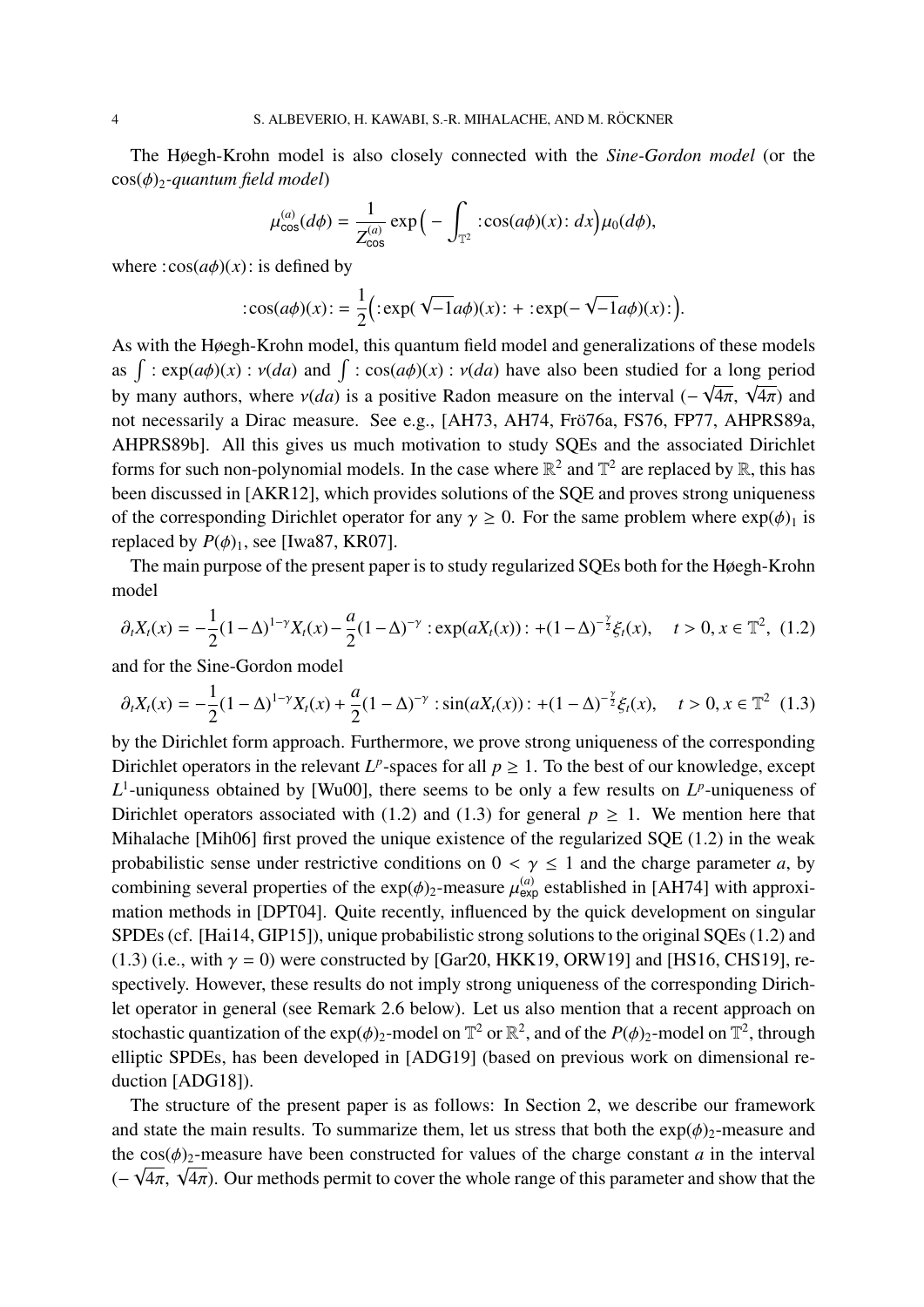pre-Dirichlet form associated with (1.2) (resp. (1.3)), i.e., associated with the  $\exp(\phi)_2$ -measure pre-Dirichlet form associated with (1.2) (resp. (1.3)), i.e., associated with the exp( $\varphi$ )<sub>2</sub>-measure  $\mu_{\text{exp}}^{(a)}$  (resp. the cos( $\phi$ )<sub>2</sub>-measure  $\mu_{\text{cos}}^{(a)}$ ), for all  $a \in (-\sqrt{4\pi}, \sqrt{4\pi})$  is closable, and one has uniqueness of the corresponding Dirichlet operator for all  $1 \leq p < \frac{1}{2}$  $\frac{1}{2}(1 + \frac{4\pi\gamma}{a^2})$  $\frac{4\pi\gamma}{a^2}$ ) with  $|a| < \sqrt{4\pi\gamma}$ . As a corollary we show the existence of diffusion processes solving (1.2) and (1.3) weakly for quasi every starting point in the state space  $H^{-\delta}(\mathbb{T}^2)$  for suitable  $\delta > 0$ . In Section 3, we construct the Wick power, the Wick exponential and the Wick trigonometric mappings, including also a new detailed estimate for Wick powers (Proposition 3.1) and a proof of the finite dimensional approximation of the Wick exponential and the Wick trigonometric mappings (Theorem 3.4 and Corollary 3.7). In Section 4, we provide the proof of our main result (Theorem 2.4) by combining the tools of Section 3 with the argument in [LR98]. Finally, in the appendix, we present key estimates on Green's function, which are used in Sections 3 and 4.

Throughout the present paper, we denote by *C* positive constants which may change from line to line. When their dependence on some parameters are significant, we specify them as *Cp*,  $C(\varepsilon)$ , etc. Besides, we use the notation  $a \leq b$  if there exists a positive constant *C*, independent of the variables under consideration, such that  $a \leq C \cdot b$ .

#### 2. Framework and results

We begin by introducing some notations and objects we will be working with. Let  $\mathbb{T}^2$  =  $(\mathbb{R}/2\pi\mathbb{Z})^2$  be the 2-dimensional torus equipped with the Lebesgue measure dx. Let  $L^2(\mathbb{T}^2;\mathbb{C})$  be the Hilbert space consisting all C-valued Lebesgue square integrable functions equipped with the usual inner product

$$
(f,g)_{L^2} = \int_{\mathbb{T}^2} f(x)\overline{g(x)}dx, \quad f, g \in L^2(\mathbb{T}^2; \mathbb{C}).
$$

For  $k = (k_1, k_2) \in \mathbb{Z}^2$  and  $x = (x_1, x_2) \in \mathbb{T}^2$ , we write  $|k| = (k_1^2 + k_2^2)$  $\binom{2}{2}^{1/2}$ ,  $||k|| = \max\{|k_1|, |k_2|\}$  and  $k \cdot x = k_1 x_1 + k_2 x_2$ . We define the space of distributions  $S'(\mathbb{T}^2; \mathbb{C})$  by the set of linear maps *u* from  $\mathcal{S}(\mathbb{T}^2; \mathbb{C}) = C^\infty(\mathbb{T}^2; \mathbb{C})$  to  $\mathbb{C}$ , such that there exist  $N \in \mathbb{N}$  and  $C > 0$  with

$$
|u(\varphi)|\leq C\max_{0\leq i+j\leq N}\max_{x\in\mathbb{T}^2}\Big|\frac{\partial^{i+j}\varphi}{\partial x_1^i\partial x_2^j}(x)\Big|,\quad \varphi\in\mathcal{S}(\mathbb{T}^2;\mathbb{C}).
$$

Since  $S(\mathbb{T}^2;\mathbb{C}) \subset L^2(\mathbb{T}^2;\mathbb{C}) \subset S'(\mathbb{T}^2;\mathbb{C})$ , the  $L^2$ -inner product  $(\cdot,\cdot)_{L^2}$  is naturally extended to the pairing of  $S(\mathbb{T}^2;\mathbb{C})$  and its dual space  $S'(\mathbb{T}^2;\mathbb{C})$ . Let  $\{e_k; k \in \mathbb{Z}^2\}$  be the usual complete orthonormal system (CONS) of  $L^2(\mathbb{T}^2;\mathbb{C})$  consisting of the  $\mathbb{C}$ -valued functions

$$
\mathbf{e}_k(x) = \frac{1}{2\pi} e^{\sqrt{-1}k \cdot x}, \quad k \in \mathbb{Z}^2, \ x \in \mathbb{T}^2.
$$

For each  $u \in \mathcal{S}'(\mathbb{T}^2;\mathbb{C})$ , we define the Fourier transform  $\hat{u} : \mathbb{Z}^2 \to \mathbb{C}$  by

$$
\hat{u}(k) := \mathcal{S}'(u, \mathbf{e}_k)_{\mathcal{S}}, \quad k \in \mathbb{Z}^2.
$$

We define the real  $L^2$ -Sobolev space of order *s* with periodic boundary condition by

$$
H^{s}(\mathbb{T}^{2})=\left\{u\in\mathcal{S}'(\mathbb{T}^{2};\mathbb{C});\sum_{k\in\mathbb{Z}^{2}}(1+|k|^{2})^{s}|\hat{u}(k)|^{2}<\infty,\ \hat{u}(-k)=\overline{\hat{u}(k)},\ k\in\mathbb{Z}^{2}\right\},\quad s\in\mathbb{R}.
$$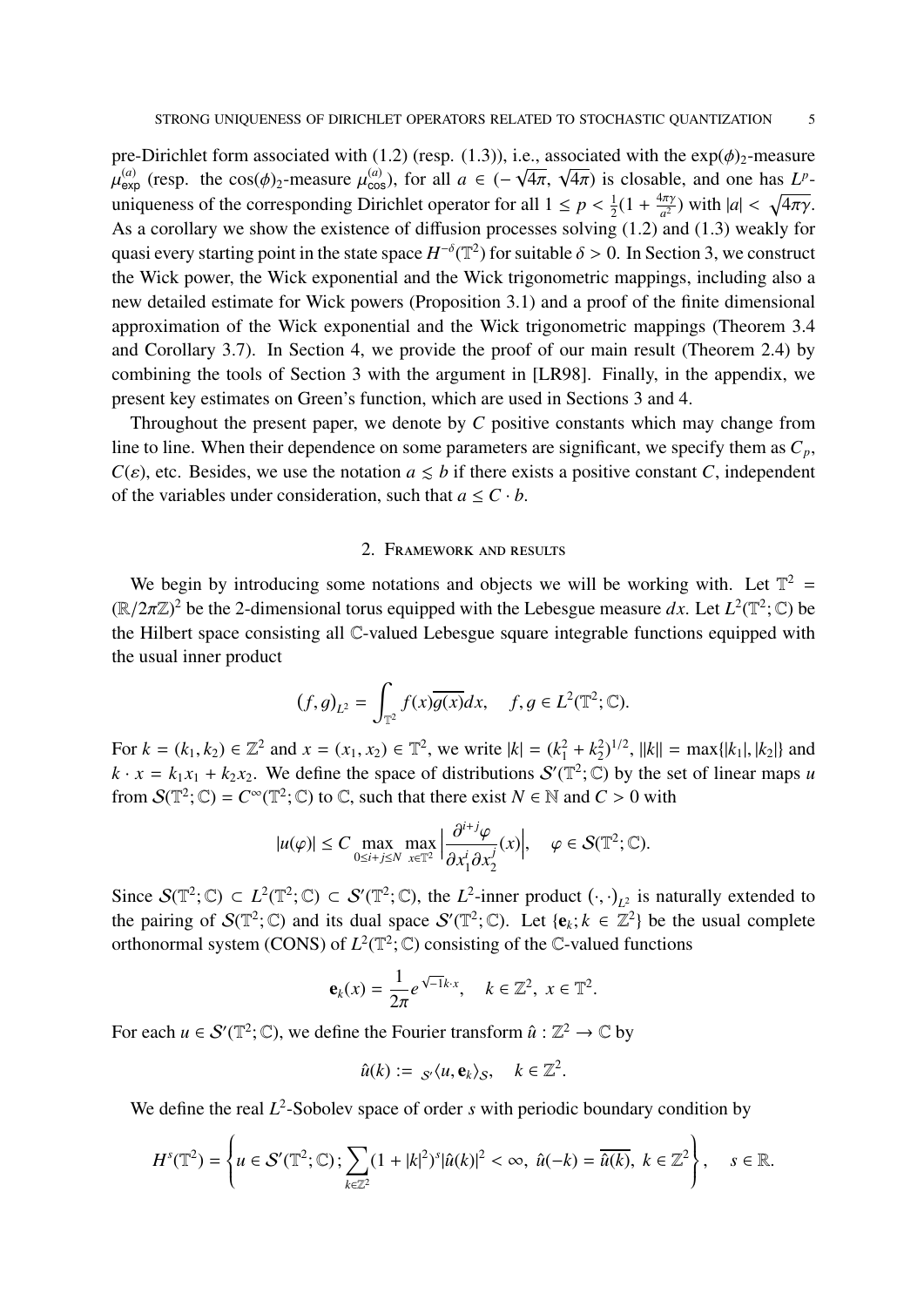This space is a Hilbert space equipped with the inner product

$$
(u,v)_{H^s} = \sum_{k \in \mathbb{Z}^2} (1+|k|^2)^s \widehat{u}(k)\widehat{v}(-k), \quad u, v \in H^s(\mathbb{T}^2).
$$

Note that  $H^0(\mathbb{T}^2)$  coincides with  $L^2(\mathbb{T}^2) := L^2(\mathbb{T}^2;\mathbb{R})$  and we regard  $H^{-s}(\mathbb{T}^2)$  as the dual space of  $H^s(\mathbb{T}^2)$  through the standard chain

$$
Hs(\mathbb{T}^2) \subset L2(\mathbb{T}^2) \subset H^{-s}(\mathbb{T}^2), \qquad s \ge 0.
$$

We denote by  $_{H^{-\alpha}} \langle \cdot, \cdot \rangle_{H^{\alpha}}$  the dualization between  $H^{\alpha}(\mathbb{T}^2)$  and its dual space  $H^{-\alpha}(\mathbb{T}^2)$ .

Let  $\Delta$  be the Laplacian with periodic boundary condition acting on  $L^2(\mathbb{T}^2)$ . It is a self-adjoint negative operator in  $L^2(\mathbb{T}^2)$  with Dom( $\Delta$ ) =  $H^2(\mathbb{T}^2)$ . We set  $A := (1 - \Delta)^{-1}$  and  $\lambda_k := 1 + |k|^2$  $(k \in \mathbb{Z}^2)$ . Note that *A* is a compact and self-adjoint operator acting on  $L^2(\mathbb{T}^2)$  and that the spectra of both 1 –  $\Delta$  and *A* consist only of eigenvalues. Let {*e<sub>k</sub>*; *k* ∈  $\mathbb{Z}^2$ } be the usual CONS of  $L^2(\mathbb{T}^2)$ associated with  $\{e_k; k \in \mathbb{Z}^2\}$ , that is,  $e_{(0,0)}(x) = (2\pi)^{-1}$  and

$$
e_k(x) = \frac{1}{\sqrt{2}\pi} \begin{cases} \cos(k \cdot x), & k \in \mathbb{Z}_+^2 \\ \sin(k \cdot x), & k \in \mathbb{Z}_-^2, \end{cases} \quad x \in \mathbb{T}^2,
$$

where  $\mathbb{Z}_+^2 = \{(k_1, k_2) \in \mathbb{Z}^2; k_1 > 0\} \cup \{(0, k_2); k_2 > 0\}$  and  $\mathbb{Z}_-^2 = -\mathbb{Z}_+^2$ . Then we have that  $\{(\lambda_k, e_k); k \in \mathbb{Z}^2\}$  and  $\{(\lambda_k^{-1}, e_k); k \in \mathbb{Z}^2\}$  are normalized eigenbasis for  $1 - \Delta$  and *A*, respectively. Namely, we have

$$
(1 - \Delta)e_k = \lambda_k e_k, \ Ae_k = \lambda_k^{-1} e_k, \qquad k \in \mathbb{Z}^2.
$$

Setting  $e_k^{(s)}$  $\lambda_k^{(s)} := \lambda_k^{-s/2}$  $e_k^{-s/2}e_k$  (*s* ∈ ℝ), we obtain a CONS { $e_k^{(s)}$  $\mathbb{Z}_k^{(s)}$ ;  $k \in \mathbb{Z}^2$  of  $H^s(\mathbb{T}^2)$ . Then the operator *A* can be extended to  $H^{-s}(\mathbb{T}^2)$  (*s* > 0) by setting  $Ae_k^{(-s)} := \lambda_k^{-1}e_k^{(-s)}$  $\binom{(-s)}{k}$  ( $k \in \mathbb{Z}^2$ ). Note that *A* is not a trace class operator because of

$$
\mathrm{Tr}(A) = \sum_{k \in \mathbb{Z}^2} \lambda_k^{-1} = \sum_{k \in \mathbb{Z}^2} \frac{1}{1 + |k|^2} = \infty.
$$

On the other hand, it follows from

$$
\operatorname{Tr}(A^p) = \sum_{k \in \mathbb{Z}^2} \lambda_k^{-p} = \sum_{k \in \mathbb{Z}^2} \frac{1}{(1 + |k|^2)^p} < \infty, \quad p > 1
$$

that  $A^p$  is a trace class operator for any  $p > 1$ .

Throughout the present paper, we fix two parameters  $\delta$ (> 0) and  $\gamma$  such that

$$
0 < \gamma \le 1, \ \delta + 2\gamma > 2. \tag{2.1}
$$

We set  $E := H^{-\delta}(\mathbb{T}^2)$ ,  $H := L^2(\mathbb{T}^2)$ ,  $H := H^{\gamma}(\mathbb{T}^2)$  and define the space-time free field by  $\mu_0 := N(0, A^{1+\delta})$ . Namely,  $\mu_0$  is the mean zero Gaussian probability measure supported on *E* such that

$$
\int_{E} (l_1, z)_E (l_2, z)_E \, \mu_0(dz) = (A^{1+\delta} l_1, l_2)_E, \quad l_1, l_2 \in E. \tag{2.2}
$$

We can read (2.2) as

$$
\int_{E} \langle z, l_1 \rangle \langle z, l_2 \rangle \, \mu_0(dz) = \left( (1 - \Delta)^{-1} l_1, l_2 \right)_H, \quad l_1, l_2 \in E^* \subset H,\tag{2.3}
$$

where  $\langle \cdot, \cdot \rangle$  denotes the dualization between *E* and  $E^* = H^{\delta}(\mathbb{T}^2)$ .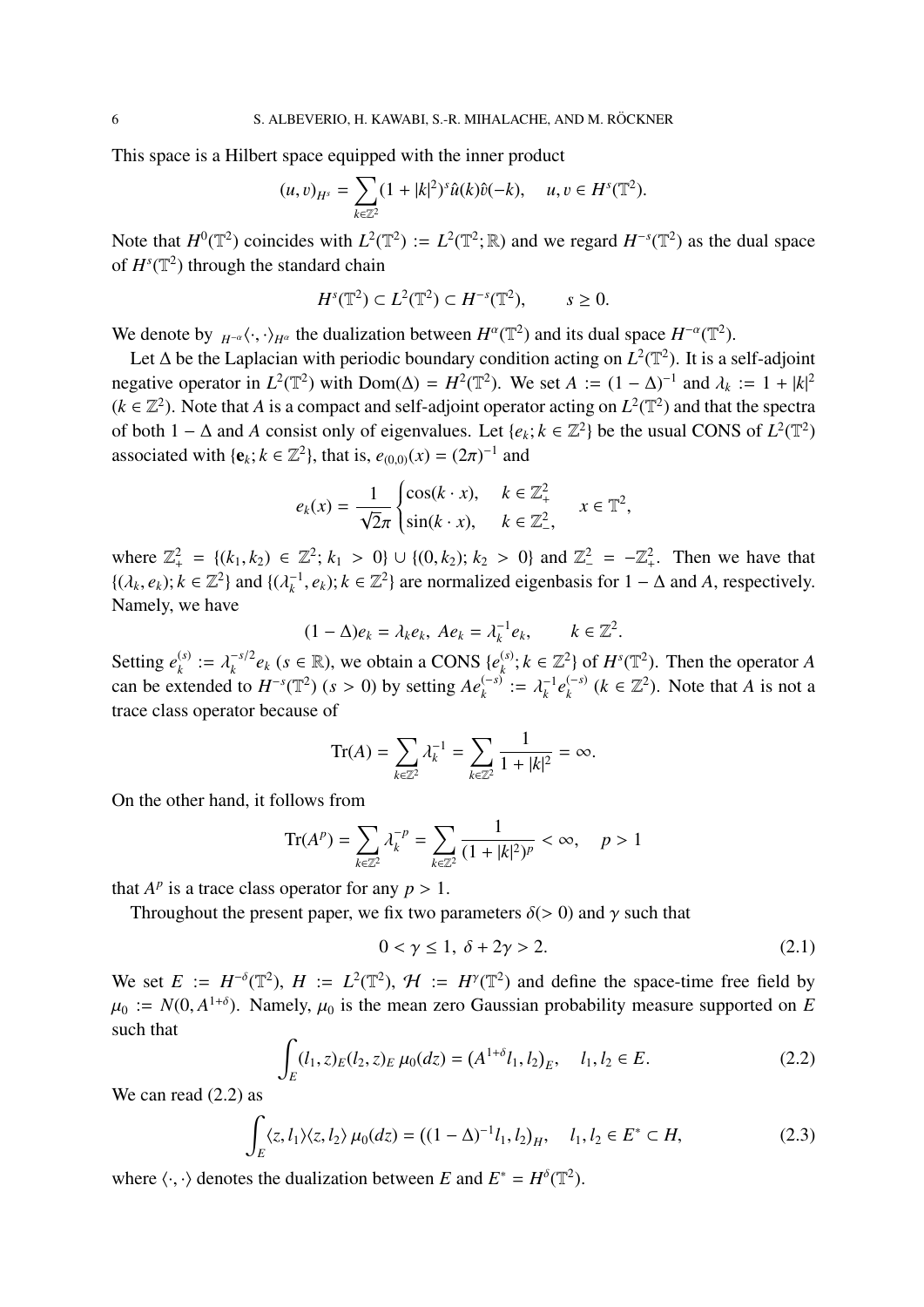Next, we introduce the  $exp(\phi)_2$ -measure  $\mu_{exp}^{(a)}$  and the  $cos(\phi)_2$ -measure  $\mu_{cos}^{(a)}$  on *E*. The details of the rigorous construction of these probability measures as well as various properties of them will be presented in Section 3. For  $\Lambda \subset \mathbb{R}^2$ , we write  $c\Lambda := \{cx; x \in \Lambda\}$  ( $c \in \mathbb{R}$ ). Throughout the present paper, we assume

$$
\Lambda \text{ is compact such that } \Lambda = -\Lambda \text{ and } 0 \text{ is an interior point of } \Lambda. \tag{2.4}
$$

As typical examples of  $\Lambda$ , we may consider  $D(N) = \{x \in \mathbb{R}^2; |x|_{\mathbb{R}^2} \le N\}$  and  $Q(N) = \{x =$  $(x_1, x_2) \in \mathbb{R}^2$ ;  $|x_1| \leq N$ ,  $|x_2| \leq N$   $(N \in \mathbb{N})$ . We define the projection operator  $\Pi_{\Lambda}$  on *E* by

$$
(\Pi_{\Lambda}z)(x) := \sum_{k \in \mathbb{Z}^2} \mathbf{1}_{\Lambda}(k)\hat{z}(k)\mathbf{e}_k(x) = \sum_{k \in \Lambda \cap \mathbb{Z}^2} \langle z, e_k \rangle e_k(x), \quad z \in E, x \in \mathbb{T}^2,
$$
 (2.5)

where  $1_\Lambda$  stands for the indicator function of  $\Lambda$ . For a cut-off function  $g \in H$  and the charge where  $\mathbf{I}_{\Lambda}$  stands for the indicator function of  $\Lambda$ . For a cut-on function  $g \in H$  and the charge<br>parameter  $a \in (-\sqrt{4\pi}, \sqrt{4\pi})$ , we define the *Wick exponential* : exp(*az*) : (*g*) with respect to  $\mu_0$ by

$$
:\exp(az):(g)=\lim_{N\to\infty}\int_{\mathbb{T}^2}\exp\left(a(\Pi_{N\Lambda}z)(x)-\frac{a^2}{2}\mathbb{E}^{\mu_0}[(\Pi_{N\Lambda}z)(x)^2]\right)g(x)dx,\tag{2.6}
$$

where the right-hand side of (2.6) converges in  $L^2(\mu_0)$  and it does not depend on the choice of  $\Lambda$  (see Theorem 3.4 for details). We note that the Gaussian multiplicative chaos  $\mathcal{M}_z^{(a)}(A)$  $(A \in \mathcal{B}(\mathbb{T}^2))$  coincides with : exp(*az*): (1<sub>*A*</sub>). Using the Wick exponential : exp(*az*): (*g*), we can also introduce the *Wick cosine* : $cos(az)$ : (q) and the *Wick sine* : $sin(az)$ : (q) by

$$
\begin{aligned}\n\therefore \cos(az) : (g) &= \frac{1}{2} \Big( \cdot \exp(\sqrt{-1}a\phi) : (g) + \cdot \exp(-\sqrt{-1}a\phi) : (g) \Big) \\
&= \lim_{N \to \infty} \int_{\mathbb{T}^2} \cos\big(a(\Pi_{N\Lambda}z)(x)\big) \exp\Big(\frac{a^2}{2} \mathbb{E}^{\mu_0}[(\Pi_{N\Lambda}z)(x)^2]\Big) g(x) dx, \\
\therefore \sin(az) : (g) &= \frac{1}{2} \Big( \cdot \exp(\sqrt{-1}a\phi) : (g) - \cdot \exp(-\sqrt{-1}a\phi) : (g) \Big) \\
&= \lim_{N \to \infty} \int_{\mathbb{T}^2} \sin\big(a(\Pi_{N\Lambda}z)(x)\big) \exp\Big(\frac{a^2}{2} \mathbb{E}^{\mu_0}[(\Pi_{N\Lambda}z)(x)^2]\Big) g(x) dx,\n\end{aligned}
$$

respectively. We then define the  $exp(\phi)_2$ -measure  $\mu_{exp}^{(a)}$  on *E* by

$$
\mu_{\exp}^{(a)}(dz) := \frac{1}{Z_{\exp}^{(a)}} \exp\left(-\,:\exp(az)\,:\,(\mathbf{1}_{\mathbb{T}^2})\right) \mu_0(dz),\tag{2.7}
$$

where

$$
Z_{\text{exp}}^{(a)} := \int_{E} \exp\left(-\varepsilon \exp(a z) : (\mathbf{1}_{\mathbb{T}^2})\right) \mu_0(d z) \tag{2.8}
$$

is the normalization constant. Replacing : $\exp(az)$ :  $(1_{\mathbb{T}^2})$  by : $\cos(az)$ :  $(1_{\mathbb{T}^2})$  in (2.7) and (2.8), we may also define the  $cos(\phi)_2$ -measure  $\mu_{cos}^{(a)}$ .

Now we are in a position to introduce a pre-Dirichlet form  $(\mathcal{E}, \mathfrak{F}C^{\infty}_{h})$  $\mu_b^{(\infty)}$ ). We put  $\mu = \mu_{\text{exp}}^{(a)}, \mu_{\text{cos}}^{(a)}$ and set  $K := \text{Span}\{e_k; k \in \mathbb{Z}^2\}$ . We mention that  $K \subset E^*$  is a dense linear subspace of *E*. Let  $\mathfrak{F}C_{h}^{\infty}$  $\delta_b^{\infty} := \mathfrak{F} C_b^{\infty}$  $\int_b^{\infty}$  (*K*) be the space of all smooth cylinder functions on *E* having the form

$$
F(z) = f(\langle z, \varphi_1 \rangle, \ldots, \langle z, \varphi_n \rangle), \quad z \in E,
$$

with  $n \in \mathbb{N}$ ,  $f \in C_b^{\infty}$  $\phi_b^{\infty}(\mathbb{R}^n, \mathbb{R})$  and  $\{\varphi_1, \ldots, \varphi_n\} \subset K$ . Since we have supp $(\mu) = E$ , two different functions in  $\mathfrak{F}C_{h}^{\infty}$  $\int_b^{\infty}$  represent two different  $\mu$ -classes. Note that  $\mathfrak{F}C_b^{\infty}$  $\int_b^{\infty}$  is dense in  $L^p(\mu)$  for all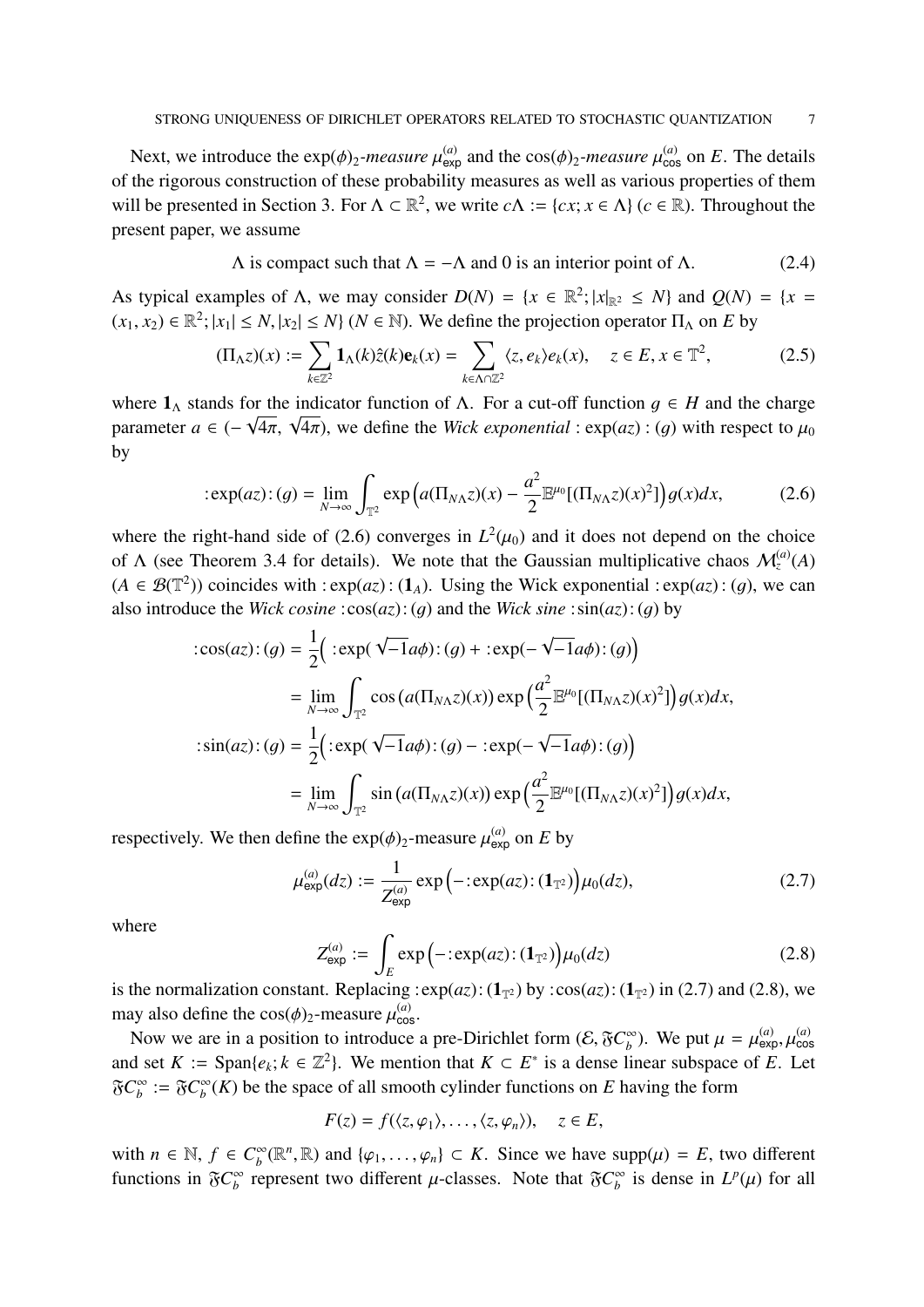*p* ≥ 1. If *F* : *E* → R is differentiable along every *h* ∈ *H*, and the mapping *h*  $\mapsto (\partial F/\partial h)(z)$  is a bounded linear functional on *H*, the function *F* is called *H*-*Gâteaux differentiable* at  $z \in E$ . Such a mapping is called the *H*-*Gâteaux derivative* of *F* at  $z \in E$ , and denoted by  $D_H F(z)$ . For a cylinder function  $F \in \mathfrak{F}C_{h}^{\infty}$  $b<sub>b</sub>$  having the above form, the *H*-Gâteaux derivative  $D<sub>H</sub>F : E \rightarrow H$ is given by

$$
D_H F(z) = \sum_{j=1}^n \partial_j f(\langle z, \varphi_1 \rangle, \dots, \langle z, \varphi_n \rangle) \varphi_j, \quad z \in E,
$$

where  $\partial_j$  stands for the *j*-th partial derivative. For  $\varphi \in K$ , we also define a function  $b(\mu; \varphi)$ :  $E \to \mathbb{R}$  by

$$
b(\mu; \varphi)(z) := \begin{cases} a : \exp(az) : (\varphi), & \mu = \mu_{\exp}^{(a)}, \\ -a : \sin(az) : (\varphi), & \mu = \mu_{\cos}^{(a)} .\end{cases}
$$

We consider the pre-Dirichlet form  $(\mathcal{E}, \mathfrak{F}C^{\infty}_{h})$  $\binom{10}{b}$  which is given by

$$
\mathcal{E}(F,G) = \frac{1}{2} \int_E (A^{\gamma} D_H F(z), D_H G(z))_H \mu(dz), \quad F, G \in \mathfrak{F}C_b^{\infty}.
$$

Then we obtain

#### Proposition 2.1.

$$
\mathcal{E}(F,G) = -\int_{E} \mathcal{L}F(z)G(z)\mu(dz), \quad F,G \in \mathfrak{F}C_b^{\infty},
$$

*where*  $\mathcal{L}F \in L^p(\mu)$ ,  $1 \leq p < 1 + \frac{4\pi}{a^2}$  $\frac{4\pi}{a^2}$  is given by

$$
\mathcal{L}F(z) = \frac{1}{2} \sum_{i,j=1}^{n} \partial_i \partial_j f(\langle z, \varphi_1 \rangle, \dots, \langle z, \varphi_n \rangle) \cdot (A^{\gamma} \varphi_i, \varphi_j)_H
$$
  

$$
- \frac{1}{2} \sum_{i=1}^{n} \partial_i f(\langle z, \varphi_1 \rangle, \dots, \langle z, \varphi_n \rangle) \cdot \{\langle z, A^{\gamma-1} \varphi_j \rangle + b(\mu; A^{\gamma} \varphi_j)(z)\}, \quad z \in E
$$

*for*  $F = f(\langle \cdot, \varphi_1 \rangle, \dots, \langle \cdot, \varphi_n \rangle) \in \mathfrak{F}C_b^{\infty}$ *b .*

**Remark 2.2.** *Since*  $A^{\gamma} \varphi \in K$  *for any*  $\gamma \in \mathbb{R}$  *and*  $\varphi \in K$ *, we easily see that*  $\mathfrak{F}C_{h}^{\infty}$ *b coincides with the space of all cylinder functions on E having the form*

$$
F(z) = f(\varphi_1^*(z), \dots, \varphi_n^*(z)), \quad z \in E,
$$
\n(2.9)

*with*  $n \in \mathbb{N}$ ,  $f \in C_b^{\infty}$  $\phi_b^{\infty}(\mathbb{R}^n, \mathbb{R})$  *and*  $\{\varphi_1, \ldots, \varphi_n\} \subset K$ . Here  $\varphi_j^*$ *j denotes the unique continuous extension of the functional*  $(\varphi_j, \cdot)$ <sub>*H*</sub> *to E, that is,*  $\varphi_j^*$  $\hat{y}_j$  is given by  $\varphi_j^*$  $f_j^*(z) = \langle A^{-\gamma} \varphi_j, z \rangle$  ( $z \in E$ ). For a *cylinder function*  $F \in \mathfrak{F}C_{h}^{\infty}$  $\int_b^{\infty}$  having the above form, the map  $D_{\mathcal{H}}F : E \to \mathcal{H}$  is defined by

$$
D_{\mathcal{H}}F(z) := \sum_{j=1}^n \partial_j f(\varphi_1^*(z), \ldots, \varphi_n^*(z)) \varphi_j, \quad z \in E.
$$

*By the chain rule, it coincides with the usual* H*-Gˆateaux derivative of F, hence the above definition is independent of the representation of F in (2.9). On the other hand, since the H-Gˆateaux derivative D<sup>H</sup> F is also given by*

$$
D_H F(z) = \sum_{j=1}^n \partial_j f(\varphi_1^*(z), \dots, \varphi_n^*(z)) \cdot A^{-\gamma} \varphi_j, \quad z \in E,
$$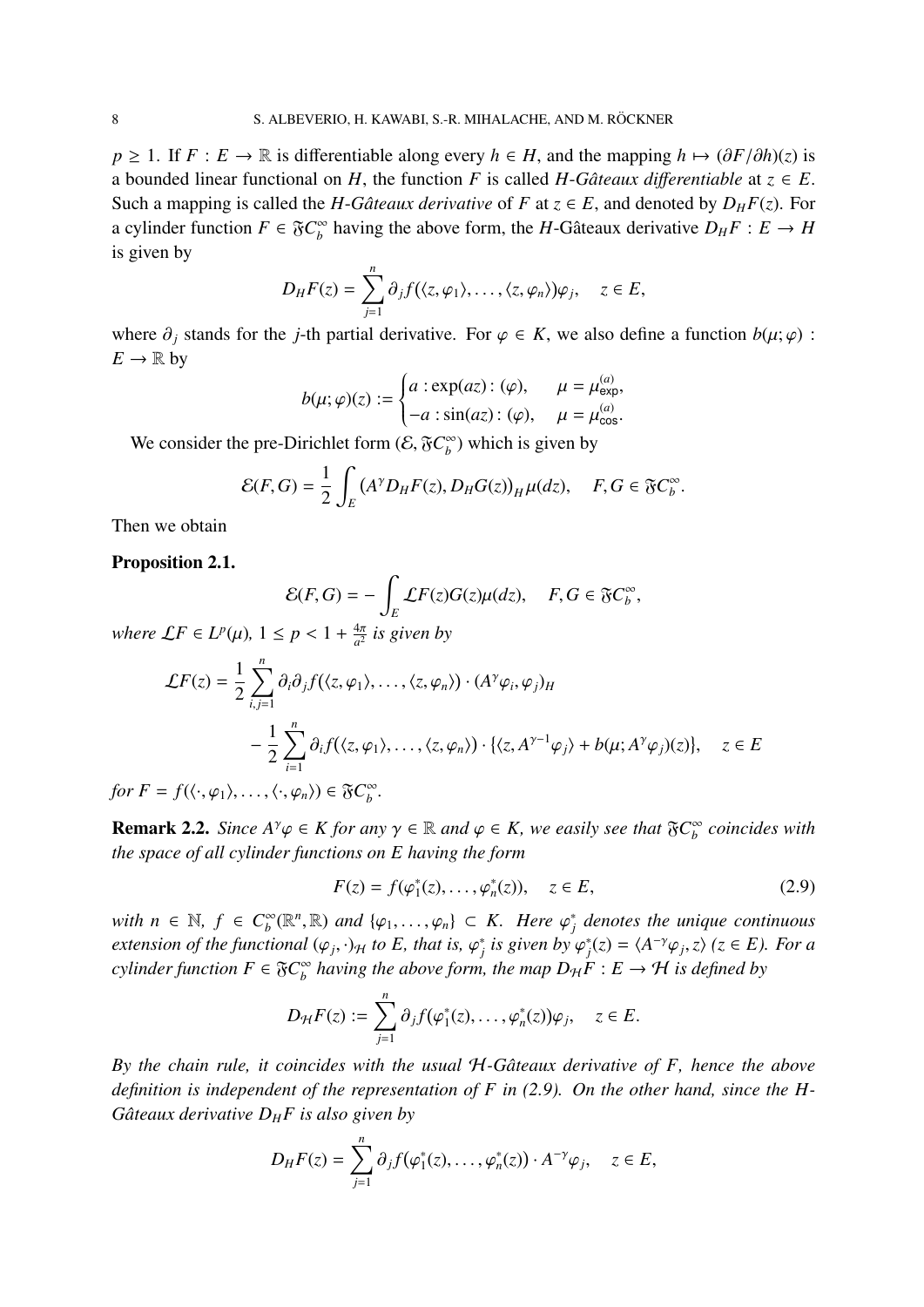*we easily see that the pre-Dirichlet form*  $(\mathcal{E}, \mathfrak{F}C_{h}^{\infty})$ *b* ) *and its associated pre-Dirichlet operator* L *are also represented as*

$$
\mathcal{E}(F,G) = \frac{1}{2} \int_E \left( D_{\mathcal{H}} F(z), D_{\mathcal{H}} G(z) \right)_{\mathcal{H}} \mu(dz), \quad F, G \in \mathfrak{F}C_b^{\infty},
$$

*and*

$$
\mathcal{L}F(z) = \frac{1}{2} \sum_{i,j=1}^{n} \partial_i \partial_j f(\varphi_1^*(z), \dots, \varphi_n^*(z)) (\varphi_i, \varphi_j) \mathcal{H}
$$
  
 
$$
- \frac{1}{2} \sum_{i=1}^{n} \partial_i f(\varphi_1^*(z), \dots, \varphi_n^*(z)) \cdot \{ \langle z, A^{-1} \varphi_j \rangle + b(\mu; \varphi_j)(z) \}, \quad z \in E,
$$

*respectively.*

**Remark 2.3.** *Since*  $\inf_{|a| < \sqrt{4\pi}} (1 + \frac{4\pi}{a^2})$  $\frac{4\pi}{a^2}$ ) = 2*, we have*  $\mathcal{L}F \in L^2(\mu)$  *for any*  $|a|$  < √ 4π*.*

Proposition 2.1 means that the operator  $(L, \mathfrak{F}C_{h}^{\infty})$  $\binom{\infty}{b}$  is the pre-Dirichlet operator which is associated with the pre-Dirichlet form  $(\mathcal{E}, \mathfrak{F}C^{\infty}_{h})$  $\binom{\infty}{b}$ . In particular, it implies that  $(\mathcal{E}, \mathfrak{F}C_b^{\infty})$  $\binom{10}{b}$  is closable in  $L^2(\mu)$ . We denote by  $\mathcal{D}(\mathcal{E})$  the completion of  $\mathfrak{F}C_b^{\infty}$  with respect to the  $\mathcal{E}_1^{1/2}$  $1/2$ -norm. (Here we use standard notations of the theory of Dirichlet forms, see, e.g., [Alb03, FOT94, MR92].) Then by standard theory (cf. [Alb03, AR90, FOT94, MR92]),  $(\mathcal{E}, \mathcal{D}(\mathcal{E}))$  is a Dirichlet form and the operator  $\mathcal L$  has a self-adjoint extension  $(\mathcal L_\mu, \text{Dom}(\mathcal L_\mu))$ , called the *Friedrichs extension*, corresponding to the Dirichlet form  $(E, \mathcal{D}(E))$ . The semigroup  $\{e^{t\mathcal{L}_\mu}\}_{t\geq 0}$  generated by  $(\mathcal{L}_\mu, \text{Dom}(\mathcal{L}_\mu))$ in  $L^2(\mu)$  is Markovian, i.e.,  $0 \le e^{t\mathcal{L}_\mu} F \le 1$ ,  $\mu$ -a.e. whenever  $0 \le F \le 1$ ,  $\mu$ -a.e. Moreover, since  ${e^{t\mathcal{L}_\mu}}_{t\geq 0}$  is symmetric on  $L^2(\mu)$ , the Markovian property implies that

$$
\int_{E} e^{t\mathcal{L}_{\mu}} F(z) \mu(dz) \le \int_{E} F(z) \mu(dz), \quad F \in L^{2}(\mu), \ F \ge 0, \ \mu\text{-a.e.}
$$

Hence  $||e^{t\mathcal{L}_\mu}F||_{L^1(\mu)} \le ||F||_{L^1(\mu)}$  holds for  $F \in L^2(\mu)$ , and  $\{e^{t\mathcal{L}_\mu}\}_{t \ge 0}$  can be extended as a family of *C*<sub>0</sub>-semigroup of contractions in  $L^p(\mu)$  for all  $p \ge 1$ . See e.g., [RS75, Theorem X.55] for details.

It is a fundamental question whether the Friedrichs extension is the only closed extension of  $(L, \mathfrak{F}C^{\infty}_{h})$  $\binom{10}{b}$  generating a *C*<sub>0</sub>-semigroup on *L<sup>p</sup>*( $\mu$ ),  $p \ge 1$ , i.e., whether we have *L<sup>p</sup>*( $\mu$ )-uniqueness for  $(L, \mathfrak{F}C_{h}^{\infty})$  $\beta_b^{\infty}$ ). For  $p = 2$ , this is equivalent to the fundamental problem of essential selfadjointness of  $\mathcal L$  in quantum physics (cf. [RS75]). Even if  $p = 2$ , in general there are many lower semi bounded self-adjoint extensions  $\mathcal L$  of  $\mathcal L$  in  $L^2(\mu)$  which therefore generate different symmetric strongly continuous semigroups  $\{e^{t\mathcal{L}}\}_{t\geq0}$  in  $L^2(\mu)$ . If, however, we have  $L^p(\mu)$ uniqueness of  $\mathcal L$  for some  $p \geq 2$ , there is hence only one semigroup which is strongly continuous and with generator extending  $\mathcal L$  in  $L^p(\mu)$ . Consequently, in this case, only one such  $L^p$ -, hence only one such  $L^2$ -dynamics exists, associated with  $\mu$ .

The following theorems are the main results of the present paper. For the notions of "quasieverywhere" and "capacity", we refer to [Alb03, FOT94, MR92].

**Theorem 2.4.** *Let*  $0 < \gamma \le 1$  *be the regularization constant satisfying* (2.1) *and let*  $a \in \mathbb{R}$  *be the charge constant satisfying*  $|a| < \sqrt{4\pi\gamma}$ . Then the pre-Dirichlet operator (L,  $C^{\infty}_{b}$ )  $\binom{1}{b}$  *is*  $L^p(\mu)$ *unique for all*  $1 \leq p < \frac{1}{2}$  $\frac{1}{2}(1 + \frac{4\pi\gamma}{a^2})$ *a* 2 ) *. Namely, there exists exactly one C*0*-semigroup in L<sup>p</sup>* (µ) *such that its generator extends*  $(L, \mathfrak{F}C_{h}^{\infty})$  $\binom{\infty}{b}$ . In particular, the Dirichlet form  $(\mathcal{E}, \mathcal{D}(\mathcal{E}))$  is the unique *extension of*  $(E, \mathfrak{F}C^{\infty}_{h})$  $\binom{6}{b}$  *such that*  $\mathfrak{F}C_{b}^{\infty}$ *b is contained in the domain of the associated generator.*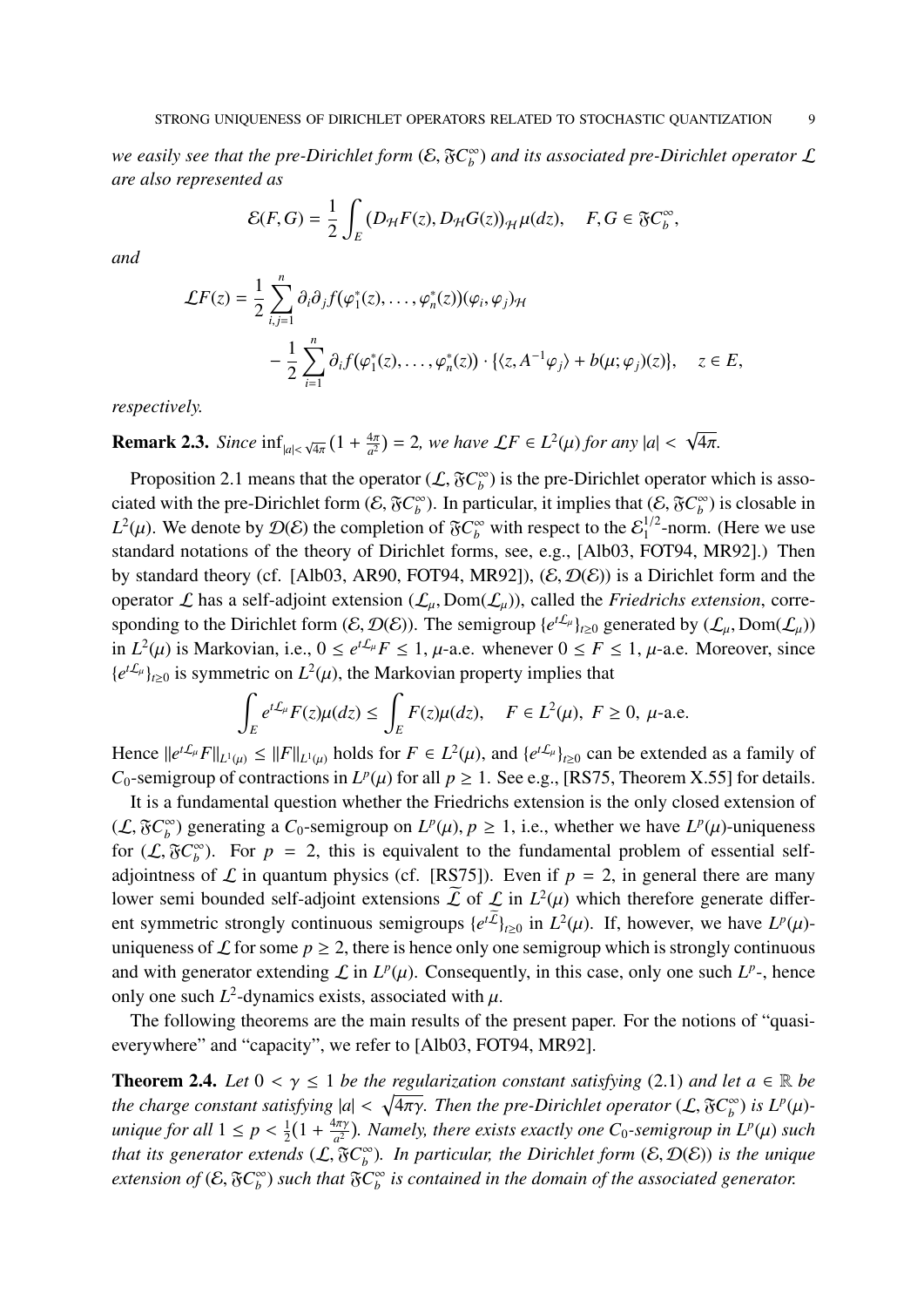Moreover, by applying [AR91, Theorem 6.1], we obtain the following result as an immediate corollary of this theorem.

**Corollary 2.5.** *There exists a conservative diffusion process*  $\mathbb{M} := (\Theta, \mathcal{F}, (\mathcal{F}_t)_{t\geq0}, (X_t)_{t\geq0}, \{\mathbb{P}_z\}_{z\in E})$ *such that the semigroup*  ${P_t}_{t\ge0}$  *generated by the unique extension of*  $(L, \mathfrak{F}C_b^{\infty})$ *b* ) *satisfies the following identity for any bounded Borel measurable function*  $F : E \to \mathbb{R}$ *, and*  $t > 0$ *:* 

$$
P_t F(z) = \int_{\Theta} F(X_t(\omega)) \mathbb{P}_z(d\omega), \quad \mu\text{-}a.s. \ z \in E,
$$

*in the sense that the right-hand side is a*  $\mu$ *-version for the*  $L^2(\mu)$ *-class*  $P_tF$ *. Moreover,* M *is the unique* µ*-symmetric Hunt process with the state space E solving the regularized SQEs* (1.2) *and* (1.3) *weakly for*  $\mathcal{E}\text{-}q.e.$   $z \in E$ , *in the cases*  $\mu = \mu_{\text{exp}}^{(a)}$  *and*  $\mu = \mu_{\text{cos}}^{(a)}$ , *respectively. Namely*, *there exist a set*  $S \subset E$  *with*  $Cap(S) = 0$  *and a system of independent one-dimensional*  $(\mathcal{F}_t)_{t \geq 0}$ *-Brownian motions*  $\{(B_t^k)_{t\geq 0}; k \in \mathbb{Z}^2\}$  *with*  $B_0^k = 0$  ( $k \in \mathbb{Z}^2$ ) defined on the probability space  $(\Theta, \mathcal{F}, (\mathcal{F}_t)_{t\geq0}, \mathbb{P}_z)$  *such that for any*  $z \in E \setminus S$ ,  $\mathbb{P}_z(X_t \in E \setminus S)$  *for all*  $t \geq 0) = 1$  *and the diffusion process*  $X = (X_t)_{t>0}$  *satisfies* 

$$
\langle X_t, e_k \rangle = \langle z, e_k \rangle - \frac{1}{2} \int_0^t \left\{ (1 + |k|^2)^{1-\gamma} \langle X_s, e_k \rangle + (1 + |k|^2)^{-\gamma} b(\mu; e_k)(X_s) \right\} ds
$$
  
+ 
$$
(1 + |k|^2)^{-\gamma/2} B_t^k \qquad t > 0, \ k \in \mathbb{Z}^2,
$$

P*z-almost surely.*

Remark 2.6. *Following arguments in* [Gar20, HKK19, ORW19, HS16, CHS19]*, we might construct a unique strong solution for SQE* (1.2) *(resp. SQE* (1.3)*)* for  $\mu_{\text{exp}}^{(a)}$  *(resp.*  $\mu_{\text{cos}}^{(a)}$ *) almost every initial datum. However, this does not imply the L<sup>p</sup> -uniqueness of the corresponding Dirichlet operator. This is obvious, since a priori the latter might have extensions which generate semigroups which have no probabilistic interpretation as transition probabilities of Markovian processes. For example, there might be an extension generating a non-Markovian semigroup which cannot be the transition probability semigroup of a Markov process or there might be also an extension generating a Markovian semigroup whose associated Dirichlet form is not quasi-regular, hence by the main result in* [AMR93] *and* [MR92] *this semigroup can also not be the transition probability semigroup of a Markov process with c`adl`ag paths. Therefore,* in general, none of the properties L<sup>p</sup>-uniqueness of the Dirichlet operator and strong unique*ness of the corresponding SQE implies the other. We refer to* [AR95, Sections 2 and 3] *for a detailed discussion of this point.*

#### 3. Preliminaries

3.1. A review of the Wick power. We give notations and review some statements on the Wick power based on [DPT04]. In particular, we discuss the convergence of the finite dimensional approximation of the Wick power in a strengthened form.

Let  $\Lambda$  be a subset of  $\mathbb{R}^2$  satisfying (2.4) and  $\Pi_{\Lambda}$  be the projection operator defined in (2.5). We set

$$
\rho_{\Lambda} := \mathbb{E}^{\mu_0} \big[ (\Pi_{\Lambda} z)(x)^2 \big]^{1/2} = \frac{1}{2\pi} \Big\{ \sum_{k \in \mathbb{Z}^2} \mathbf{1}_{\Lambda}(k) (1+|k|^2)^{-1} \Big\}^{1/2}, \quad x \in \mathbb{T}^2,
$$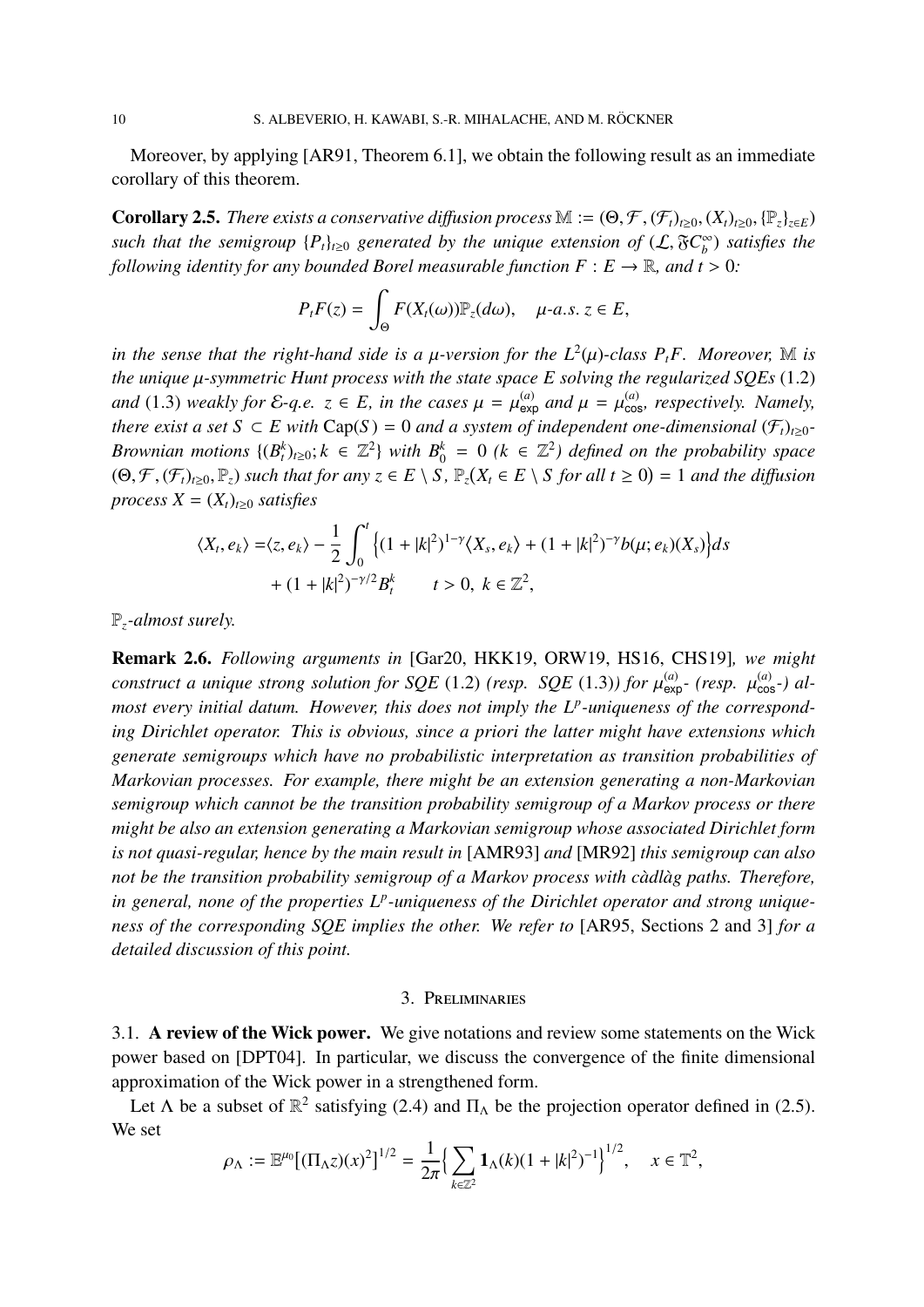and define  $\eta_{\Lambda,x} \in E^*$  by

$$
\eta_{\Lambda,x} := \frac{1}{\rho_{\Lambda}} \sum_{k \in \mathbb{Z}^2} \mathbf{1}_{\Lambda}(k) e_k(x) e_k = \frac{1}{\rho_{\Lambda}} \sum_{k \in \mathbb{Z}^2} \mathbf{1}_{\Lambda}(k) \overline{\mathbf{e}_k(x)} \mathbf{e}_k, \quad x \in \mathbb{T}^2.
$$
 (3.1)

Then we easily have

$$
(\Pi_{\Lambda}z)(x) = \rho_{\Lambda}\langle z, \eta_{\Lambda,x}\rangle, \qquad z \in E, \ x \in \mathbb{T}^2.
$$

We next consider the following Laplace equation on  $\mathbb{T}^2$ :

$$
(1 - \Delta)^{\alpha} u = f, \qquad \alpha > 0. \tag{3.2}
$$

If  $f = \sum_{k \in \mathbb{Z}^2} f_k e_k \in H^s(\mathbb{T}^2)$ , then

$$
u = (1 - \Delta)^{-\alpha} f = \sum_{k \in \mathbb{Z}^2} (1 + |k|^2)^{-\alpha} f_k e_k \in H^{s + 2\alpha}(\mathbb{T}^2)
$$

solves (3.2), and it can be also represented as

$$
(1 - \Delta)^{-\alpha} f(x) = \int_{\mathbb{T}^2} G_{\mathbb{T}^2}^{(\alpha)}(x, y) f(y) dy, \qquad x \in \mathbb{T}^2
$$

by using the Green function  $G_{\pi^2}^{(\alpha)}$  $\int_{\mathbb{T}^2}^{(\alpha)}(x,y)$ . We mention that

$$
G_{\mathbb{T}^2}^{(\alpha)}(x,y) = \sum_{k \in \mathbb{Z}^2} G^{(\alpha)}(x,y+2\pi k), \qquad x, y \in \mathbb{T}^2.
$$
 (3.3)

See e.g., [GJ86, Proposition 7.3.1] for details. Combining Proposition A.2 with (3.3), we have

$$
K^{(\alpha)}(x-y) := G_{\mathbb{T}^2}^{(\alpha)}(x,y) \le \begin{cases} C(1+|x-y|_{\mathbb{R}^2}^{2\alpha-2}) & \text{if } 0 < \alpha < 1\\ -\frac{1}{2\pi}\log|x-y|_{\mathbb{R}^2} + C & \text{if } \alpha = 1, \end{cases} \tag{3.4}
$$

for some constant *C* > 0. This estimate implies  $K^{(1)} \in L^{\infty}(\mathbb{T}^2) := \cap_{p>1} L^p(\mathbb{T}^2)$  and  $K^{(\alpha)} \in$  $L^{1+}(\mathbb{T}^2) := \cup_{p>1} L^p(\mathbb{T}^2)$  for each  $0 < \alpha < 1$ . We set

$$
K_{\Lambda}^{(\alpha)}(x) := \frac{1}{2\pi} \sum_{k \in \mathbb{Z}^2} \mathbf{1}_{\Lambda}(k)(1+|k|^2)^{-\alpha} \mathbf{e}_k(x), \quad x \in \mathbb{T}^2, \ 0 < \alpha \le 1. \tag{3.5}
$$

By [Wei12, Theorems 4.1 and 4.4], for every  $0 < \alpha \le 1$ , the *N*-th cubic partial sum  $K_N^{(\alpha)} = K_{Q(N)}^{(\alpha)}$ *Q*(*N*) satisfies

$$
K^{(\alpha)}(x) = \lim_{N \to \infty} K_N^{(\alpha)}(x) \text{ for almost everywhere } x \in \mathbb{T}^2,
$$
 (3.6)

and

$$
\sup_{N \in \mathbb{N}} \|K_N^{(1)}\|_{L^p} \le C_p \|K^{(1)}\|_{L^p}, \quad p \ge 1,
$$
\n(3.7)

for some constant  $C_p > 0$ , and

$$
\sup_{N \in \mathbb{N}} \left\| K_N^{(\alpha)} \right\|_{L^{1+\varepsilon}} \le C_{\varepsilon} \| K^{(\alpha)} \|_{L^{1+\varepsilon}}, \quad 0 < \alpha < 1,
$$
\n(3.8)

where  $\varepsilon > 0$  is some sufficiently small constant.

Next, we introduce a mapping  $W : E^* \ni f \mapsto W_f \in L^2(\mu_0)$  by

$$
W_f(z) := \langle z, f \rangle, \quad z \in E.
$$

It follows from (2.3) that  $W_f \in L^2(\mu_0)$  and

$$
||W_f||_{L^2(\mu_0)} = ||f||_{H^{-1}}, \quad f \in E^*.
$$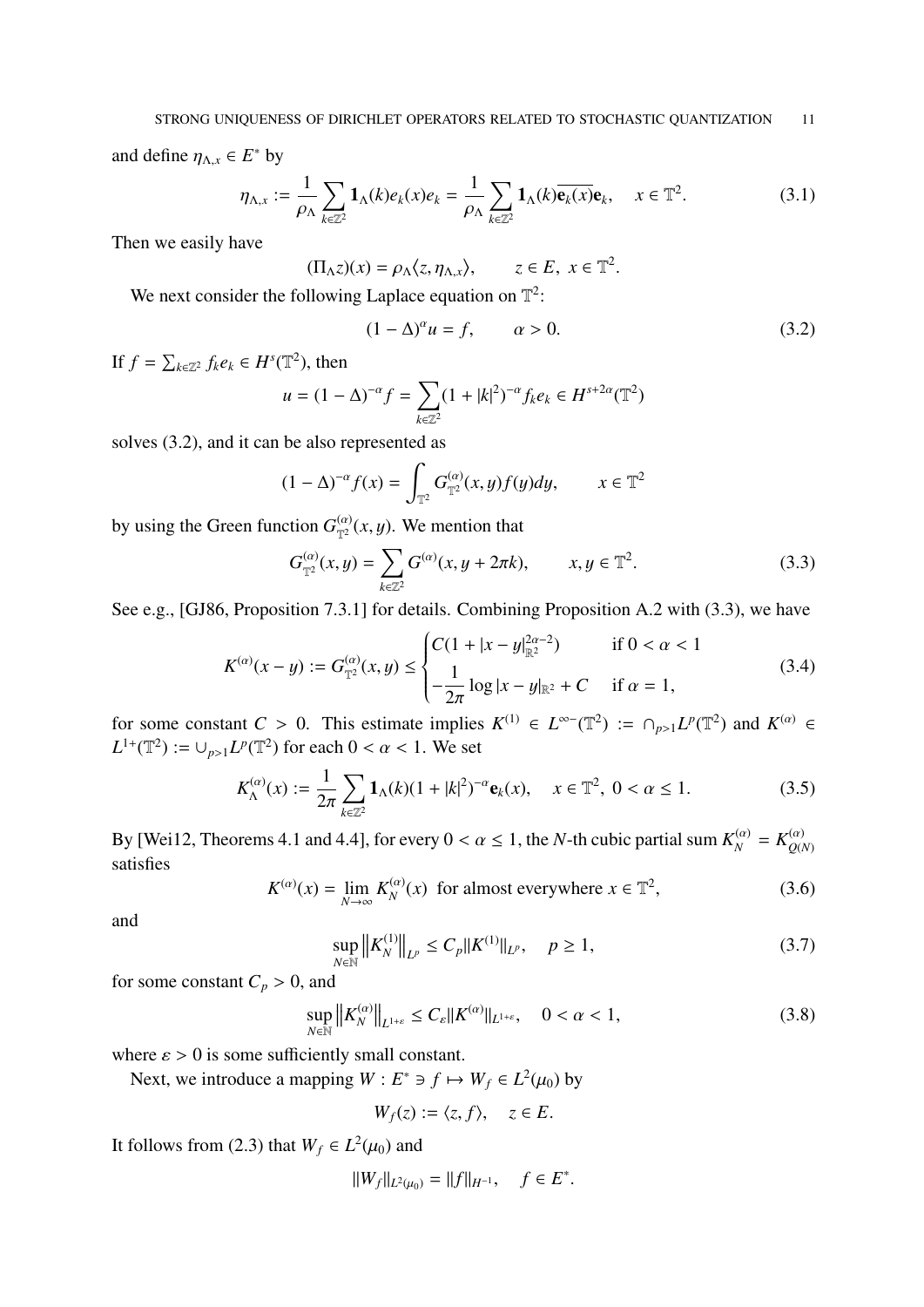Therefore the mapping  $W_f$  gives rise to an isometric isomorphism from  $H^{-1}(\mathbb{T}^2)$  into  $L^2(\mu_0)$ . We still denote the mapping from  $H^{-1}(\mathbb{T}^2)$  into  $L^2(\mu_0)$  by  $W_f$  and call it the *white noise function*.

Let  ${\{\mathbb H_n\}}_{n=0}^\infty$  $\sum_{n=0}^{\infty}$  be the Hermite polynomials defined by

$$
\mathbb{H}_n(\xi) := \frac{(-1)^n}{\sqrt{n!}} e^{\xi^2/2} \left(\frac{d}{d\xi}\right)^n e^{-\xi^2/2}, \quad n = 0, 1, 2, \ldots, \xi \in \mathbb{R}.
$$

For later use, we recall the well-known formula

$$
\int_{E} \mathbb{H}_{m}(W_{f}(z)) \mathbb{H}_{n}(W_{g}(z)) \mu_{0}(dz) = \delta_{m,n}(f,g)_{H^{-1}}^{n}, \qquad (3.9)
$$

where *f*, *g* ∈ *H*<sup>-1</sup>( $\mathbb{T}^2$ ) with  $||f||_{H^{-1}} = ||g||_{H^{-1}} = 1$ . It follows from (3.9) that  $\mathbb{H}_n(W_f) \in L^2(\mu_0)$  for any  $f \in H^{-1}(\mathbb{T}^2)$  and  $n \in \mathbb{N} \cup \{0\}.$ 

For a real separable Hilbert space K, we denote by  $C_n(\mathcal{K})$ ,  $n \in \mathbb{N}$ , the closed linear subspace of  $L^2(\mu_0; K)$  generated by the K-valued random variables  $\{\mathbb{H}_n(W_f)k; f \in H^{-1}(\mathbb{T}^2), \|f\|_{H^{-1}} =$ 1, *k* ∈ K} and by  $C_0(K)$  the set of constant K-valued vectors. We set  $C_n := C_n(\mathbb{R})$  for simplicity. The space  $C_n(\mathcal{K})$  is called the *Wiener chaos* of order *n* and the following Itô-Wiener decomposition holds:

$$
L^2(\mu_0; \mathcal{K}) = \bigoplus_{n=0}^{\infty} C_n(\mathcal{K}).
$$

Applying the Nelson hypercontractivity estimate (cf. [Sim74, Theorem I.22]), we also have

$$
||F||_{L^{p}(\mu_0; \mathcal{K})} \le (p-1)^{n/2} ||F||_{L^{2}(\mu_0; \mathcal{K})}, \qquad F \in C_n(\mathcal{K}), \ p \ge 2.
$$
 (3.10)

We now introduce the renormalized powers. For any  $n \in \mathbb{N} \cup \{0\}$ ,  $N \in \mathbb{N}$  and  $x \in \mathbb{T}^2$ , we define the  $\rho^n_\lambda$  $\frac{n}{\Lambda}$ -regularized Wick power evaluated at  $x \in \mathbb{T}^2$  by

$$
\Phi_{n,\Lambda}(z)_x := \sqrt{n!} \rho_{\Lambda}^n \mathbb{H}_n(\rho_{\Lambda}^{-1}(\Pi_{\Lambda}z)(x))
$$
  
=  $\sqrt{n!} \rho_{\Lambda}^n \mathbb{H}_n(\langle z, \eta_{\Lambda,x} \rangle) = \sqrt{n!} \rho_{\Lambda}^n \mathbb{H}_n(W_{\eta_{\Lambda,x}}(z)), \qquad z \in E.$  (3.11)

By  $(3.1)$  and  $(3.5)$ , we have

$$
(\eta_{\Lambda,x}, \eta_{\Lambda',y})_{H^{-1}} = \rho_{\Lambda}^{-1} \rho_{\Lambda'}^{-1} K_{\Lambda}^{(1)}(x - y), \quad \|\eta_{\Lambda,x}\|_{H^{-1}} = 1, \qquad x, y \in \mathbb{T}^2 \tag{3.12}
$$

for any two subsets  $\Lambda \subset \Lambda'$  in  $\mathbb{R}^2$  satisfying (2.4). Thus it follows from (3.9), (3.11) and (3.12) that

$$
\|\Phi_{n,\Lambda}(\cdot)_x\|_{L^2(\mu_0)} = \sqrt{n!} \rho_{\Lambda}^n, \qquad n \in \mathbb{N} \cup \{0\}, x \in \mathbb{T}^2. \tag{3.13}
$$

We now introduce

$$
(\Phi_{n,\Lambda}(\cdot), g)_H := \int_{\mathbb{T}^2} \Phi_{n,\Lambda}(\cdot)_x g(x) dx \quad \text{in } L^2(\mu_0), \quad g \in H. \tag{3.14}
$$

Note that the right-hand side of (3.14) is well-defined in the sense of Bochner integrals because of (3.13). Since  $C_n$  is a closed subspace of  $L^2(\mu_0)$  and  $\Phi_{n,\Lambda}(\cdot)_x \in C_n$  for every  $x \in \mathbb{T}^2$ , we also see that  $(\Phi_{n,\Lambda}(\cdot), g)_H \in C_n$  and thus  $\Phi_{n,\Lambda} \in C_n(H^{-\alpha}(\mathbb{T}^2))$  for all  $\alpha \geq 0$ .

Although the following proposition might be well-known (cf. [Sim74, Section V.6]), we reproduce the proof for the sake of completeness and later purpose.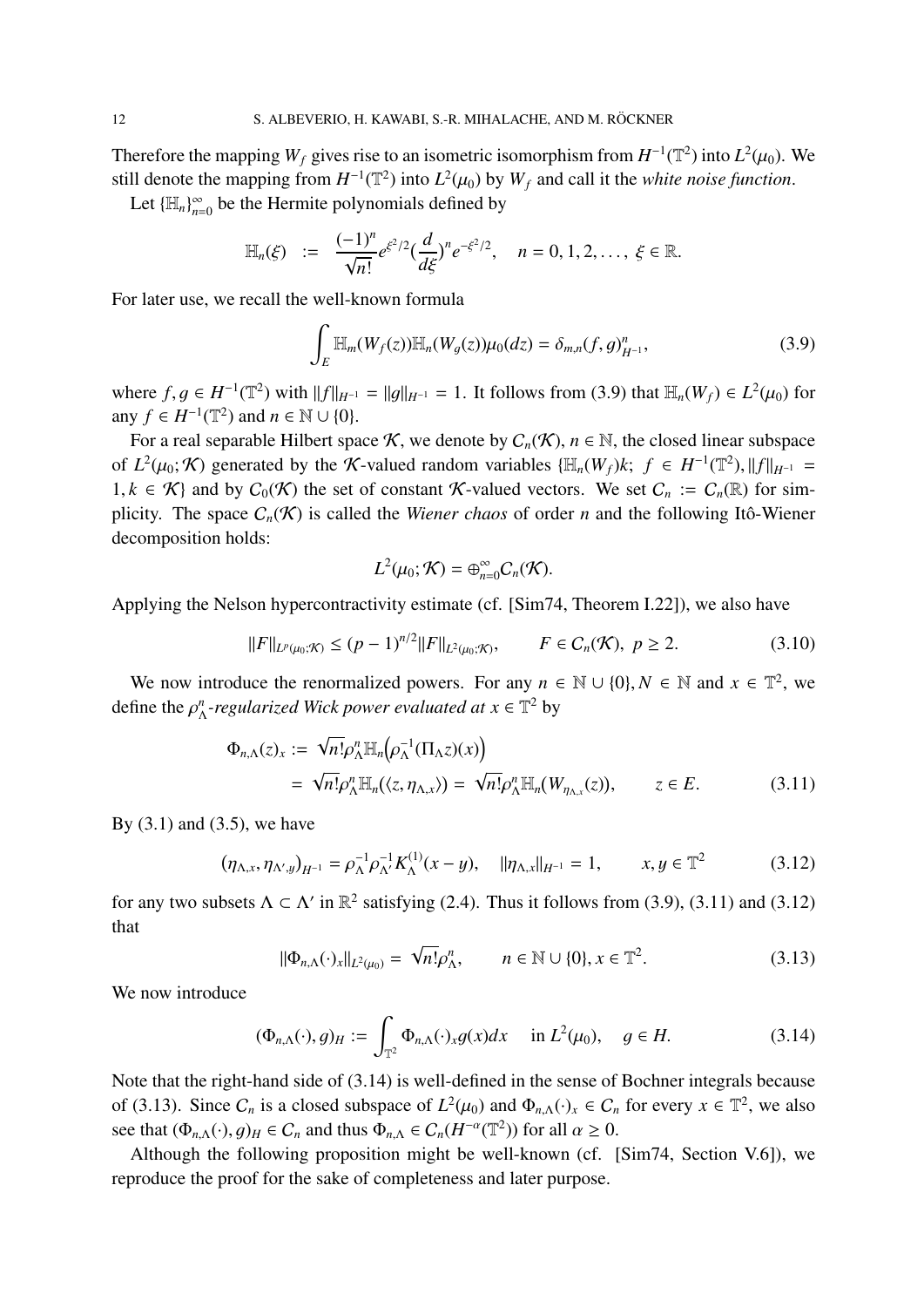**Proposition 3.1.** (1) Let  $p \ge 1$  and  $\alpha > 0$ . Then  $\{\Phi_{n,N\Lambda}; N \in \mathbb{N}\}\)$  is a Cauchy sequence in  $L^p(\mu_0; H^{-\alpha}(\mathbb{T}^2))$ , and hence it converges to a mapping  $\Phi_n \in L^p(\mu_0; H^{-\alpha}(\mathbb{T}^2))$ . Furthermore, the *limit*  $\Phi_n$  *is independent of the choice of*  $\Lambda$ . We denote  $\Phi_n(z)$ ,  $z \in E$ , by :  $z^n$  : and call it the Wick *power of order n. Moreover, for*  $p \geq 2$ *,*  $n \in \mathbb{N}$  *and*  $\varepsilon > 0$ *, we have* 

$$
\|\Phi_n\|_{L^p(\mu_0;H^{-\alpha}(\mathbb{T}^2))} \le C(p-1)^{n/2} \sqrt{n!} \Big\{ \alpha^{-2} \big(\frac{1+\varepsilon}{4\pi\alpha}\big)^{n-1} n! + C^n \big(\frac{1+\varepsilon}{\varepsilon}\big)^{n-1} \Big\}^{1/2},\tag{3.15}
$$

*where*  $C > 0$  *is independent of*  $\varepsilon > 0$ *.* 

(2) *For each*  $g \in H$ *, the sequence*  $\{(\Phi_{n,N\Lambda}(\cdot), g)_H : N \in \mathbb{N}\}\)$  *converges to a function*  $\Phi_n(\cdot)(g)$  *in L*<sup>*p*</sup>( $μ_0$ )*,*  $p$  ≥ 1 *as*  $N \to ∞$ *. Furthermore, the limit*  $Φ$ <sub>*n*</sub>(·)(*g*) *is independent of the choice of* Λ*. We denote*  $\Phi_n(z)(g)$ ,  $z \in E$ ,  $by : z^n : (g)$  and we have  $\Phi_n(\cdot)(g) \in C_n$ , and

$$
\|\Phi_n(\cdot)(g)\|_{L^p(\mu_0)} \le C(p-1)^{n/2} \sqrt{n!} \Big\{ \Big(\frac{1+\varepsilon}{4\pi}\Big)^{n-1} n! + C^n \Big(\frac{1+\varepsilon}{\varepsilon}\Big)^{n-1} \Big\}^{1/2} \|g\|_H, \tag{3.16}
$$

*where*  $C > 0$  *is independent of*  $\varepsilon > 0$ *. Furthermore,* 

$$
\Phi_n(z)(g) = {}_{H^{-\alpha}}\langle :z^n:,g\rangle_{H^{\alpha}}, \quad \mu_0\text{-}a.e. \ z \in E, \ g \in H^{\alpha}(\mathbb{T}^2). \tag{3.17}
$$

*Proof.* Without loss of generality, we may assume  $n \in \mathbb{N}$  and  $p \ge 2$ . (There is nothing to prove in the case  $n = 0$ .) By (3.6), (3.7) and (3.8), we have

$$
\lim_{M \to \infty} \int_{\mathbb{T}^2} K_M^{(\alpha)}(x) K_{\Lambda}^{(1)}(x)^n dx = \int_{\mathbb{T}^2} K^{(\alpha)}(x) K_{\Lambda}^{(1)}(x)^n dx,
$$
\n(3.18)

$$
\lim_{N \to \infty} \int_{\mathbb{T}^2} K^{(\alpha)}(x) K_N^{(1)}(x)^n dx = \int_{\mathbb{T}^2} K^{(\alpha)}(x) K^{(1)}(x)^n dx.
$$
 (3.19)

It follows from an elementary inequality

$$
(a+b)^n \le (1+\varepsilon)^{n-1}a^n + \left(\frac{1+\varepsilon}{\varepsilon}\right)^{n-1}b^n, \quad a,b,\varepsilon > 0
$$

and (3.4) that

$$
\int_{\mathbb{T}^2} K^{(\alpha)}(x)K^{(1)}(x)^n dx \leq C^n + C(1+\varepsilon)^{n-1} \int_{|x|_{\mathbb{R}^2} \leq 1} |x|_{\mathbb{R}^2}^{2\alpha-2} \left(-\frac{1}{2\pi} \log |x|_{\mathbb{R}^2}\right)^n dx
$$
  
+  $C^{n+1} \left(\frac{1+\varepsilon}{\varepsilon}\right)^{n-1} \int_{|x|_{\mathbb{R}^2} \leq 1} |x|_{\mathbb{R}^2}^{2\alpha-2} dx$   
 $\leq C^n + C \left(\frac{1+\varepsilon}{2\pi}\right)^{n-1} (2\alpha)^{-(n+1)} n! + C^{n+1} \left(\frac{1+\varepsilon}{\varepsilon}\right)^{n-1} \cdot \left(\frac{\pi}{\alpha}\right)$   
 $\leq C\alpha^{-2} \left(\frac{1+\varepsilon}{4\pi\alpha}\right)^{n-1} n! + C^{n+1} \alpha^{-1} \left(\frac{1+\varepsilon}{\varepsilon}\right)^{n-1}, \qquad \varepsilon > 0.$  (3.20)

Now we prove item  $(1)$ . Combining  $(3.9)$ ,  $(3.11)$  with  $(3.12)$ , we have

$$
\int_{E} (\Phi_{n,M\Lambda}(z), f)_H (\Phi_{n,N\Lambda}(z), g)_H \mu_0 (dz)
$$
\n
$$
= n! \rho_{M\Lambda}^n \rho_{N\Lambda}^n \int_{\mathbb{T}^2} \int_{\mathbb{T}^2} f(x) g(y) (\eta_{M\Lambda,x}, \eta_{N\Lambda,y})_{H^{-1}}^n dx dy
$$
\n
$$
= n! \int_{\mathbb{T}^2} \int_{\mathbb{T}^2} K_{N\Lambda}^{(1)} (x - y)^n f(x) g(y) dx dy, \qquad M \ge N, \ f, g \in H. \tag{3.21}
$$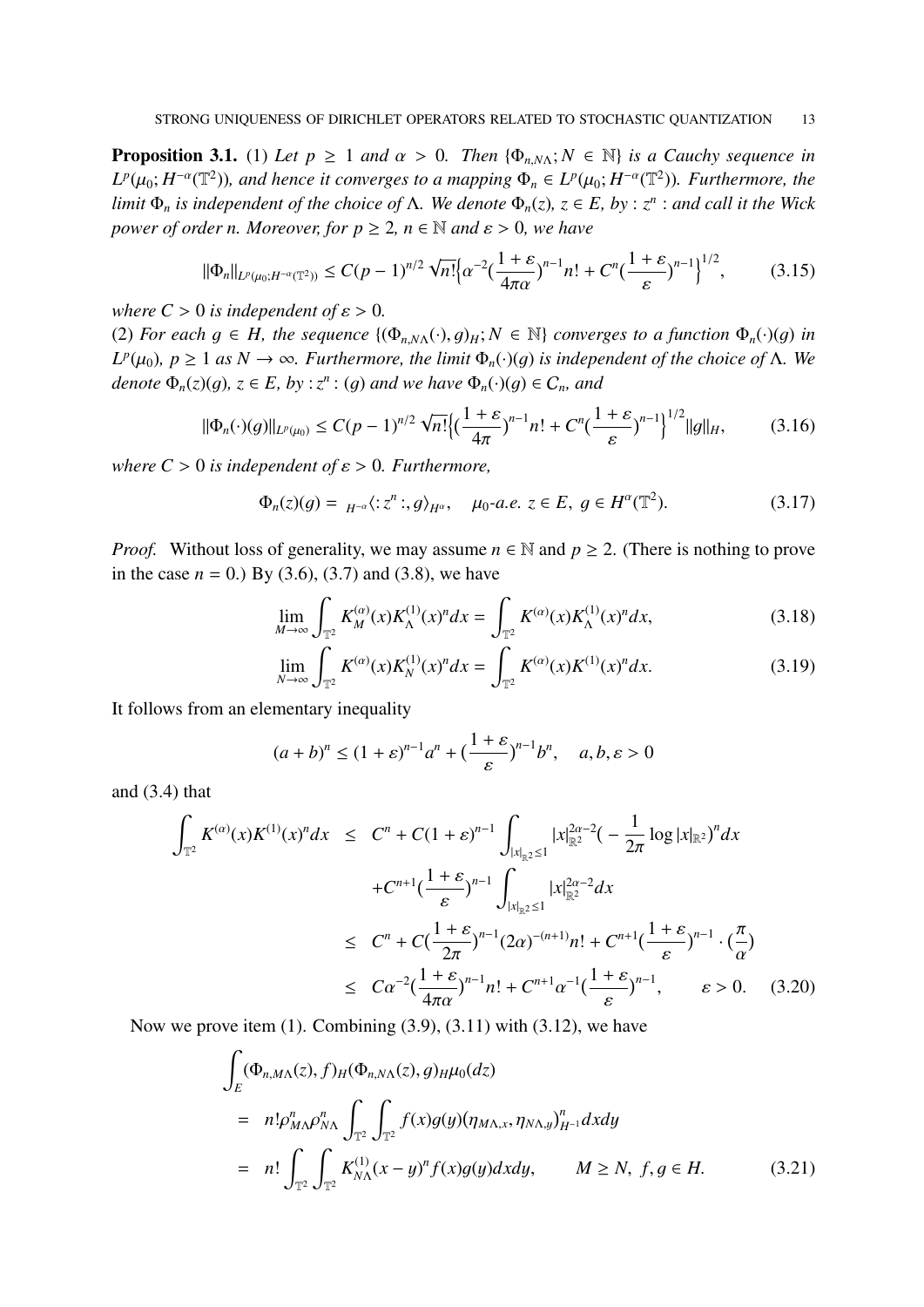Then by (3.5), (3.18) and (3.21), we have

$$
\begin{split}\n\left\|\Phi_{n,N\Lambda}\right\|_{L^{2}(\mu_{0};H^{-\alpha}(\mathbb{T}^{2}))}^{2} &= \int_{E} \sum_{k\in\mathbb{Z}^{2}} \left\{ (1+|k|^{2})^{-\alpha} \widehat{\Phi_{n,N\Lambda}(z)}.(k) \widehat{\Phi_{n,N\Lambda}(z)}.(-k)\right\} \mu_{0}(dz) \\
&= n! \sum_{k\in\mathbb{Z}^{2}} (1+|k|^{2})^{-\alpha} \int_{\mathbb{T}^{2}} \int_{\mathbb{T}^{2}} K_{N\Lambda}^{(1)}(x-y)^{n} \mathbf{e}_{k}(x) \mathbf{e}_{-k}(y) dx dy \\
&= \frac{n!}{2\pi} \sum_{k\in\mathbb{Z}^{2}} (1+|k|^{2})^{-\alpha} \int_{\mathbb{T}^{2}} \int_{\mathbb{T}^{2}} K_{N\Lambda}^{(1)}(x-y)^{n} \mathbf{e}_{k}(x-y) dx dy \\
&= \frac{n!}{2\pi} \lim_{M\to\infty} \sum_{\|k\| \le M} (1+|k|^{2})^{-\alpha} (2\pi)^{2} \int_{\mathbb{T}^{2}} K_{N\Lambda}^{(1)}(x)^{n} \mathbf{e}_{k}(x) dx \\
&= 4\pi^{2} n! \lim_{M\to\infty} \int_{\mathbb{T}^{2}} K_{M}^{(\alpha)}(x) K_{N\Lambda}^{(1)}(x)^{n} dx \\
&= 4\pi^{2} n! \int_{\mathbb{T}^{2}} K^{(\alpha)}(x) K_{N\Lambda}^{(1)}(x)^{n} dx.\n\end{split}
$$

On the other hand, for any  $M, N \in \mathbb{N}$ , we also have

$$
\int_{\mathbb{T}^2} K_M^{(\alpha)}(x) K_{N\Lambda}^{(1)}(x)^n dx
$$
\n
$$
= \left(\frac{1}{2\pi}\right)^{n+1} \int_{\mathbb{T}^2} \left\{ \sum_{\substack{||k|| \le M}} (1+|k|^2)^{-\alpha} \mathbf{e}_k(x) \right\} \cdot \left\{ \sum_{l \in \mathbb{Z}^2} \mathbf{1}_{N\Lambda}(l)(1+|l|^2)^{-\alpha} \mathbf{e}_l(x) \right\}^n dx
$$
\n
$$
= \left(\frac{1}{2\pi}\right)^{n+1} \sum_{\substack{||k|| \le M}} (1+|k|^2)^{-\alpha} \sum_{l(1) \in \mathbb{Z}^2} \cdots \sum_{\substack{l(n) \in \mathbb{Z}^2}} \left\{ \prod_{j=1}^n \mathbf{1}_{N\Lambda}(l(j))(1+|l(j)|^2)^{-1} \right\} \int_{\mathbb{T}^2} \mathbf{e}_{k+l(1)+\cdots+l(n)}(x) dx
$$
\n
$$
= \left(\frac{1}{2\pi}\right)^{n-1} \sum_{\substack{||k|| \le M}} (1+|k|^2)^{-\alpha} \sum_{l(1) \in \mathbb{Z}^2} \cdots \sum_{\substack{l(n) \in \mathbb{Z}^2}} \left\{ \prod_{j=1}^n \mathbf{1}_{N\Lambda}(l(j))(1+|l(j)|^2)^{-1} \right\} \mathbf{1}_{k+l(1)+\cdots+l(n)=0}
$$
\n
$$
\le \left(\frac{1}{2\pi}\right)^{n-1} \sum_{k \in \mathbb{Z}^2} (1+|k|^2)^{-\alpha} \sum_{\substack{l(1) \in \mathbb{Z}^2}} \cdots \sum_{\substack{l(n) \in \mathbb{Z}^2}} \left\{ \prod_{j=1}^n (1+|l(j)|^2)^{-1} \right\} \mathbf{1}_{k+l(1)+\cdots+l(n)=0}
$$
\n
$$
= \lim_{N \to \infty} \left( \lim_{M \to \infty} \int_{\mathbb{T}^2} K_M^{(\alpha)}(x) K_N^{(1)}(x)^n dx \right) = \int_{\mathbb{T}^2} K^{(\alpha)}(x) K^{(1)}(x)^n dx,
$$

where we used (3.18) and (3.19) for the final line. Thus we obtain  $\Phi_{n,N\Lambda} \in C_n(H^{-\alpha}(\mathbb{T}^2))$  and

$$
\|\Phi_{n,N\Lambda}\|_{L^p(\mu_0;H^{-\alpha}(\mathbb{T}^2))}^2 \le (p-1)^n \|\Phi_{n,N\Lambda}\|_{L^2(\mu_0;H^{-\alpha}(\mathbb{T}^2))}^2
$$
  

$$
\le 4\pi^2 n!(p-1)^n \int_{\mathbb{T}^2} K^{(\alpha)}(x)K^{(1)}(x)^n dx, \qquad N \in \mathbb{N}, \ p \ge 2,
$$
 (3.22)

where we used (3.10) for the first line.

Recalling (3.21) again, and repeating the same arguments as above, for any two integers  $M \geq N$ , we also have

$$
\left\|\Phi_{n,M\Lambda}-\Phi_{n,N\Lambda}\right\|_{L^p(\mu_0;H^{-\alpha}(\mathbb{T}^2))}^2 \leq 4\pi^2 n!(p-1)^n \int_{\mathbb{T}^2} K^{(\alpha)}(x) \left(K_{M\Lambda}^{(1)}(x)^n-K_{N\Lambda}^{(1)}(x)^n\right) dx. \tag{3.23}
$$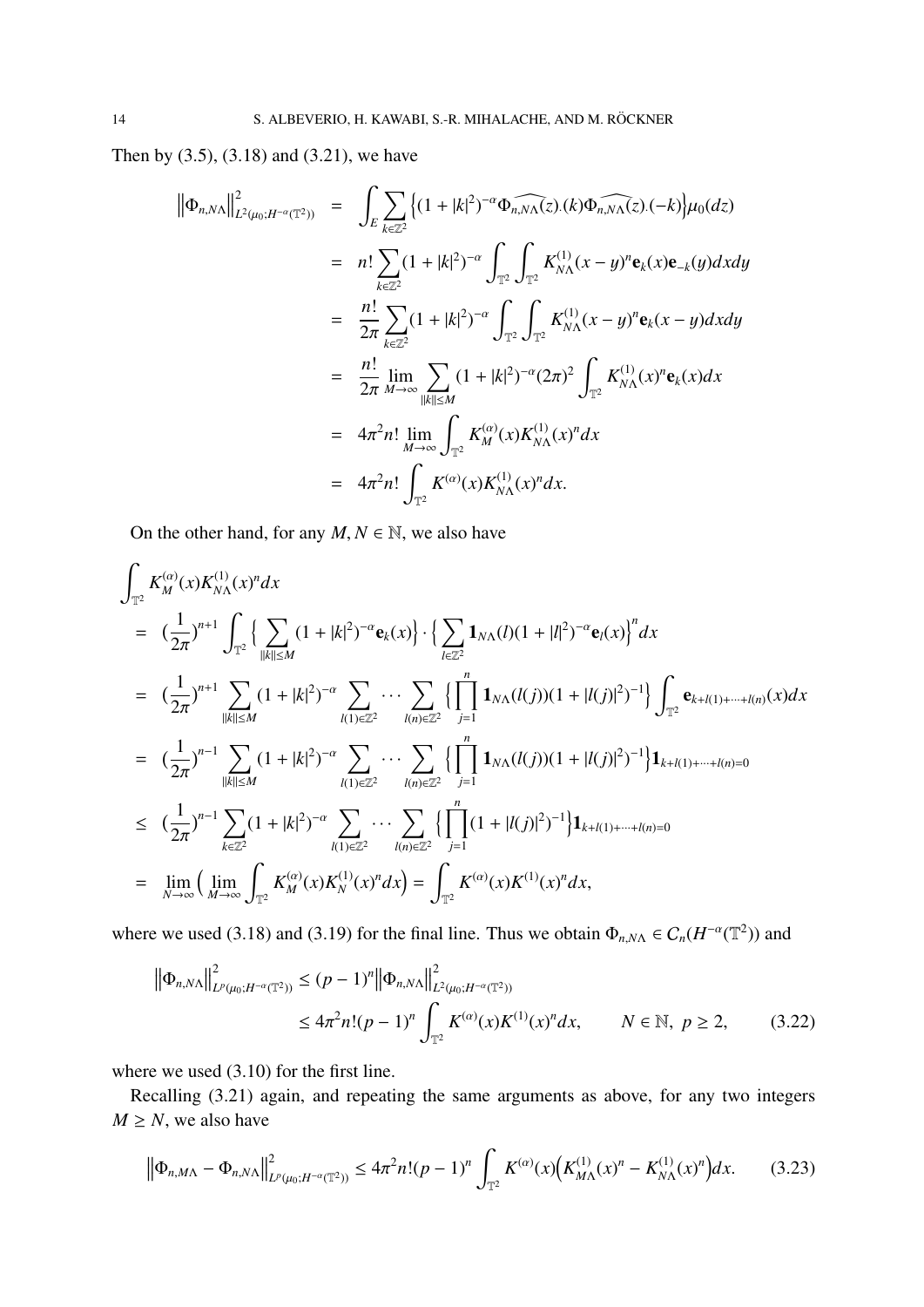Now we fix a constant  $p = p_\alpha > 1$  sufficiently small such that  $p(1-\alpha) < 1$  and let  $q = q_\alpha (\gg 1)$ be the conjugate constant of p. By (3.4),

$$
\frac{1}{p} + \frac{1}{nq} + \frac{j}{nq} + \frac{n-1-j}{nq} = 1, \qquad j = 0, 1, \dots, n-1,
$$

the elementary binomial equality  $a^n - b^n = (a - b)(a^{n-1} + a^{n-2}b + \cdots + ab^{n-2} + b^{n-1})$  and the generalized Hölder inequality for  $(n + 1)$ -factors, we have

$$
\int_{\mathbb{T}^2} K^{(\alpha)}(x) (K_{M\Lambda}^{(1)}(x)^n - K_{N\Lambda}^{(1)}(x)^n) dx
$$
\n
$$
\leq \|K^{(\alpha)}\|_{L^p(\mathbb{T}^2)} \sum_{j=0}^{n-1} \|(K_{M\Lambda}^{(1)} - K_{N\Lambda}^{(1)})(K_{M\Lambda}^{(1)})^j (K_{N\Lambda}^{(1)})^{n-1-j}\|_{L^q(\mathbb{T}^2)}
$$
\n
$$
\leq \|K^{(\alpha)}\|_{L^p(\mathbb{T}^2)} \sum_{j=0}^{n-1} \|K_{M\Lambda}^{(1)} - K_{N\Lambda}^{(1)}\|_{L^{nq}(\mathbb{T}^2)} \|K_{M\Lambda}^{(1)}\|_{L^{nq}(\mathbb{T}^2)}^j \|K_{N\Lambda}^{(1)}\|_{L^{nq}(\mathbb{T}^2)}^{n-1-j}
$$
\n
$$
\leq \|K^{(\alpha)}\|_{L^p(\mathbb{T}^2)} \cdot n \Big\{ \sum_{k \in \mathbb{Z}^2} \big(\frac{1}{1+|k|^2}\big)^{\frac{nq}{nq-1}} \Big\}^{\frac{(nq-1)(n-1)}{nq}} \Big\{ \sum_{k \in \mathbb{Z}^2} \mathbf{1}_{M\Lambda \setminus N\Lambda}(k) \big(\frac{1}{1+|k|^2}\big)^{\frac{nq}{nq-1}} \Big\}^{\frac{nq-1}{nq}}. \tag{3.24}
$$

By summarizing (3.23), (3.24), and letting  $M, N \rightarrow \infty$ , we have shown that  ${\lbrace \Phi_{n,N\Lambda} \rbrace}_{n=N}^{\infty}$  $\sum_{n=1}^{\infty}$  is a Cauchy sequence in  $L^p(\mu_0; H^{-\alpha}(\mathbb{T}^2))$ . Letting  $N \to \infty$  on both sides of (3.22) and combining it with (3.20), we obtain the desired estimate (3.15).

For a general subset  $\Lambda \subset \mathbb{R}^2$  satisfying (2.4), we can find some  $r > 0$  and  $R \in \mathbb{N}$  such that  $Q(r) \subset \Lambda \subset Q(R)$ . Repeating the same argument above, we obtain

$$
\|\Phi_{n,N\Lambda}-\Phi_{n,Q(NR)}\|_{L^p(\mu_0;H^{-\alpha}(\mathbb{T}^2))}^2\lesssim \left\|K^{(\alpha)}\right\|_{L^p(\mathbb{T}^2)}\left\{\sum_{[Nr]<\|k\|\leq NR}\left(\frac{1}{1+|k|^2}\right)^{\frac{n\alpha}{n\alpha-1}}\right\}^{\frac{n\alpha-1}{n\alpha}}\to 0\quad\text{ as }N\to\infty.
$$

Thus we have completed the proof of item (1).

Next, we prove item (2). Applying Young's inequality for convolution, we have

$$
\begin{aligned} \left\| \Phi_{n,M\Lambda}(\cdot)(g) - \Phi_{n,N\Lambda}(\cdot)(g) \right\|_{L^2(\mu_0)}^2 &= n! \int_{\mathbb{T}^2} \int_{\mathbb{T}^2} \left( K_{M\Lambda}^{(1)}(x-y)^n - K_{N\Lambda}^{(1)}(x-y)^n \right) g(x)g(y) dx dy \\ &= n! \left( \left\{ (K_{M\Lambda}^{(1)})^n - (K_{N\Lambda}^{(1)})^n \right\} * g, g \right)_{L^2} \\ &\le n! \left\| (K_{M\Lambda}^{(1)})^n - (K_{N\Lambda}^{(1)})^n \right\|_{L^1} \|g\|_{L^2}^2, \qquad M > N. \end{aligned}
$$

Then by following the proof of item (1), we can easily show  $L^p(\mu_0)$ -convergence of the sequence  $\{(\Phi_{n,N\Lambda}(\cdot), g)_H; N \in \mathbb{N}\}\)$ . The fact that  $\Phi_n(\cdot)(g) \in C_n$  and the estimate (3.16) are clear.

For  $g \in H^{\alpha}(\mathbb{T}^2)$ , we have

$$
(\Phi_{n,N}(z),g)_H = {}_{H^{-\alpha}} \langle \Phi_{n,N}(z),g \rangle_{H^{\alpha}}, \quad z \in E, N \in \mathbb{N},
$$
\n(3.25)

Then by taking the limit  $N \to \infty$  on both sides of (3.25), we obtain (3.17). This completes the proof.  $\Box$ 

**Proposition 3.2.** *Let*  $p \ge 2$  *and*  $0 < \alpha \le 1$ *. If*  $|a| < \sqrt{\frac{4\pi\alpha}{n-1}}$  $\frac{4\pi\alpha}{p-1}$ *, the mapping*  $\sum_{n=0}^{\infty} \frac{a^n}{n!} \Phi_n(\cdot)$  *converges as an element of*  $L^p(\mu_0; H^{-\alpha}(\mathbb{T}^2))$ *. Furthermore, for each*  $g \in H$ *, the function*  $\sum_{n=0}^{\infty} \frac{a^n}{n!}$  $\frac{a^n}{n!}(\Phi_n(\cdot),g)_H$ *converges as an element of*  $L^p(\mu_0)$  *provided that*  $|a| < \sqrt{\frac{4\pi}{p-1}}$ *p*−1 *.*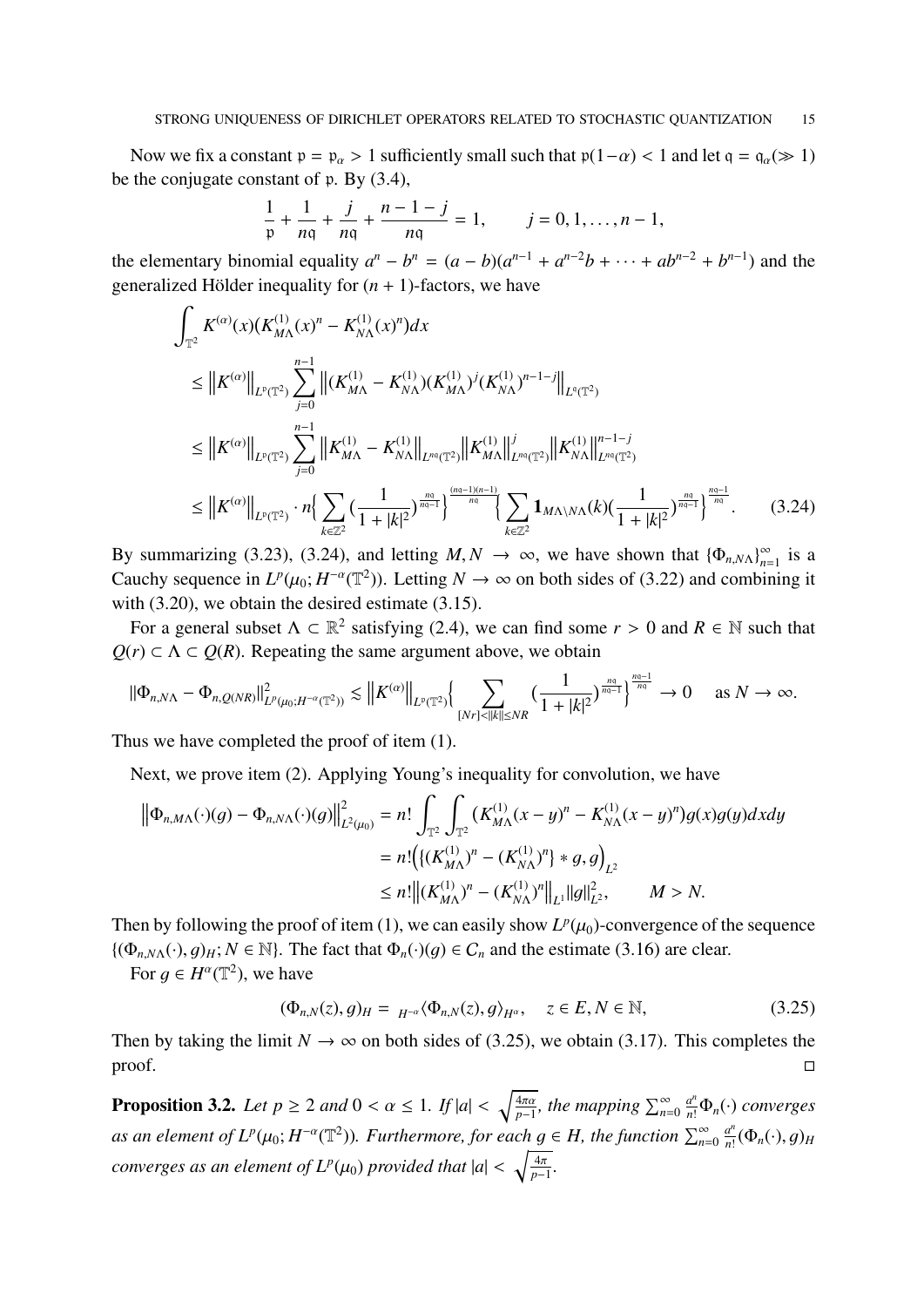*Proof.* To prove the first assertion, it is sufficient to check

$$
\sum_{n=0}^{\infty} \frac{|a|^n}{n!} \|\Phi_n\|_{L^p(\mu_0; H^{-\alpha}(\mathbb{T}^2))} < \infty, \text{ if } |a| < \sqrt{\frac{4\pi\alpha}{p-1}}. \tag{3.26}
$$

Recalling (3.15), we estimate the summand in (3.26) by

$$
\frac{1}{n!} \|\Phi_n\|_{L^p(\mu_0; H^{-\alpha}(\mathbb{T}^2))} \le (p-1)^{n/2} \Big(\frac{1+\varepsilon}{4\pi\alpha}\Big)^{\frac{n-1}{2}} + \Big\{\frac{C(p-1)}{n!}\Big\}^{n/2} \Big(\frac{\varepsilon}{1+\varepsilon}\Big)^{\frac{n-1}{2}} =: k(n) + l(n),
$$

Then by

$$
\lim_{n\to\infty}\left(\frac{k(n+1)}{k(n)}\right)=\sqrt{\frac{4\pi\alpha}{(p-1)(1+\varepsilon)}},\quad \lim_{n\to\infty}\left(\frac{l(n+1)}{l(n)}\right)=0,
$$

and letting  $\varepsilon \searrow 0$ , we see that (3.26) holds. Replacing (3.15) by (3.16) in the above argument, we obtain the second assertion. This completes the proof.  $\Box$ 

3.2. Finite dimensional approximation of the Wick exponential. In this subsection, we construct the Wick exponential mapping  $\exp(a)$ : through the finite dimensional approximation introduced in the previous subsection.

First, we take an arbitrary number  $a \in \mathbb{R}$  and  $\Lambda \subset \mathbb{R}^2$  satisfying (2.4). For any  $z \in E$ , we define the smooth non-negative function  $\exp_{\Lambda}(az)$ .  $\mathbb{T}^2 \to [0, \infty)$  by

$$
\exp_{\Lambda}(az)_x := \exp\Big\{a(\Pi_{\Lambda}z)(x) - \frac{(a\rho_{\Lambda})^2}{2}\Big\}, \quad x \in \mathbb{T}^2,
$$

where  $\Pi_{\Lambda}$  is the projection operator defined in (2.5). Substituting  $t = a\rho_{\Lambda}$  and  $\xi = \rho_{\Lambda}^{-1}(\Pi_{\Lambda}z)(x)$ into the formula

$$
\exp\big(-\frac{t^2}{2}+\xi t\big)=\sum_{n=0}^{\infty}\frac{a^n}{\sqrt{n!}}\mathbb{H}_n(\xi),
$$

we easily deduce

$$
\exp_{\Lambda}(az)_x = \sum_{n=0}^{\infty} \frac{a^n}{n!} \Phi_{n,\Lambda}(z)_x, \quad z \in E, x \in \mathbb{T}^2,
$$
\n(3.27)

with  $\Phi_{n,\Lambda}(z)$ <sub>x</sub> as in (3.11). Furthermore, we have the following.

**Proposition 3.3.** *For any*  $\alpha \ge 0$ *, we have*  $exp_{\Lambda}(a \cdot) \in L^2(\mu_0; H^{-\alpha}(\mathbb{T}^2))$  *and* 

$$
\mathcal{P}_n\left(\exp_\Lambda(a\cdot)\right) = \frac{a^n}{n!} \Phi_{n,\Lambda}(\cdot), \quad n = 0, 1, 2, \dots,
$$
\n(3.28)

where  $P_n: L^2(\mu_0; H^{-\alpha}(\mathbb{T}^2)) \to C_n(H^{-\alpha}(\mathbb{T}^2))$  is the orthogonal projection onto the Wiener chaos *of order n.*

*Proof.* Recalling

$$
\int_E e^{W_f(z)} \mu_0(dz) = \exp\big(\frac{1}{2}||f||^2_{H^{-1}}\big), \quad f \in H^{-1}(\mathbb{T}^2),
$$

and  $||\eta_{\Lambda,x}||_{H^{-1}} = 1$  ( $x \in \mathbb{T}^2$ ), we have

$$
\int_{E} ||\exp_{\Lambda}(az)||_{H}^{2} \mu_{0}(dz) = e^{-(a\rho_{\Lambda})^{2}} \int_{\mathbb{T}^{2}} \Big( \int_{E} \exp(2a\rho_{\Lambda}W_{\eta_{\Lambda,x}}(z)) \mu_{0}(dz) \Big) dx \n= e^{-(a\rho_{\Lambda})^{2}} \int_{\mathbb{T}^{2}} \exp(2a^{2}\rho_{\Lambda}^{2} ||\eta_{\Lambda,x}||_{H^{-1}}^{2}) dx = 4\pi^{2} e^{a^{2}\rho_{\Lambda}^{2}},
$$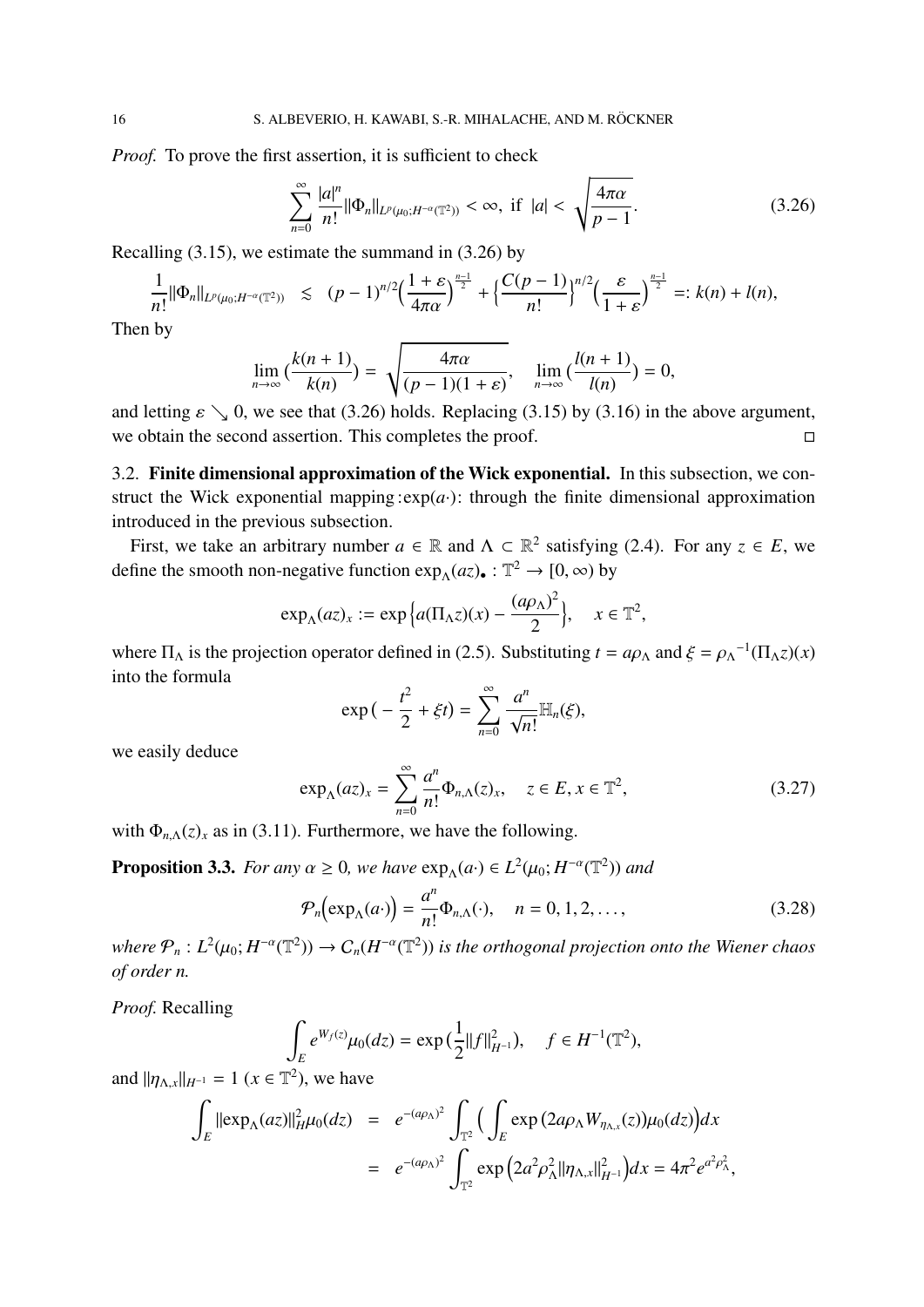which means  $\exp_{\Lambda}(a) \in L^2(\mu_0; H^{-\alpha}(\mathbb{T}^2))$  ( $\alpha \ge 0$ ). Combining this and the fact that  $\Phi_{n,\Lambda}$  $C_n(H^{-\alpha}(\mathbb{T}^2))$  with (3.27), we easily get (3.28). This completes the proof. □

As an immediate corollary of Proposition 3.3, we easily obtain

$$
(\exp_{\Lambda}(a\cdot), g)_H = \sum_{n=0}^{\infty} \frac{a^n}{n!} (\Phi_{n,\Lambda}(\cdot), g)_H \quad \text{in } L^2(\mu_0), \ g \in H.
$$

The following theorem plays a crucial role in the proof of our main results. The reader is refered to [Sim74, Theorem V. 24 and Proposition VIII. 43] for a similar result in the case of space-time cut off quantum fields with interactions of exponential type.

**Theorem 3.4.** Let  $p \geq 2$ ,  $q \in H$  and  $\Lambda \subset \mathbb{R}^2$  be a subset of  $\mathbb{R}^2$  satisfying (2.4). Then we have *the following:* (1) *Let a* ∈ (−  $\sqrt{4\pi\alpha}$ ,  $\sqrt{4\pi\alpha}$ ). Then

$$
\lim_{N \to \infty} \exp_{N\Lambda}(a \cdot) = \sum_{n=0}^{\infty} \frac{a^n}{n!} \Phi_n(\cdot) \quad \text{in } L^2(\mu_0; H^{-\alpha}(\mathbb{T}^2)). \tag{3.29}
$$

*We call the right-hand side of* (3.29) *the Wick exponential mapping and denote it by* : exp(*az*):  $(z ∈ E)$ .

(2) *Let a* ∈ (−  $\sqrt{4\pi}$ ,  $\sqrt{4\pi}$ ). Then for each  $g \in H$ ,

$$
\lim_{N \to \infty} \left( \exp_{N\Lambda}(a \cdot), g \right)_H = \sum_{n=0}^{\infty} \frac{a^n}{n!} \Phi_n(\cdot)(g) \quad \text{in } L^2(\mu_0). \tag{3.30}
$$

*We denote the the right-hand side of (3.30) <i>by* :  $exp(az)$ : (g)  $(z \in E)$ . *Furthermore, if*  $g \in H^{\alpha}(\mathbb{T}^2)$ *and a* ∈ (–  $\sqrt{4\pi\alpha}$ ,  $\sqrt{4\pi\alpha}$ ), we have<br>*and a* ∈ (–  $\sqrt{4\pi\alpha}$ ,  $\sqrt{4\pi\alpha}$ ), we have

$$
:\exp(az):(g)=\,_{H^{-\alpha}}\langle:\exp(az):,g\rangle_{H^{\alpha}},\quad\mu_0\text{-}a.e.\,z\in E.
$$

(3) *If*  $|a| < \sqrt{\frac{4\pi a}{n-1}}$ *p*−1 *, the Wick exponential* : exp(*a*·) : *belongs to L<sup>p</sup>* (µ0; *H* −α (T 2 ))*. Furthermore, if*  $|a| < \sqrt{\frac{4\pi}{n}}$  $\frac{4\pi}{p-1}$ , the function :exp(*a*·): (*g*) *belongs to*  $L^p(\mu_0)$ *.* 

*Proof.* By (3.22) and (3.26)

$$
\sum_{n=0}^{\infty}\frac{|a|^n}{n!}\Big(\sup_{N\in\mathbb{N}}\|\Phi_{n,N\Lambda}\|_{L^2(\mu_0;H^{-\alpha}(\mathbb{T}^2))}\Big)<\infty, \text{ if }|a|<\sqrt{4\pi\alpha}.
$$

Thus we obtain item (1) as

$$
\lim_{N \to \infty} \exp_{N\Lambda}(a \cdot) = \lim_{N \to \infty} \sum_{n=0}^{\infty} \frac{a^n}{n!} \Phi_{n,N\Lambda}(\cdot)
$$
  
= 
$$
\sum_{n=0}^{\infty} \frac{a^n}{n!} \Big( \lim_{N \to \infty} \Phi_{n,N\Lambda}(\cdot) \Big) = \sum_{n=0}^{\infty} \frac{a^n}{n!} \Phi_n(\cdot) \quad \text{in } L^2(\mu_0; H^{-\alpha}(\mathbb{T}^2)).
$$

In the same way, we can prove the former part of item (2). For  $g \in H^{\alpha}(\mathbb{T}^2)$ , we have

$$
\int_{E} \Big|_{H^{-\alpha}} \langle \exp_{N}(az), g \rangle_{H^{\alpha}} - _{H^{-\alpha}} \langle : \exp(az);, g \rangle_{H^{\alpha}} \Big|^{2} \mu_{0}(dz)
$$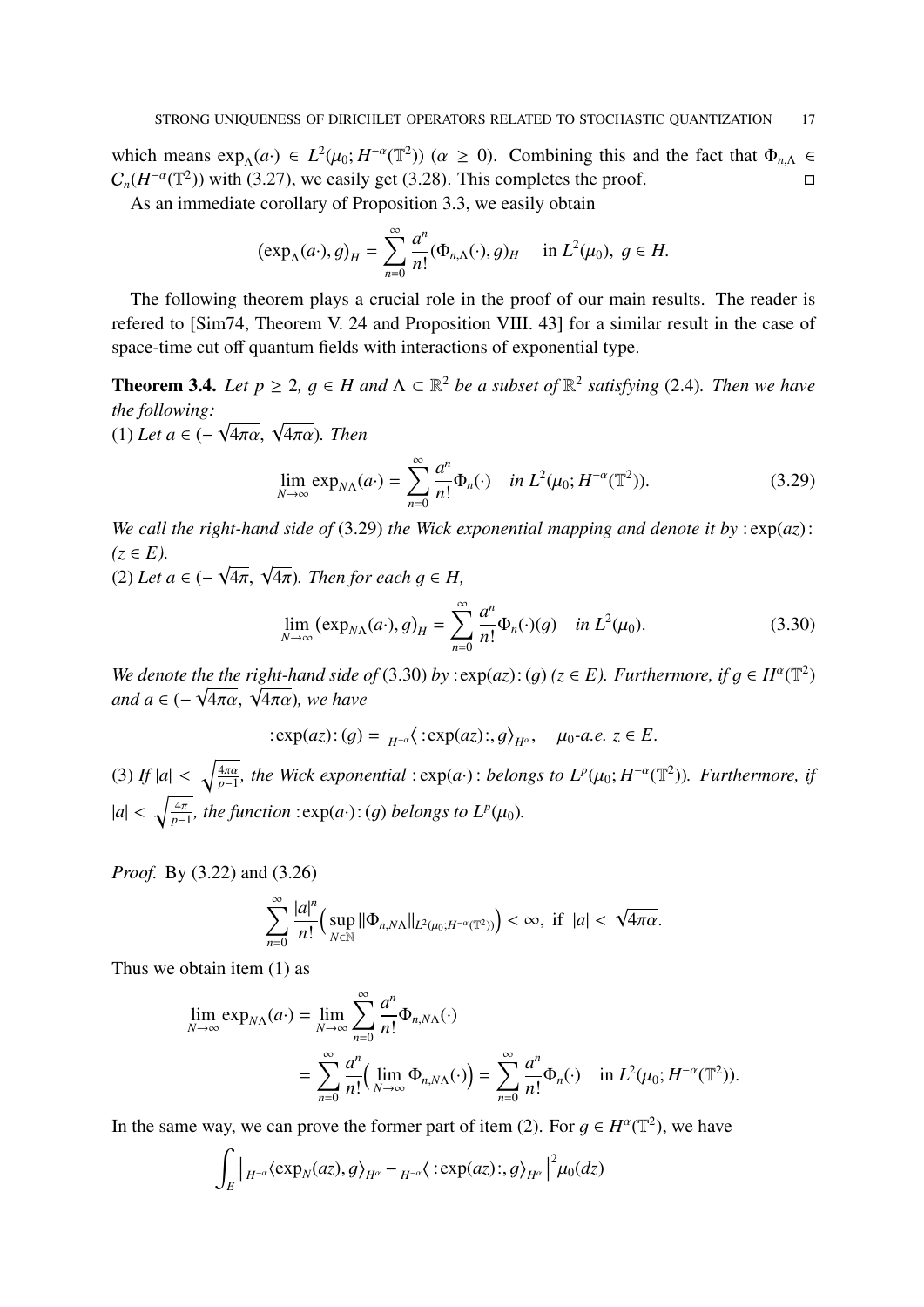18 S. ALBEVERIO, H. KAWABI, S.-R. MIHALACHE, AND M. RÖCKNER

$$
\leq \|g\|_{H^{\alpha}}^2 \int_E \| \exp_N(az) - \operatorname{exp}(az) \cdot \Big\|_{H^{-\alpha}}^2 \mu_0(dz) \to 0 \quad \text{ as } N \to \infty.
$$

Hence by taking the limit  $N \to \infty$  on both sides of

$$
(\exp_N(az),g)_H = {}_{H^{-\alpha}} \langle \exp_N(az),g \rangle_{H^{\alpha}}, \quad z \in E, N \in \mathbb{N},
$$

we obtain the latter part of item (2).

Since item (3) is a straightforward consequence of items (1), (2) and Proposition 3.2, our proof is complete.  $\Box$ 

**Remark 3.5.** In [HKK19, Theorem 2.2], it is shown that the sequence  $\{\exp_{2^N\Lambda}(az)\}_{N}^{\infty}$  $\sum_{N=0}^{\infty}$  con*verges both in H<sup>-α</sup>*( $\mathbb{T}^2$ )  $\mu_0$ -almost surely and in  $L^2(\mu_0; H^{-\alpha}(\mathbb{T}^2))$  with  $\frac{a^2}{4n}$  $\frac{a^2}{4\pi} < \alpha < 1.$ 

Finally, we mention a significant property of the Wick exponential, which, however, it seems to be a well-known fact. For the sake of completeness, we give a proof. See also e.g., [Sim74, Theorem V.24] and [HKK19, Corollary 2.3].

**Proposition 3.6.** For all 
$$
|a| < \sqrt{4\pi}
$$
, the function  $\exp(-:\exp(a\cdot):(1_{\mathbb{T}^2}))$  belongs to  $L^{\infty}(\mu_0)$  and

$$
Z_{\text{exp}}^{(a)} := \int_E \exp\bigl(-\!:\!\exp(az) \!:\! (\mathbf{1}_{\mathbb{T}^2})\bigr) \mu_0(dz) > 0.
$$

*Proof.* Since  $(\exp_{\Lambda}(az), 1^2)_{H} \ge 0$  for every  $z \in E$ , we easily see :  $\exp(az)$ :  $(1_{T^2}) \ge 0$  for  $\mu_0$ -a.e. *z* ∈ *E*. This implies that the function  $exp(- : exp(az) : (1_{\mathbb{T}^2}))$  belongs to  $L^{\infty}(\mu_0)$ . On the other hand, it follows from Jensen's inequality that

$$
\int_{E} \exp\left(-\vcentcolon \exp(az)\vcentcolon (1_{\mathbb{T}^2})\right)\mu_0(dz) \ge \exp\left(-\int_{E} \vcentcolon \exp(az)\vcentcolon (1_{\mathbb{T}^2})\mu_0(dz)\right)
$$
\n
$$
\ge \exp\left(-\left\|\vcentcolon \exp(az)\vcentcolon (1_{\mathbb{T}^2})\right\|_{L^{\infty}(\mu_0)}\right) > 0.
$$

This completes the proof.  $\Box$ 

3.3. Finite dimensional approximation of the Wick trigonometric mappings. In this subsection, we construct the Wick trigonometric mappings  $\cos(a \cdot)$ : and  $\sin(a \cdot)$ : for later use.

For any  $z \in E$  and  $a \in \mathbb{R}$ , we define the smooth functions  $\cos_{\Lambda}(az)$ , and  $\sin_{\Lambda}(az)$ , by

$$
\cos_{\Lambda}(az)_x := \frac{1}{2} \left( \exp_{\Lambda}(\sqrt{-1}az)_x + \exp_{\Lambda}(-\sqrt{-1}az)_x \right) = \cos\left(a(\Pi_{\Lambda}z)(x)\right) \exp\left\{\frac{(a\rho_{\Lambda})^2}{2}\right\},\newline \sin_{\Lambda}(az)_x := \frac{1}{2} \left( \exp_{\Lambda}(\sqrt{-1}az)_x - \exp_{\Lambda}(-\sqrt{-1}az)_x \right) = \sin\left(a(\Pi_{\Lambda}z)(x)\right) \exp\left\{\frac{(a\rho_{\Lambda})^2}{2}\right\},\newline x \in \mathbb{T}^2.
$$

Repeating the same argument as in the previous subsection, we easily obtain the following:

**Corollary 3.7.** Let  $p \geq 2$ ,  $q \in H$  and  $\Lambda \subset \mathbb{R}^2$  be a symmetric and compact set as introduced in *the beginning of this section.* √ (1) *Let a* ∈ (− <sup>4</sup>πα, <sup>√</sup> 4πα)*. Then*

$$
\lim_{N \to \infty} \cos_{N\Lambda}(a \cdot) = \sum_{n=0}^{\infty} (-1)^n \frac{a^{2n}}{(2n)!} \Phi_{2n}(\cdot),\tag{3.31}
$$

$$
\lim_{N \to \infty} \sin_{N\Lambda}(a \cdot) = \sum_{n=0}^{\infty} (-1)^n \frac{a^{2n+1}}{(2n+1)!} \Phi_{2n+1}(\cdot)
$$
\n(3.32)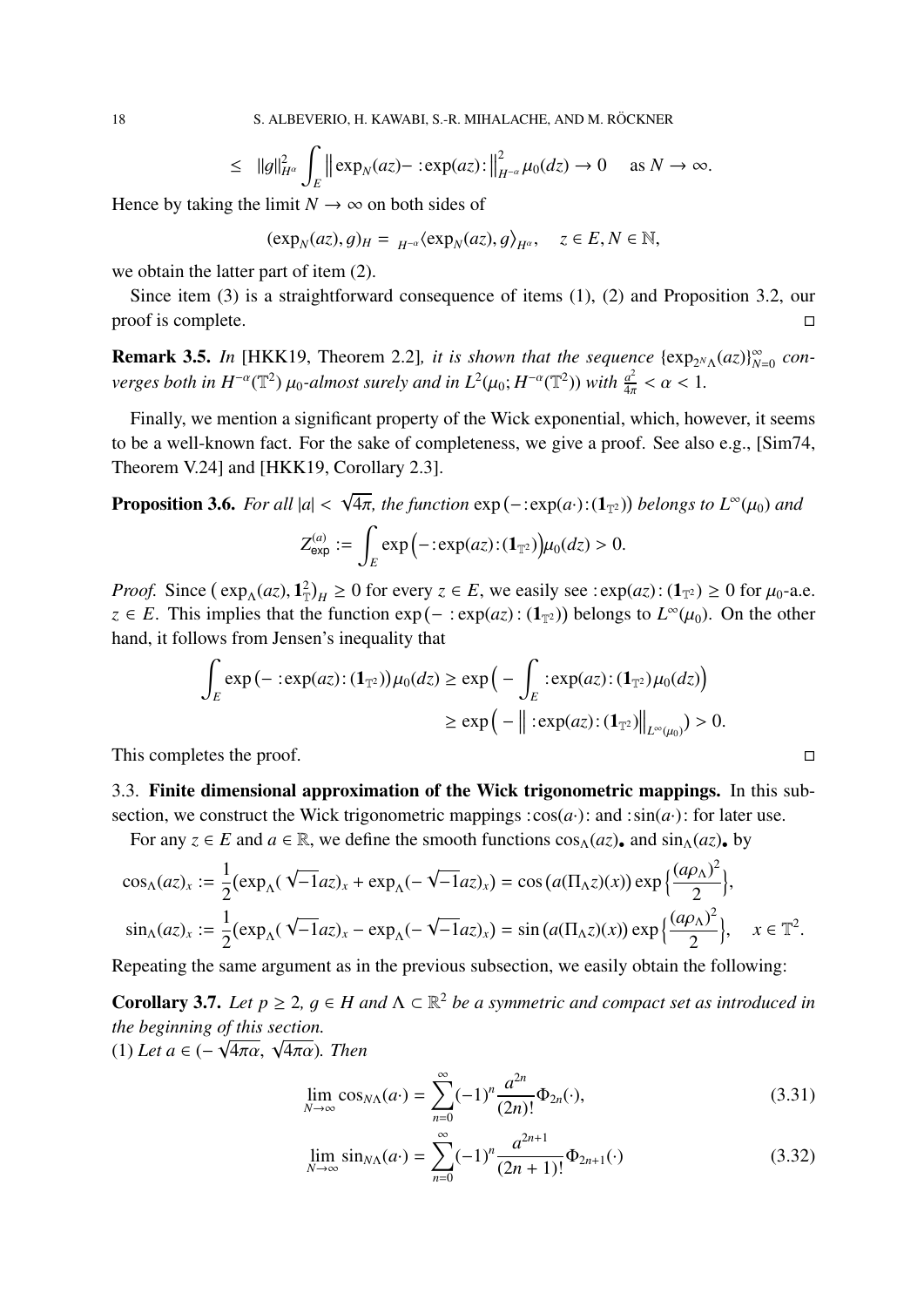*in*  $L^2(\mu_0; H^{-\alpha}(\mathbb{T}^2))$ *. We call the right-hand side of* (3.31) *and* (3.32) *the Wick cosine mapping and the Wick sine mapping. We denote them by* :  $cos(a \cdot)$ : *and* :  $sin(a \cdot)$ :, *respectively.* ana ine wick sine mapping. we aenoie inem by<br>(2) Let a  $\in$  ( $-\sqrt{4\pi}$ ,  $\sqrt{4\pi}$ ). Then for each  $g \in H$ ,

$$
\lim_{N \to \infty} (\cos_{N\Lambda}(a \cdot), g)_H = \sum_{n=0}^{\infty} (-1)^n \frac{a^{2n}}{(2n)!} \Phi_{2n}(\cdot)(g), \tag{3.33}
$$

$$
\lim_{N \to \infty} (\sin_{N\Lambda}(a \cdot), g)_H = \sum_{n=0}^{\infty} (-1)^n \frac{a^{2n+1}}{(2n+1)!} \Phi_{2n+1}(\cdot)(g)
$$
\n(3.34)

*in*  $L^2(\mu_0)$ *. We denote the the right-hand side of* (3.33) *and* (3.34) *by* :  $cos(a \cdot)$  :(g) *and* :  $sin(a \cdot)$  : *in*  $L^2(\mu_0)$ , we denote the the right-nand stae of (3.33) and (3.34) by : cos(a·):(g)<br>(g), respectively. Furthermore, if  $g \in H^{\alpha}(\mathbb{T}^2)$  and  $a \in (-\sqrt{4\pi\alpha}, \sqrt{4\pi\alpha})$ , we have

$$
:\cos(az):(g)=\t_{H^{-\alpha}}\langle:\cos(az):,g\rangle_{H^{\alpha}},\quad:\sin(az):(g)=\t_{H^{-\alpha}}\langle:\sin(az):,g\rangle_{H^{\alpha}},\quad\mu_0-a.e.\;z\in E.
$$

(3) *If*  $|a| < \sqrt{\frac{4\pi a}{n-1}}$ *p*−1 *, both the Wick cosine* : cos(*a*·) : *and the Wick sine* : sin(*a*·) : *belong to*  $L^p(\mu_0; H^{-\alpha}(\mathbb{T}^2))$ *. Furthermore, if*  $|a| < \sqrt{\frac{4\pi}{p-1}}$ *p*−1 *, both the functions* : cos(*a*·) : (g) *and* : sin(*a*·) : (g) *also belong to*  $L^p(\mu_0)$ *.* 

Before closing this subsection, we present the exponential integrability of the Wick trigonometric functions which plays a crucial role in the proof of the main result. Although this property was first shown by Fröhlich [Frö<sup>76a</sup>, Frö<sup>76b]</sup>, we provide a proof for the sake of completeness. See also [FP77, AH79].

Proposition 3.8. *For all* |*a*| < √  $\overline{4\pi}$ , the function  $\exp(-:\cos(a\cdot): (1_{\mathbb{T}^2}))$  belongs to  $L^{\infty-}(\mu_0)$ . *Namely, for any*  $p \geq 1$ *,* 

$$
\int_{E} \exp\Big(-p \cdot \cos(az) \cdot (\mathbf{1}_{\mathbb{T}^2})\Big) \mu_0(dz) < \infty. \tag{3.35}
$$

*Furthermore, we have*

$$
Z_{\cos}^{(a)} := \int_{E} \exp(-:\cos(az):(1_{\mathbb{T}^2})) \mu_0(dz) > 0.
$$
 (3.36)

*If we replace*: $cos(a \cdot)$ :  $(1_{T^2})$  *by*: $sin(a \cdot)$ :  $(1_{T^2})$ *, these properties still hold.* 

*Proof.* Since (3.36) can be shown in the same way as in the proof of Proposition 3.6, we aim to prove (3.35). First, we fix  $\Lambda \subset \mathbb{R}^2$  satisfying (2.4) and set  $\Psi_N^+(z) = (\exp_{N\Lambda}(\sqrt{-1}az), 1_{\mathbb{T}^2})_H$  and  $\Psi_N^-(z) = (\exp_{N\Lambda}(-\sqrt{-1}az), 1_{\mathbb{T}^2})_H$ . Noting  $\overline{\Psi_N^+(z)} = \Psi_N^-(z)$  and  $(\cos_{N\Lambda}(az), 1_{\mathbb{T}^2})_H = \frac{1}{2}$  $\frac{1}{2}(\Psi_N^+(z) +$  $\Psi_N^-(z)$ ), we have

$$
\int_{E} \exp\left\{-p(\cos_{N\Lambda}(az), 1_{\mathbb{T}^2})_H\right\} \mu_0(dz) \le 2 \int_{E} \cosh\left\{p(\cos_{N\Lambda}(az), 1_{\mathbb{T}^2})_H\right\} \mu_0(dz)
$$
\n
$$
= 2 \sum_{n=0}^{\infty} \frac{p^{2n}}{(2n)!} \int_{E} (\cos_{N\Lambda}(az), 1_{\mathbb{T}^2})_H^{2n} \mu_0(dz)
$$
\n
$$
= 2 \sum_{n=0}^{\infty} \frac{p^{2n}}{(2n)!} \int_{E} \left\{ \frac{1}{2} (\Psi_N^+(z) + \Psi_N^-(z)) \right\}^{2n} \mu_0(dz)
$$
\n
$$
\le 2 \sum_{n=0}^{\infty} \frac{p^{2n}}{(2n)!} \int_{E} \frac{1}{2^{2n}} \sum_{m=0}^{2n} {2n \choose m} |\Psi_N^+(z)|^m |\Psi_N^-(z)|^{2n-m} \mu_0(dz)
$$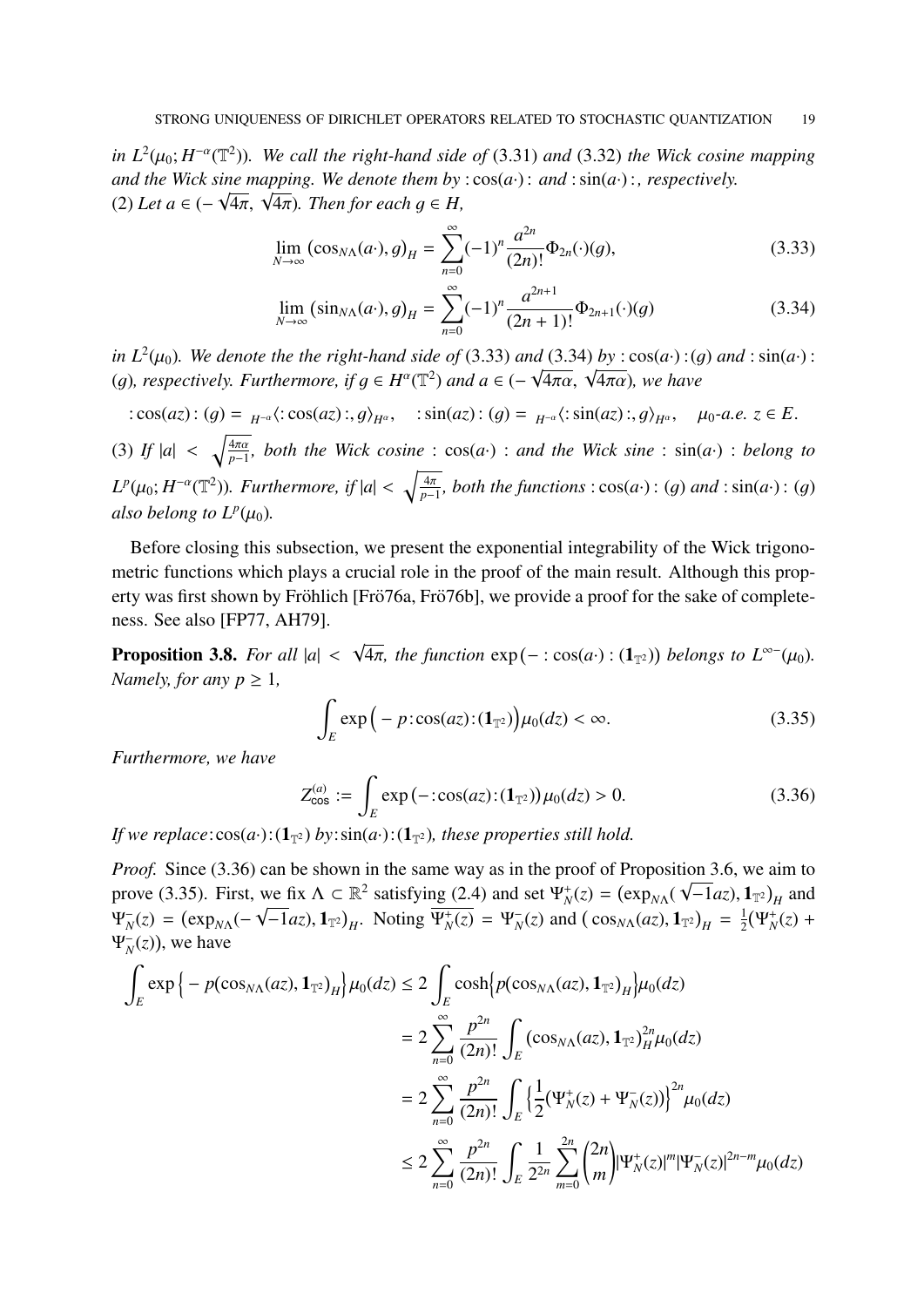20 S. ALBEVERIO, H. KAWABI, S.-R. MIHALACHE, AND M. RÖCKNER

$$
\leq 2\sum_{n=0}^{\infty} \frac{p^{2n}}{(n!)^2} \int_{E} (\Psi_N^+(z))^n (\Psi_N^-(z))^n \mu_0(dz), \tag{3.37}
$$

where we used

$$
|\Psi_N^+(z)|^m |\Psi_N^-(z)|^{2n-m} = |\Psi_N^+(z)|^{2n} = (\Psi_N^+(z)\Psi_N^-(z))^n, \quad m = 0, \dots, 2n
$$

and the identities  $\sum_{m=0}^{2n} \binom{2n}{m}$  $\binom{2n}{m} = 2^{2n}$  and  $(2n)! \ge (n!)^2$  for the final line in the above estimate. For given  $i \in \{1, \ldots, 2n\}$ , we set  $\varepsilon_i = 1$  if *i* is even and  $\varepsilon_i = -1$  if *i* is odd. Then

$$
\int_{E} (\Psi_{N}^{+}(z))^{n} (\Psi_{N}^{-}(z))^{n} \mu_{0}(dz)
$$
\n
$$
= \exp (a^{2} \rho_{NN}^{2}) \int_{(\mathbb{T}^{2})^{2n}} dx_{1} \cdots dx_{2n} \int_{E} \exp \{ \sqrt{-1} a \sum_{i=1}^{n} ((\Pi_{N\Lambda} z)(x_{2i}) - (\Pi_{N\Lambda} z)(x_{2i-1})) \} \mu_{0}(dz)
$$
\n
$$
= \exp (a^{2} \rho_{NN}^{2}) \int_{(\mathbb{T}^{2})^{2n}} \exp \left( -\frac{(a\rho_{NN})^{2}}{2} \Big\| \sum_{i=1}^{n} (\eta_{NN,x_{2i}} - \eta_{NN,x_{2i-1}}) \Big\|_{H^{-1}}^{2} \right) dx_{1} \cdots dx_{2n}
$$
\n
$$
= \int_{(\mathbb{T}^{2})^{2n}} \exp \left( -a^{2} \sum_{1 \leq i < j \leq 2n} \varepsilon_{i} \varepsilon_{j} K_{NN}^{(1)}(x_{i} - x_{j}) dx_{1} \cdots dx_{2n}
$$
\n
$$
\leq \int_{(\mathbb{T}^{2})^{2n}} \exp \left( -a^{2} \sum_{1 \leq i < j \leq 2n} \varepsilon_{i} \varepsilon_{j} K^{(1)}(x_{i} - x_{j}) dx_{1} \cdots dx_{2n}, \qquad (3.38)
$$

where we used that the Green functions  $K_{N}^{(1)}$  $N_A^{(1)}$  and  $K^{(1)}$  satisfies  $K_{N\Lambda}^{(1)} \ge K^{(1)}$  as quadratic forms on T 2 for the final line. (Note that the final line can be regarded as the *conditioning property* mentioned in [Frö76b, Lemma IV.3].) Recalling  $(3.3)$  and [AS61,  $(4.2)$ ] (see also Proposition A.2 below), we obtain

$$
K^{(1)}(x) = -\frac{1}{2\pi} \log |x|_{\mathbb{R}^2} + R(x), \quad x \in \mathbb{T}^2 \setminus \{0\},\tag{3.39}
$$

for some smooth function *R*. Combining (3.39) with [Frö76a, Lemma 2.1], we also have

$$
\int_{(\mathbb{T}^2)^{2n}} \exp\Big(-a^2 \sum_{1 \le i < j \le 2n} \varepsilon_i \varepsilon_j K^{(1)}(x_i - x_j)\Big) dx_1 \cdots dx_{2n} \le \exp(2a^2 C n) \int_{(\mathbb{T}^2)^{2n}} \prod_{1 \le i < j \le 2n} |x_i - x_j|_{\mathbb{R}^2}^{\varepsilon_i \varepsilon_j a^2 / 2\pi} dx_1 \cdots dx_{2n}.\tag{3.40}
$$

Furthermore, it follows from  $[DL74, (1.5), (2.7)$  and  $(2.8)]$  that

$$
\int_{(\mathbb{T}^2)^{2n}} \prod_{1 \le i < j \le 2n} |x_i - x_j|_{\mathbb{R}^2}^{\varepsilon_i \varepsilon_j a^2/2\pi} dx_1 \cdots dx_{2n} \le (4\pi^2)^{2n + \frac{a^2}{4\pi} \sum_{1 \le i < j \le 2n} \varepsilon_i \varepsilon_j} (n!)^{\max\{a^2/2\pi, 1\}} (Q_1^*)^n = C^n (n!)^{\max\{a^2/2\pi, 1\}}, \tag{3.41}
$$

where the positive constant  $Q_1^*$  $i_1^*$  is given by

$$
Q_1^* = \frac{\pi^2 \Gamma(2 - a^2/2\pi)}{(1 - a^2/8\pi)(1 - a^2/4\pi)\Gamma(1 - a^2/4\pi)\Gamma(2 - a^2/4\pi)}.
$$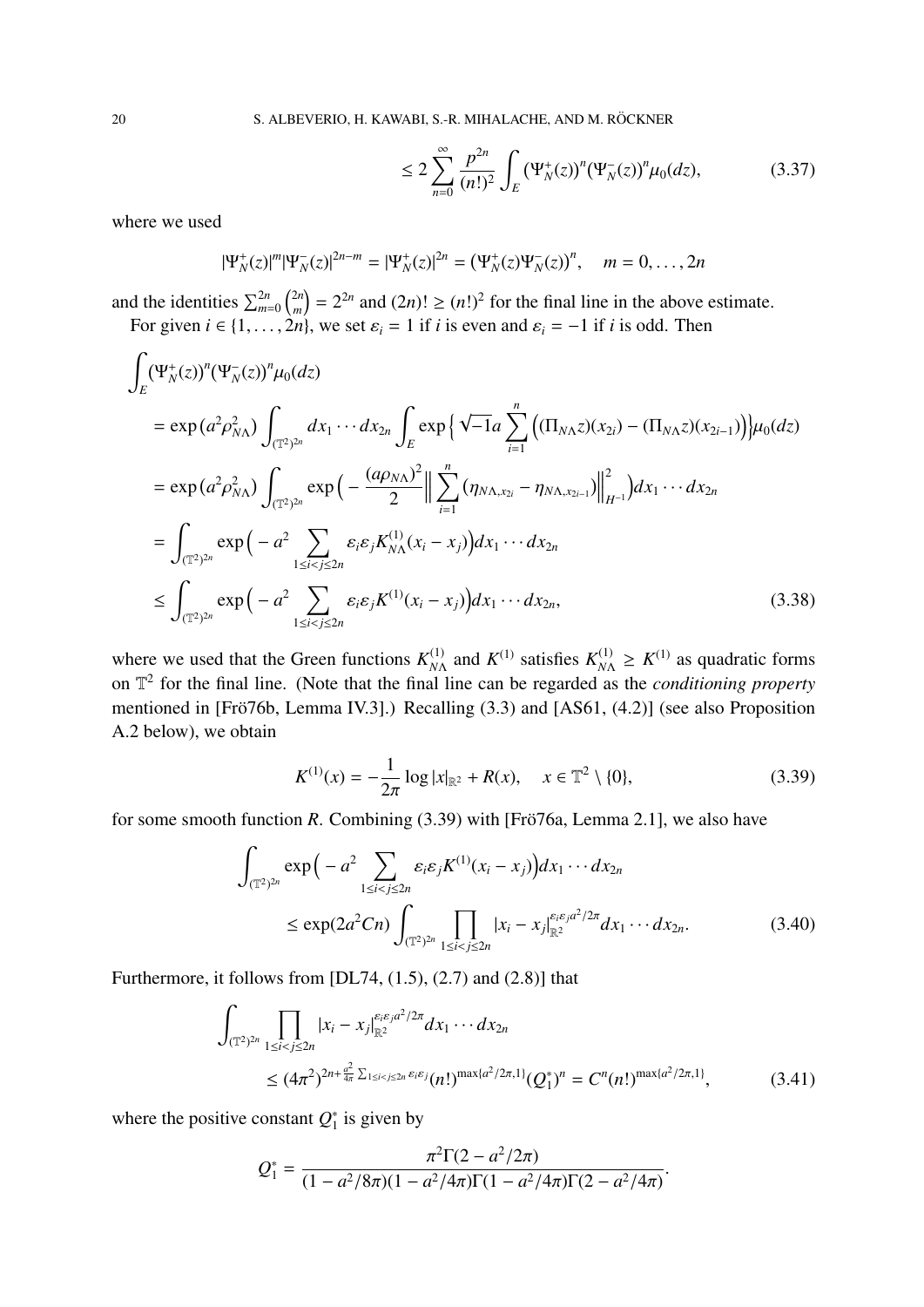Inserting (3.38), (3.40) and (3.41) into (3.37), we obtain

$$
\sup_{N \in \mathbb{N}} \int_{E} \exp\Big(-p(\cos_{N\Lambda}(az), \mathbf{1}_{\mathbb{T}^2})_{H}\Big) \mu_{0}(dz) \leq \sum_{n=0}^{\infty} \frac{C^{n}}{(n!)^{\min\{2-a^2/2\pi, 1\}}}(p^2)^{n}.
$$
 (3.42)

Noting that the condition  $|a| < 4\pi$  implies  $2 - a^2/2\pi > 0$ , we see that the right-hand side of (3.42) converges absolutely for every  $p \ge 1$ . This estimate implies that  $\{ \exp(-p(\cos_{N\Lambda}(a\cdot), \mathbf{1}_{\mathbb{T}^2})_H) \}_{N \in \mathbb{N}}$ is uniformly integrable. Hence by combining this property with Corollary 3.7, we finally obtain the desired estimate (3.35).  $\Box$ 

### 4. Proof of main results

In this section, we only consider the case  $\mu = \mu_{\cos}^{(a)}$  and give a proof of Proposition 2.1 and Theorem 2.4. Since we have  $exp(-:exp(a):(1_{\mathbb{T}^2})) \in L^{\infty}(\mu_0)$  (see Proposition 3.6), which is a stronger property than  $exp(-:cos(a \cdot): (1_{\mathbb{T}^2})) \in L^{\infty}(\mu_0)$  (see Proposition 3.8), the proof in the case of  $\mu = \mu_{\text{exp}}^{(a)}$  goes in a very similar way with only slight modifications.

*Proof of Proposition 2.1.* Applying a standard Gaussian integration by parts formula (cf. [GJ86, page 207]), we easily have

$$
\int_{E} (D_{H} F(z), \varphi)_{H} \frac{1}{Z_{N}^{(a)}} \exp \Big( - (\cos_{D(N)} (az), \mathbf{1}_{T^{2}})_{H} \Big) \mu_{0}(dz)
$$
\n
$$
= \int_{E} F(z) \Big\{ \langle z, (1 - \Delta)\varphi \rangle + a(\sin_{D(N)} (az), \varphi)_{H} \Big\} \frac{1}{Z_{N}^{(a)}} \exp \Big( - (\cos_{D(N)} (az), \mathbf{1}_{T^{2}})_{H} \Big) \mu_{0}(dz) \quad (4.1)
$$

for all  $F \in \mathfrak{F}C^{\infty}_{h}$  $b^{\infty}, \varphi \in K$  and  $N \in \mathbb{N}$ , where

$$
Z_N^{(a)}:=\int_E \exp\Big(-( \cos_{D(N)}(a z),\mathbf{1}_{\mathbb{T}^2})_H\Big)\mu_0(d z).
$$

Combining Corollary 3.7 with Proposition 3.8 (in particular, (3.42)), we can take a subsequence  $\{N(j)\}_{j=1}^{\infty}$  with  $N(j) \nearrow \infty$  as  $j \to \infty$  such that

$$
\lim_{j \to \infty} (\cos_{D(N)}(az), \varphi)_H = : \cos(az) : (\varphi), \quad \lim_{j \to \infty} (\sin_{D(N)}(az), \varphi)_H = : \sin(az) : (\varphi), \quad \mu_0\text{-a.s. } z \in E,
$$

and  $\lim_{j\to\infty} Z_N^{(a)} = Z_{\text{cos}}^{(a)}$  provided that  $|a| <$  $\overline{4\pi}$ . Thus, taking the limit  $j \to \infty$  on both sides of  $(4.1)$ , we obtain

$$
\int_{E} (D_{H} F(z), \varphi)_{H} \mu_{\cos}^{(a)}(dz) = \int_{E} F(z) \Big\{ \langle z, (1 - \Delta) \varphi \rangle + a : \sin(az) : (\varphi) \Big\} \mu_{\cos}^{(a)}(dz),
$$

and this leads us to the desired integration by parts formula (2.9).

To show  $\mathcal{L}F \in L^p(\mu_{\text{cos}}^{(a)})$ , it is sufficient to check :  $\sin(az)$ :  $(\varphi) \in L^p(\mu_{\text{cos}}^{(a)})$ . Applying Corollary 3.7 and Proposition 3.8 again, we easily see :  $sin(az)$ : ( $\varphi$ )  $\in L^p(\mu_{\cos}^{(a)})$ , provided that  $|a| < \sqrt{\frac{4\pi}{p-1}}$  $\frac{4\pi}{p-1}$ . This completes the proof.

*Proof of Theorem 2.4.* First, we introduce  $H_+ := H^{2\gamma+\delta}(\mathbb{T}^2)$  and  $H_- := E = H^{-\delta}(\mathbb{T}^2)$ . By virtue of condition (2.1), the embeddings  $H_+ \subset H \subset H_-$  are Hilbert-Schmidt. Note that  $H_+$ is regarded as the dual space of  $H_$ – if we identify H with its dual. Let  $-(\cdot, \cdot)_+$  stand for this dualization between  $H_-\$  and  $H_+$ . Noting the identity

$$
_{-}(z,\varphi)_+=(z,\varphi)_\mathcal{H},\quad \varphi\in\mathcal{H}_+,z\in\mathcal{H},
$$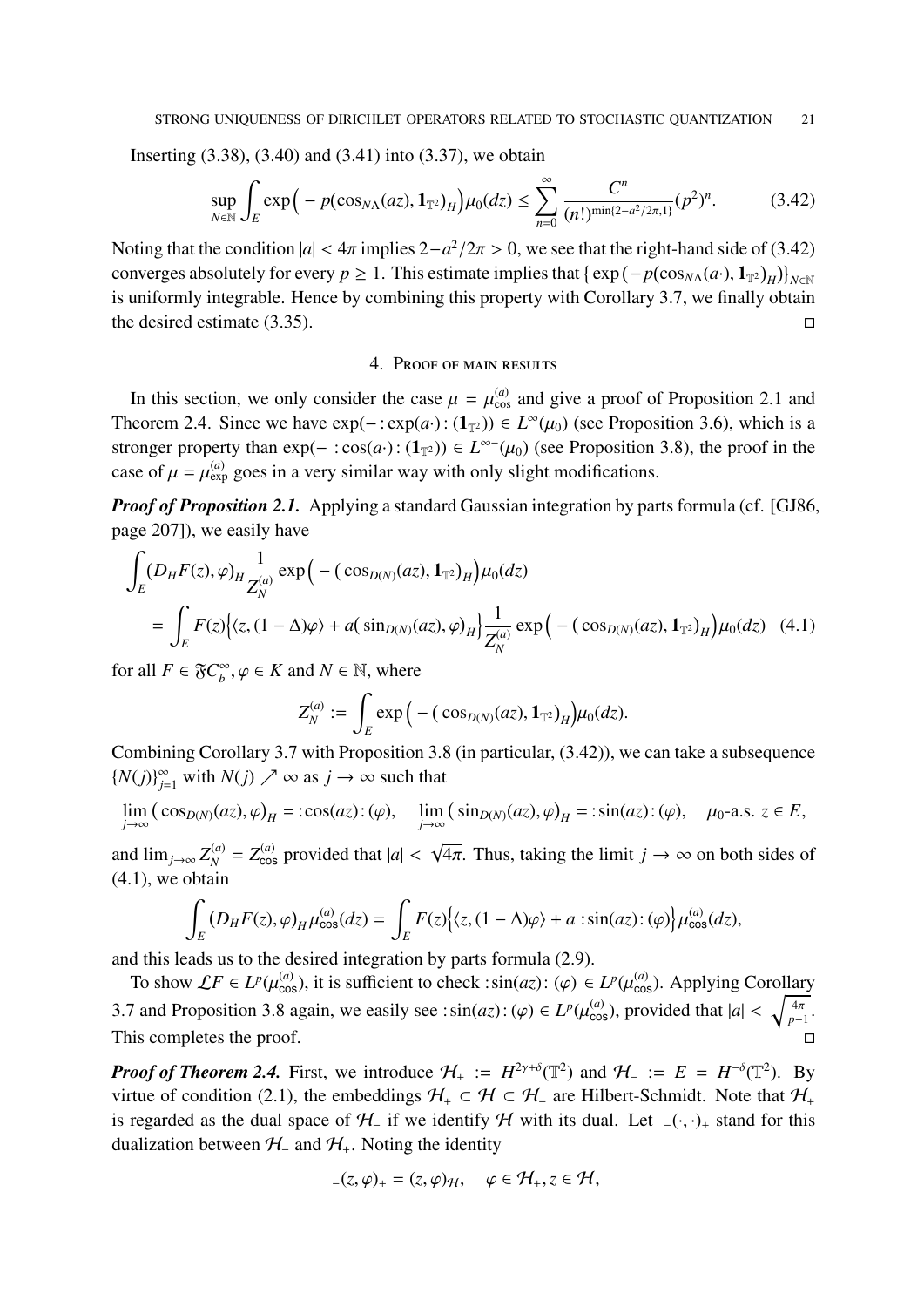we may rewrite L*F* given in Proposition 2.1 as

$$
\mathcal{L}F(z) = \frac{1}{2} \{ \operatorname{Tr}(D_{\mathcal{H}}^2 F(z)) + (\beta(z), D_{\mathcal{H}} F(z))_+ \}, \quad F \in \mathfrak{F}C_b^{\infty},
$$

where  $\beta(z) := \beta_{\text{OU}}(z) + \beta_{\text{cos}}^{(a)}(z)$  is given by

$$
\beta_{\text{OU}}(z) = -\sum_{k \in \mathbb{Z}^2} \lambda_k^{-\delta/2 - \gamma + 1} \langle z, e_k \rangle e_k^{(-\delta)}
$$
\n
$$
\beta_{\text{cos}}^{(a)}(z) = a \sum_{k \in \mathbb{Z}^2} \lambda_k^{-\gamma/2} \sum_{n=0}^{\infty} (-1)^n \frac{a^{2n+1}}{(2n+1)!} \Phi_{2n+1}(z)(e_k) e_k^{(\gamma)}
$$

Thanks to [LR98, Theorem 3], it is sufficient to check  $\beta_{\text{OU}} \in L^{2p}(\mu_{\cos}^{(a)}; \mathcal{H}_-)$  and  $\beta_{\cos}^{(a)} \in$  $L^{2p}(\mu_{\cos}^{(a)}; \mathcal{H})$  for *L*<sup>*p*</sup>-uniqueness of the Dirichlet operator *L*. By using the Hölder inequality and remembering the condition  $\delta + 2\gamma > 2$ , we can estimate as follows:

$$
\int_{E} \|\beta_{\text{OU}}(z)\|_{E}^{2p} \mu_{\text{cos}}^{(a)}(dz)
$$
\n
$$
\leq \text{Tr}(A^{\delta+2\gamma-1})^{p-1} \int_{E} \sum_{k \in \mathbb{Z}^{2}} \lambda_{k}^{-(\delta+2\gamma-p-1)} \langle z, e_{k} \rangle^{2p} \mu_{\text{cos}}^{(a)}(dz)
$$
\n
$$
\leq \text{Tr}(A^{\delta+2\gamma-1})^{p-1} \sum_{k \in \mathbb{Z}^{2}} \lambda_{k}^{-(\delta+2\gamma-p-1)} \Big( \int_{E} \langle z, e_{k} \rangle^{2p} \exp(-\ \text{cos}(az) : (\mathbf{1}_{\mathbb{T}^{2}})) \mu_{0}(dz) \Big)
$$
\n
$$
= \text{Tr}(A^{\delta+2\gamma-1})^{p-1} \sum_{k \in \mathbb{Z}^{2}} \lambda_{k}^{-(\delta+2\gamma-1)} \Big( \int_{E} \langle z, e_{k}^{(-1)} \rangle^{2p} \exp(-\ \text{cos}(az) : (\mathbf{1}_{\mathbb{T}^{2}})) \mu_{0}(dz) \Big)
$$
\n
$$
= \text{Tr}(A^{\delta+2\gamma-1})^{p} \Big\{ \int_{\mathbb{R}} x^{4p} \Big( \frac{1}{\sqrt{2\pi}} e^{-\frac{x^{2}}{2}} dx \Big) \Big\}^{1/2} \Big( \int_{E} \exp(-2 \ \text{cos}(az) : (\mathbf{1}_{\mathbb{T}^{2}})) \mu_{0}(dz) \Big)^{1/2} < \infty,
$$

where we used  $\langle z, e_k^{(-1)} \rangle$  $\binom{(-1)}{k}$  ~ *N*(0, 1) ( $k \in \mathbb{Z}^2$ ) for the final line.

On the other hand, by using the triangle inequality and recalling Proposition 3.8, we obtain

$$
\left(\int_{E} \left\|\beta_{\cos}^{(a)}(z)\right\|_{\mathcal{H}}^{2p} \mu_{\cos}^{(a)}(dz)\right)^{1/2p} \leq |a| \sum_{n=0}^{\infty} \frac{|a|^{2n+1}}{(2n+1)!} \Big[ \int_{E} \Big\{ \sum_{k \in \mathbb{Z}^2} \Big(\lambda_k^{-\gamma/2} \Phi_{2n+1}(z)(e_k)\Big)^2 \Big\}^p \mu_{\cos}^{(a)}(dz) \Big]^{1/2p}
$$
  
\n
$$
\lesssim |a| \sum_{n=0}^{\infty} \frac{|a|^{2n+1}}{(2n+1)!} \Big(\int_{E} \|\Phi_{2n+1}\|_{H^{-\gamma}}^{2p(1+\varepsilon)} \mu_0(dz)\Big)^{1/2p(1+\varepsilon)}
$$
  
\n
$$
\times \Big(\int_{E} \exp\Big(-\frac{1+\varepsilon}{\varepsilon} : \cos(az) : (\mathbf{1}_{T^2})\Big) \mu_0(dz)\Big)^{\varepsilon/2p(1+\varepsilon)}
$$
  
\n
$$
\lesssim |a| \sum_{n=0}^{\infty} \frac{|a|^{2n+1}}{(2n+1)!} \|\Phi_{2n+1}\|_{L^{2p(1+\varepsilon)}(\mu_0;H^{-\gamma}(\mathbb{T}^2))}
$$
(4.2)

for any  $\varepsilon > 0$ . By virtue of Corollary 3.7, the right-hand side of (4.2) is finite under the condition  $2p(1+\varepsilon) < 1 + \frac{4\pi\gamma}{a^2}$  $\frac{d\pi\gamma}{d^2}$ . Since we may take  $\varepsilon > 0$  sufficiently small, this completes the proof.  $\Box$ 

## A. Auxiliary results

In this appendix, for the reader's convenience, we collect auxiliary results which are used in the proof of the main results.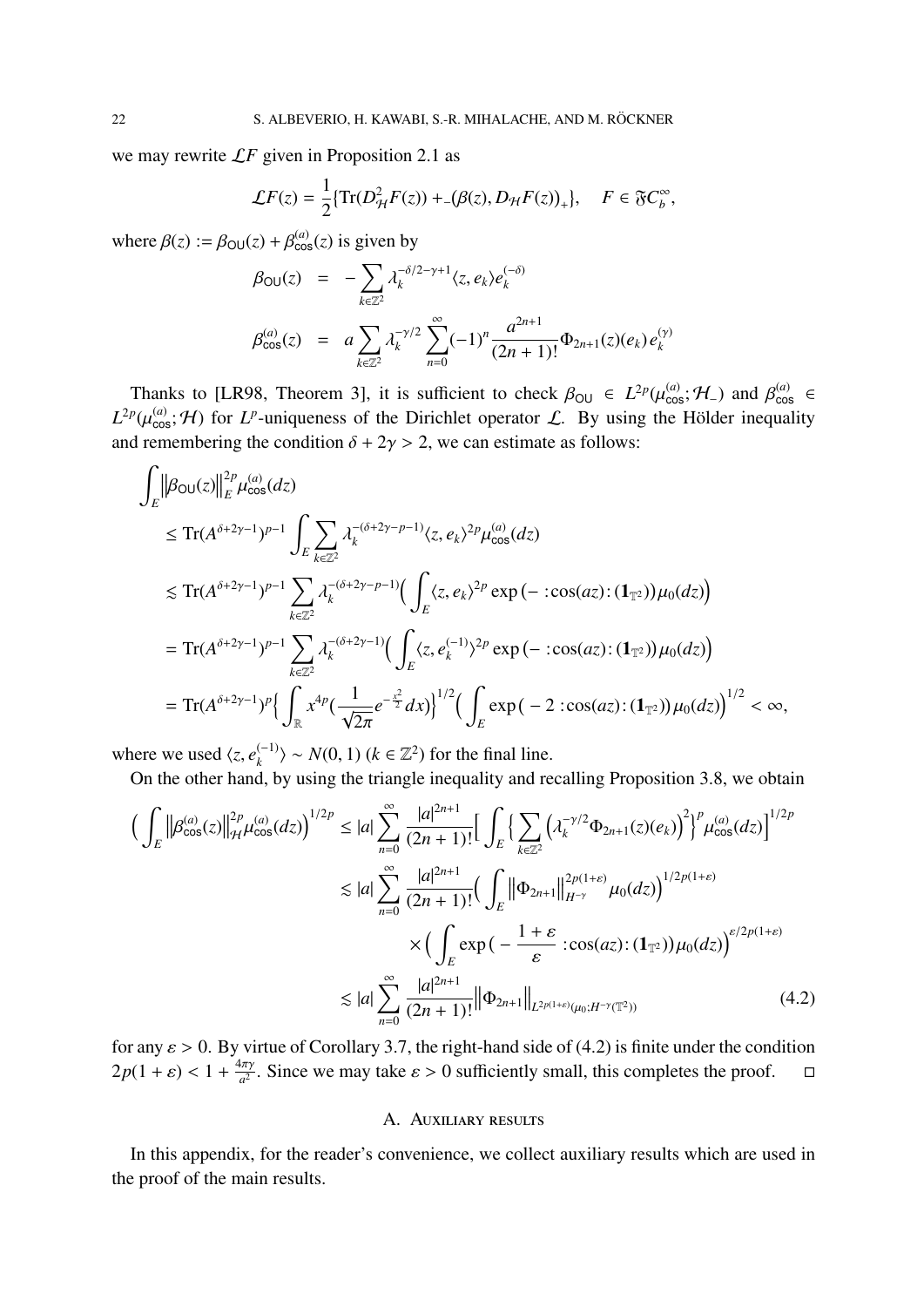**Lemma A.1.** Let  $\Lambda$  and  $\Lambda'$  be subsets of  $\mathbb{R}^2$  satisfying (2.4), and  $K_{\Lambda}^{(1)}$  be the approximating *Green kernel of*  $(1 - \Delta)$  *defined in* (3.5)*. Then for any n*  $\in \mathbb{N}$ *, q*  $\geq$  2*, we have* 

$$
||K_{\Lambda}^{(1)}||_{L^{qn}(\mathbb{T}^2)} \leq \left(\frac{1}{2\pi}\right)^{\frac{2(qn-1)}{qn}} \left\{ \sum_{k\in\mathbb{Z}^2} \mathbf{1}_{\Lambda}(k) \left(\frac{1}{1+|k|^2}\right)^{\frac{qn}{qn-1}} \right\}^{\frac{qn-1}{qn}}, \tag{A.1}
$$

$$
||K_{\Lambda'}^{(1)} - K_{\Lambda}^{(1)}||_{L^{qn}(\mathbb{T}^2)} \leq \left(\frac{1}{2\pi}\right)^{\frac{2(qn-1)}{qn}} \left\{ \sum_{k \in \mathbb{Z}^2} \mathbf{1}_{\Lambda' \setminus \Lambda}(k) \left(\frac{1}{1+|k|^2}\right)^{\frac{qn}{qn-1}} \right\}^{\frac{qn}{qn}}, \quad \Lambda \subset \Lambda'. \tag{A.2}
$$

*Proof.* By recalling the Hausdorff-Young inequality (cf. [Zyg59, Theorem 2.8 in Chapter XII]), we have

$$
||f||_{L^{r}(\mathbb{T}^2)} \leq \left(\frac{1}{2\pi}\right)^{\frac{2}{s}-1} \left(\sum_{k \in \mathbb{Z}^2} |\hat{f}(k)|^s\right)^{1/s}, \qquad f \in L^{r}(\mathbb{T}^2), \quad r \geq 2,
$$
 (A.3)

where  $1 \leq s \leq 2$  is the conjugate index of *r*. Now we set  $f = K_{\Lambda}^{(1)}$  $\Lambda^{(1)}$ . Replacing *r* and *s* by  $qn(\geq 2)$ and  $\frac{qn}{qn-1}$ , respectively, we easily see that (A.3) implies estimate (A.1). Similarly, estimate (A.2) is obtained by putting  $f = K_{\Lambda'} - K_{\Lambda}$ .

**Proposition A.2.** *Let*  $G^{(\alpha)}(x, y) = G^{(\alpha)}(x - y)$  ( $0 < \alpha \leq 1, x, y \in \mathbb{R}^2$ ) *be the Green function for*  $(1 - \Delta)^{\alpha}$  on  $\mathbb{R}^2$ . Then  $G^{(\alpha)}$  is smooth on  $\mathbb{R}^2 \setminus \{0\}$  and strictly positive. Furthermore, there exist *some constants*  $C_1, C_2, C_3 > 0$  *such that the following holds: if*  $0 < \alpha < 1$ *, then* 

$$
G^{(\alpha)}(x-y) \le \begin{cases} C_1|x-y|_{\mathbb{R}^2}^{2\alpha-2} & \text{for } |x-y|_{\mathbb{R}^2} < 1\\ C_2 \exp(-C_3|x-y|_{\mathbb{R}^2}) & \text{for } |x-y|_{\mathbb{R}^2} \ge 1, \end{cases}
$$
(A.4)

*and if*  $\alpha = 1$ *, then* 

$$
G^{(1)}(x-y) \le \begin{cases} -\frac{1}{2\pi} \log|x-y|_{\mathbb{R}^2} + C_1 & \text{for } |x-y|_{\mathbb{R}^2} < 1\\ C_2 \exp(-C_3|x-y|_{\mathbb{R}^2}) & \text{for } |x-y|_{\mathbb{R}^2} \ge 1. \end{cases}
$$
(A.5)

*Proof.* One can find a proof of (A.5) e.g., in [AS61, Section 4], [Sim74, Proposition V.23] and [GJ86, Proposition 7.2.1]. Although the case  $0 < \alpha < 1$  is also treated in [AS61, Section 4], we give a short proof of (A.4) here to make the present paper more self-contained.

We first recall an integral representation of the Green function

$$
G^{(\alpha)}(x-y) = \frac{1}{4\pi \Gamma(\alpha)} \int_0^{\infty} e^{-s} \exp\big(-\frac{|x-y|_{\mathbb{R}^2}^2}{4s}\big) s^{\alpha-2} ds, \qquad 0 < \alpha \le 1, \ x, y \in \mathbb{R}^2.
$$

Setting  $s = \frac{|x-y|_{\mathbb{R}^2}}{t}$  $\frac{y_{\parallel_{\mathbb{R}^2}}}{t}$ , we have

$$
G^{(\alpha)}(x-y) = \frac{|x-y|_{\mathbb{R}^2}^{2\alpha-2}}{4\pi \Gamma(\alpha)} I(|x-y|_{\mathbb{R}^2}),
$$
 (A.6)

where

$$
I(r) = \int_0^\infty t^{-\alpha} \exp\left(-\frac{t}{4} - \frac{r^2}{t}\right) dt, \qquad r \ge 0.
$$

Combining (A.6) with

$$
I(r) \le \int_0^\infty t^{-\alpha} e^{-t/4} dt = 4^{1-\alpha} \Gamma(1-\alpha),
$$

we obtain the desired estimate in the case  $|x - y|_{\mathbb{R}^2} < 1$ .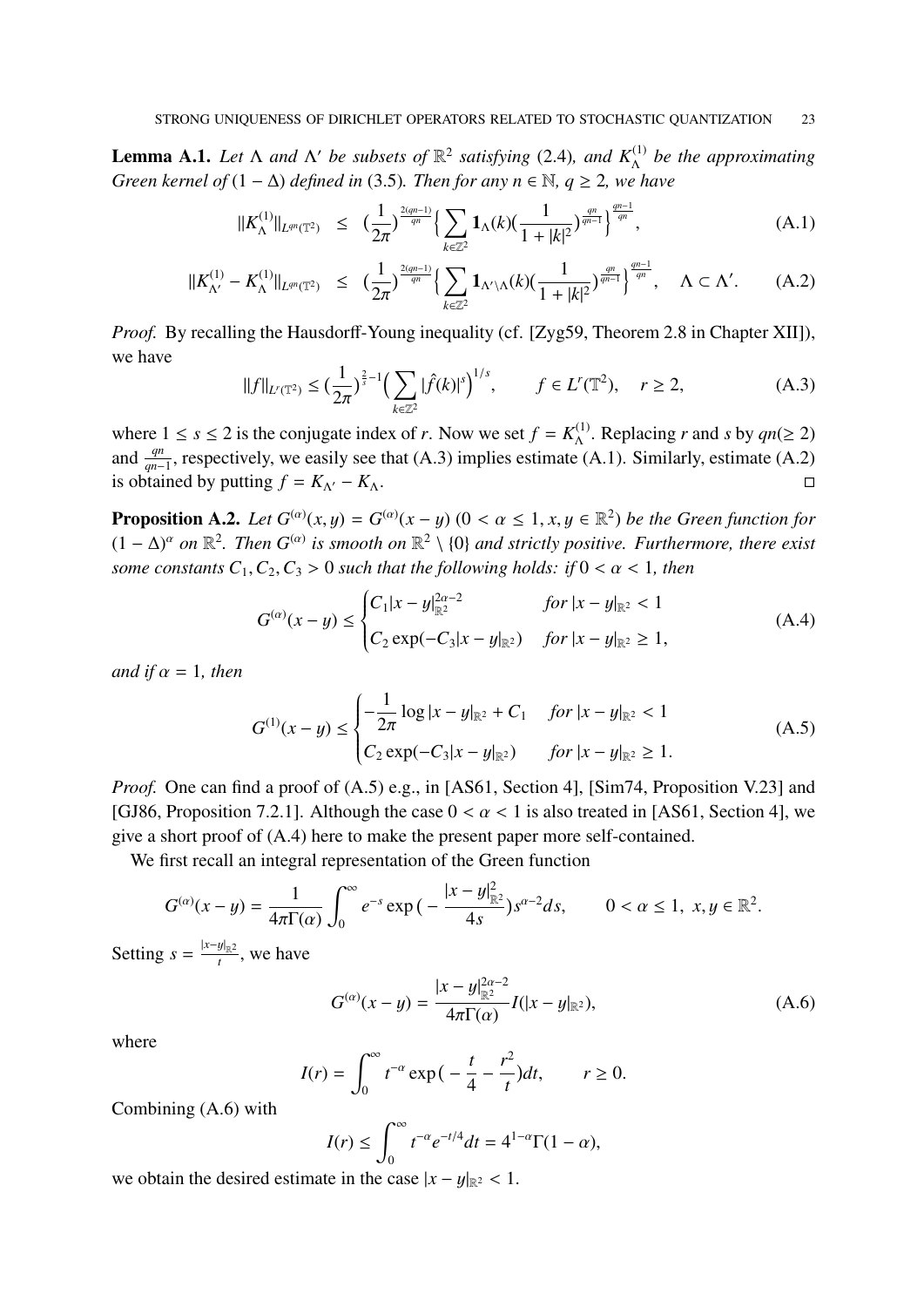Next we consider the case  $r = |x - y|_{\mathbb{R}^2} \ge 1$ . We set  $\tau =$ √ *t r* =  $|x - y|_{\mathbb{R}^2} \ge 1$ . We set  $\tau = \frac{\sqrt{t}}{2} - \frac{r}{\sqrt{t}}$ , in other word,  $t = \frac{\sqrt{t}}{2}$  $(\tau + \sqrt{\tau^2 + 2r})^2$ . Then we have

$$
I(r) = 2e^{-r} \int_{\mathbb{R}} \frac{(\tau + \sqrt{\tau^2 + 2r})^{2-2\alpha}}{\sqrt{\tau^2 + 2r}} e^{-\tau^2} d\tau
$$
  
=  $2e^{-r} r^{\frac{1-2\alpha}{2}} \int_{\mathbb{R}} \frac{\left(\frac{\tau}{\sqrt{r}} + \sqrt{\frac{\tau^2}{r} + 2}\right)^{2-2\alpha}}{\sqrt{\frac{\tau^2}{r} + 2}} e^{-\tau^2} d\tau$   
 $\leq \sqrt{2} e^{-r} r^{\frac{1-2\alpha}{2}} \int_{\mathbb{R}} (\tau + \sqrt{\tau^2 + 2})^{2-2\alpha} e^{-\tau^2} d\tau \leq e^{-r} r^{\frac{1-2\alpha}{2}},$ 

where we used  $r \ge 1$  and  $2 - 2\alpha > 0$  for the third line. Combining this estimate with (A.6), we finally obtain

$$
G^{(\alpha)}(x-y) \leq C \exp(-|x-y|_{\mathbb{R}^2})|x-y|_{\mathbb{R}^2}^{\alpha-\frac{3}{2}} \leq C \exp(-|x-y|_{\mathbb{R}^2}),
$$

where we used  $|x - y|_{\mathbb{R}^2}^{\alpha - \frac{3}{2}} \le 1$ . This completes the proof. □

Acknowledgments. The authors are grateful to Professor Seiichiro Kusuoka for his valuable suggestions and constant encouragement during the preparation of the present paper. H.K. also thanks Professors Masato Hoshino, Tomoyuki Kakehi and Kaneharu Tsuchida for helpful discussions. This work was initiated during a stay of H.K. at Hausdorff Center for Mathematics (HCM), Universität Bonn in fall 2012. He thanks Professor Benjamin Schlein (now at Universität Zürich) for a kind invitation and the financial support during his stay at HCM. He was also partially supported by JSPS through the Grant-in-Aid for Scientific Research (C) 26400134 and 17K05300. H.K. and M.R. were partially supported by DFG through CRC 701 "Spectral Structures and Topological Methods in Mathematics" and CRC 1283 "Taming uncertainty and profiting from randomness and low regularity in analysis, stochastics and their applications".

#### **REFERENCES**

- [Alb03] S. Albeverio: *Theory of Dirichlet forms and applications*, in "Lectures on probability theory and statistics (Saint-Flour, 2000)", pp. 1–106, Lecture Notes in Mathematics 1816, Springer, Berlin, 2003.
- [Alb16] S. Albeverio: *Along paths inspired by Ludwig Streit: stochastic equations for quantum fields and related systems*, in "Stochastic and Infinite Dimensional Analysis", pp. 1–17, Trend Math., Birkhäuser–Springer, 2016.
- [ADG18] S. Albeverio, F.C. De Vecchi and M. Gubinelli: *Elliptic stochastic quantization*, preprint (2018), arXiv:1812.04422. (To appear in Ann. Probab.)
- [ADG19] S. Albeverio, F.C. De Vecchi and M. Gubinelli: *The elliptic stochastic quantization of some two dimensional Euclidean QFTs*, preprint (2019), arXiv:1906.11187.
- [ADGV16] S. Albeverio, B. Driver, M. Gordina and A.M. Vershik: *Equivalence of the Brownian and energy representations*, J. Math. Sci. 216 (2016), pp. 612–630.
- [AFS08] S. Albeverio, F. Flandoli and Y. Sinai: SPDE in Hydrodynamic: Recent Progress and Prospects. Lecture Notes in Mathematics, 1942. Springer-Verlag, Berlin; Fondazione C.I.M.E., Florence, 2008.
- [AGH79] S. Albeverio, G. Gallavotti and R. Høegh-Krohn: *Some results for the exponential interaction in two or more dimensions*, Commun. Math. Phys. 70 (1979), pp. 187–192.
- [AHPRS89a] S. Albeverio, T. Hida, J. Potthoff, M. Röckner and L. Streit: *Dirichlet forms in terms of white noise analysis. I. Construction and QFT examples*, Rev. Math. Phys. 1 (1989), pp. 291–312.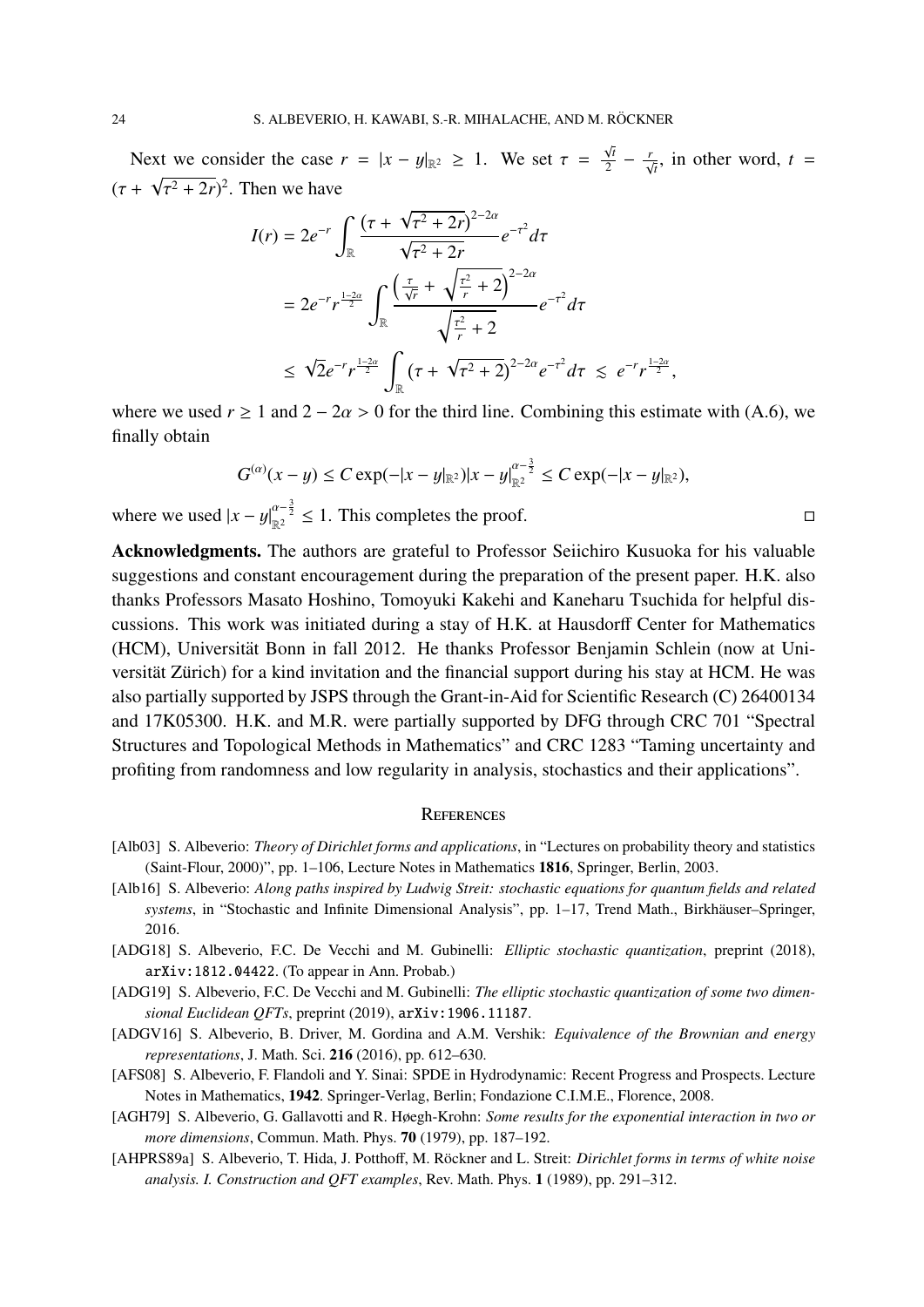- [AHPRS89b] S. Albeverio, T. Hida, J. Potthoff, M. Röckner and L. Streit: *Dirichlet forms in terms of white noise analysis. II. Closability and di*ff*usion processes*, Rev. Math. Phys. 1 (1989), pp. 313–323.
- [AH73] S. Albeverio and R. Høegh-Krohn: *Uniqueness of the physical vacuum and the Wightman functions in the infinite volume limit for some non-polynomial interactions*, Commun. Math. Phys. 30 (1973), pp. 171–200.
- [AH74] S. Albeverio and R. Høegh-Krohn: *The Wightman axioms and the mass gap for strong interactions of exponential type in two-dimensional space-time*, J. Funct. Anal. 16 (1974), pp. 39–82.
- [AH79] S. Albeverio and R. Høegh-Krohn: *Uniqueness of the global Markov property for Euclidean fields. The case of trigonometric interactions*, Commun. Math. Phys. 68 (1979), pp. 95–128.
- [AH80] S. Albeverio and R. Høegh-Krohn: *Martingale convergence and the exponential interaction in*  $\mathbb{R}^n$ , in "Quantum fields–algebras, processes (Proc. Sympos., Univ. Bielefeld, Bielefeld, 1978)", pp. 331–353, Springer, Vienna, 1980.
- [AHFL86] S. Albeverio, R. Høegh-Krohn, J.E. Fenstad and T. Lindstrøm: Nonstandard Methods in Stochastic Analysis and Mathematical Physics, Pure and Applied Mathematics 122, Academic Press, Inc., Orlando, FL, 1986.
- [AHMTT93] S. Albeverio, R. Høegh-Krohn, J. Marion, D. Testard and B. Torresani: Noncommutative Distribu- ´ tions, Monographs and Textbooks in Pure and Applied Mathematics 175, Marcel Dekker, Inc., New York, 1993.
- [AHT81] S. Albeverio, R. Høegh-Krohn and D. Testard: *Irreducibility and reducibility for the energy representation of the group of mappings of a Riemannian manifold into a compact semisimple Lie group*, J. Funct. Anal. 41 (1981), pp. 378–396.
- [AJPS97] S. Albeverio, J. Jost, S. Paycha and S. Scarlatti: A Mathematical Introduction to String Theory. Variational Problems, Geometric and Probabilistic Methods, London Mathematical Society Lecture Note Series 225, Cambridge University Press, Cambridge, 1997.
- [AKR12] S. Albeverio, H. Kawabi and M. Röckner: *Strong uniqueness for both Dirichlet operators and stochastic dynamics to Gibbs measures on a path space with exponential interactions*, J. Funct. Anal. 262 (2012), pp. 602–638.
- [AKKR09] S. Albeverio, Y. Kondratiev, Y. Kozitsky and M. Röckner: Statistical Mechanics of Quantum Lattice Systems: A Path Integral Approach, EMS Tracts in Mathematics 8, European Mathematical Society, 2009.
- [AKR97] S. Albeverio, Y. Kondratiev and M. Röckner: *Ergodicity for the stochastic dynamics of quasi-invariant measures with applications to Gibbs states*, J. Funct. Anal. 149 (1997), pp. 415–469.
- [AK17] S. Albeverio and Sei. Kusuoka: *The invariant measure and the flow associated to the*  $\Phi_3^4$ -quantum field *model*, preprint (2017), arXiv:1711.07108. (To appear in Ann. Scuola Norm. Sup. Pisa Cl. Sci., Serie V, DOI Number: 10.2422/2036-2145.201809<sub>-008</sub>.)
- [AMR93] S. Albeverio, Z.-M. Ma and M. Röckner: *Quasi-regular Dirichlet forms and Markov processes*, J. Funct. Anal. 111 (1993), pp. 118–154.
- [AMR15] S. Albeverio, Z.-M. Ma and M. Röckner: *Quasi regular Dirichlet forms and the stochastic quantization problem*, in Festschrift Masatoshi Fukushima, Interdiscip. Math. Sci., 17, World Sci. Publ., Hackensack, NJ, 2015, pp. 27–58.
- [AR89] S. Albeverio and M. Röckner: *Classical Dirichlet forms on topological vector spaces the construction of the associated di*ff*usion process*, Probab. Theory Relat. Fields 83 (1989) pp. 405–434.
- [AR90] S. Albeverio and M. Röckner: *Classical Dirichlet forms on topological vector spaces closability and a Cameron-Martin formula*, J. Funct. Anal. 88 (1990), pp. 395–436.
- [AR91] S. Albeverio and M. Röckner: Stochastic differential equations in infinite dimensions: Solutions via *Dirichlet forms*, Probab. Theory Relat. Fields 89 (1991) pp. 347–386.
- [AR95] S. Albeverio and M. Röckner: *Dirichlet form methods for uniqueness of martingale problems and applications*, in "Stochastic analysis, (Ithaca, NY, 1993)" (M. Cranston and Mark A. Pinsky eds.), Proc. Sympos. Pure Math., 57, Amer. Math. Soc., Providence, RI, 1995, pp. 513–528.
- [ARZ93] S. Albeverio, M. Röckner and T.S. Zhang: *Markov uniqueness for a class of infinite-dimensional Dirichlet operators*, in "Stochastic processes and optimal control (Friedrichroda, 1992)", Stochastics Monogr. 7, Gordon and Breach, Montreux, 1993, pp. 1–26.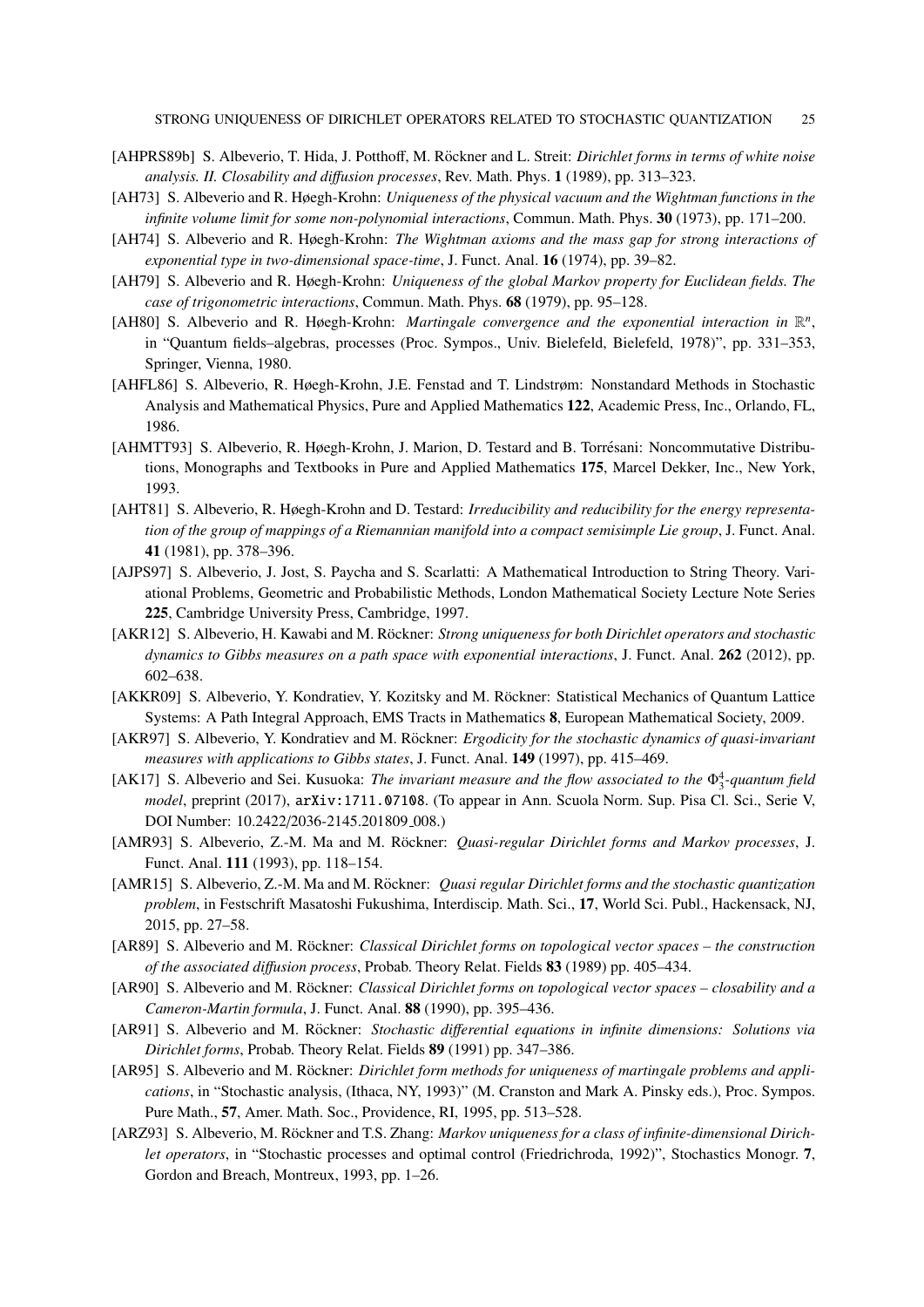- [AY19] S. Albeverio and M.W. Yoshida: *A formulation of quasi-regular non-local Dirichlet forms on Fréchet spaces with application to a stochastic quantization of*  $\Phi_3^4$  *field*, RIMS Kôkyûroku, Kyoto Univ. **2116** (2019), pp. 85–94.
- [AK16] S. Andres and N. Kajino: *Continuity and estimates of the Liouville heat kernel with applications to spectral dimensions*, Probab. Theory Relat. Fields 166 (2016), pp. 713–752.
- [AS61] N. Aronszajn and K. Smith: *Theory of Bessel Potentials. I*, Ann. Inst. Fourier (Grenoble) 11 (1961), pp. 385–475.
- [BGN82] G. Benfatto, G. Gallavotti and F. Nicoló: On the massive sine-Gordon equation in the first few regions *of collapse*, Comm. Math. Phys. 83 (1982), pp. 387–410.
- [Ber17] N. Berestycki: *An elementary approach to Gaussian multiplicative chaos*, Electr. Comm. Probab. 22 (2017), pp. 1–12.
- [BCM88] V.S. Borkar, R.T. Chari and S.K. Mitter: *Stochastic quantization of field theory in finite and infinite volumes*, J. Funct. Anal. 81 (1988), pp. 184–206.
- [CC18] R. Catellier and K. Chouk: *Paracontrolled distributions and the 3-dimensional stochastic quantization equation*, Ann. Probab. 46 (2018), pp. 2621–2679.
- [CHS19] A. Chandra, M. Hairer and H. Shen: *The dynamical sine-Gordon model in the full subcritical regime*, preprint (2018), arXiv:1808.02594.
- [DPD03] G. Da Prato and A. Debussche: *Strong solutions to the stochastic quantization equations*, Ann. Probab. 31 (2003), pp. 1900–1916.
- [DPT00] G. Da Prato and L. Tubaro: *Self-adjointness of some infinite-dimensional elliptic operators and application to stochastic quantization*, Probab. Theory Related Fields 118 (2000), pp. 131–145.
- [DPT04] G. Da Prato and L. Tubaro: *Introduction to stochastic quantization*, preprint, 56 pages, University of Trento, 2004.
- [DL74] C. Deutsch and M. Lavaud: *Equilibrium properties of a two-dimensional Coulomb gas*, Phys. Rev. A 9 (1974), pp. 2598–2616.
- [Dim11] J. Dimock: Quantum Mechanics and Quantum Field Theory. A Mathematical Primer, Cambridge University Press, Cambridge, 2011.
- [DS19] J. Dubédat and H. Shen: *Stochastic Ricci flow on compact surfaces*, preprint (2019), arXiv: 1904. 10909.
- [DS11] B. Duplantier and S. Sheffield: *Liouville quantum gravity and KPZ*, Invent. Math. 185 (2011), pp. 333– 393.
- [Ebe99] A. Eberle: Uniqueness and Non-uniqueness of Singular Diffusion Operators, Lecture Notes in Mathematics 1718, Springer-Verlag Berlin Heidelberg, 1999.
- [FHN75] R. Figari, R. Høegh-Krohn, C. Nappi: *Interacting relativistic boson fields in the de Sitter universe with two space-time dimensions*, Comm. Math. Phys. 44 (1975), pp. 265–278.
- [Frö76a] J. Fröhlich: *Classical and quantum statistical mechanics in one and two dimensions: two-component Yukawa- and Coulomb systems*, Commun. Math. Phys. 47 (1976), pp. 233–268.
- [Frö76b] J. Fröhlich: *Quantum sine-Gordon equation and quantum solitons in two space-time dimensions*, in "Renormalization theory" (Proc. NATO Advanced Study Inst., Erice, 1975), NATO Advanced Study Inst. Series C: Math. and Phys. Sci. 23, Reidel, Dordrecht, 1976, pp. 371–414.
- [FP77] J. Fröhlich and Y.M. Park: *Remarks on exponential interactions and the quantum sine-Gordon equation in two space-time dimensions*, Helv. Phys. Acta 50 (1977), pp. 315–329.
- [FS76] J. Fröhlich and E. Seiler: *The massive Thirring-Schwinger model (QED2): convergence of perturbation theory and particle structure*, Helv. Phys. Acta 49 (1976), pp. 889–924.
- [FOT94] M. Fukushima, Y. Oshima and M. Takeda: Dirichlet Forms and Symmetric Markov Processes, Walter de Gruyter, 1994.
- [Gar20] C. Garban: *Dynamical Liouville*, J. Funct. Anal. 278 (2020), 108351, 54 pages.
- [GJ86] J. Glimm and A. Jaffe: Quantum Physics: A Functional Integral Point of View, Springer, 1986.
- [GT13] H. Gottschalk and H. Thaler: *A triviality result in the AdS*/*CFT correspondence for Euclidean quantum fields with exponential interaction*, Comm. Math. Phys. 324 (2013), pp. 63–75.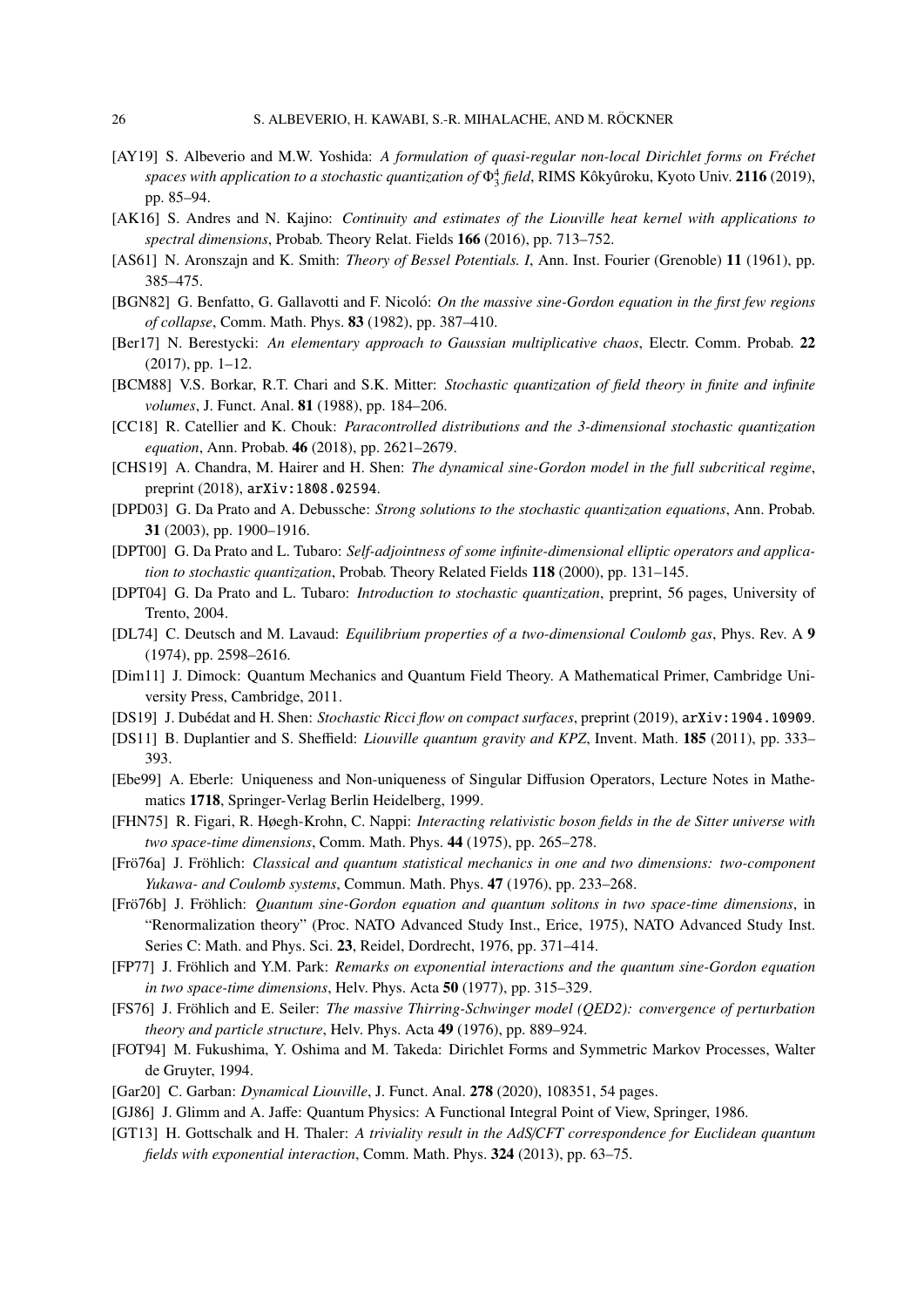- [GH19] M. Gubinelli and M. Hofmanova:´ *Global solutions to elliptic and parabolic* Φ<sup>4</sup> *models in Euclidean space*, Comm. Math. Phys. 368 (2019), pp. 1201–1266.
- [GIP15] M. Gubinelli, P. Imkeller and N. Perkowski: *Paracontrolled distributions and singular PDEs*, Forum Math. Pi 3 (2015), e6, 75 pages.
- [GRS75] F. Guerra, L. Rosen and B. Simon, B: *The P*(ϕ)<sup>2</sup> *Euclidean quantum field theory as classical statistical mechanics*, Ann. of Math. 101 (1975), pp. 111–259.
- [GRS76] F. Guerra, L. Rosen and B. Simon: *Boundary conditions for the P(* $\phi$ *)<sub>2</sub> Euclidean field theory*, Ann. Inst. H. Poincaré Sect. A (N.S.) **25** (1976), pp. 231-334.
- [Hai14] M. Hairer: *A theory of regularity structures*, Invent. Math. 198 (2014), pp. 269–504.
- [HS16] M. Hairer and H. Shen: *The dynamical Sine-Gordon model*, Comm. Math. Phys. 341 (2016), pp. 933–989.
- [HKPS93] T. Hida, H.H. Kuo, J. Potthoff and L. Streit: White Noise. An Infinite-Dimensional Calculus, Mathematics and its Applications 253. Kluwer Academic Publishers Group, Dordrecht, 1993.
- [Høe71] R. Høegh-Krohn: *A general class of quantum fields without cut-o*ff*s in two space-time dimensions*, Comm. Math. Phys. 21 (1971), pp. 244–255.
- [HKK19] M. Hoshino, H. Kawabi and Sei. Kusuoka: *Stochastic quantization associated with the* exp(Φ)2 *quantum field model driven by space-time white noise on the torus*, preprint (2019), arXiv:1907.07921.
- [HK98] Y. Hu and G. Kallianpur: *Exponential integrability and application to stochastic quantization*, Appl. Math. Optim. 37 (1998), pp. 295–353.
- [Iwa87] K. Iwata: *An infinite dimensional stochastic di*ff*erential equation with state space C*(R), Probab. Theory Related Fields 74 (1987), pp. 141–158.
- [JM85] G. Jona-Lasinio and P.K. Mitter: *On the stochastic quantization of field theory*, Comm. Math. Phys. 101 (1985), pp. 409–436.
- [Kah85] J.-P. Kahane: *Sur le chaos multiplicatif*, Ann. Sci. Math. Québec 9 (1985), pp. 105–150.
- [KR07] H. Kawabi and M. Röckner: *Essential self-adjointness of Dirichlet operators on a path space with Gibbs measures via an SPDE approach*, J. Funct. Anal. 242 (2007), pp. 486–518.
- [Kus92] S. Kusuoka: *Høegh-Krohn's model of quantum fields and the absolute continuity of measures*, in "Ideas and methods in quantum and statistical physics (Oslo, 1988)", pp. 405–424, Cambridge Univ. Press, Cambridge, 1992.
- [LR98] V. Liskevich and M. Röckner: *Strong uniqueness for certain infinite-dimensional Dirichlet operators and applications to stochastic quantization*, Ann. Scuola Norm. Sup. Pisa Cl. Sci., Serie IV, 27 (1998), pp. 69–91.
- [MR92] Z.-M. Ma and M. Röckner: Introduction to the Theory of (Non-Symmetric) Dirichlet Forms, Springer-Verlag, Berlin-Heidelberg-New York, 1992.
- [Mih06] S.-R. Mihalache: *Stochastische Quantisierung bei exponentieller Wechselwirkung*, Diploma Thesis, 52 pages, Universität Bonn, 2006.
- [MR99] R. Mikulevicius and B.L. Rozovskii: *Martingale problems for stochastic PDE's*, in: R. Carmona and B.L. Rozovskii (Eds.), Stochastic Partial Differential Equations: Six Perspectives, Math. Surveys Monogr. 64, Amer. Math. Soc., Providence, RI, 1999, pp. 243–325.
- [MW17] J.-C. Mourrat and H. Weber: *Global well-posedness of the dynamic* Φ<sup>4</sup> *model in the plane*, Ann. Probab. 45 (2017), pp. 2398–2476.
- [ORW19] T. Oh, T. Robert and Y. Wang: *On the parabolic and hyperbolic Liouville equations*, preprint (2019), arXiv:1908.03944.
- [PW81] G. Parisi and Y.S. Wu: *Perturbation theory without gauge fixing*, Sci. Sinica 24 (1981), pp. 483–496.
- [RS75] M. Reed and B. Simon: Methods of Modern Mathematical Physics, Vol. II, IV. New York: Academic Press, 1975, 1978.
- [RV14] R. Rhodes and V. Vargas: *Gaussian multiplicative chaos and applications: A review*, Probab. Surv. 11 (2014), pp. 315–392.
- [RZ92] M. Röckner and T.S. Zhang: *On uniqueness of generalized Schrödinger operators and applications*, J. Funct. Anal. 105 (1992), pp. 187–231.
- $[RZZ17a]$  M. Röckner, R. Zhu and X. Zhu: *Restricted Markov uniqueness for the stochastic quantization of P*( $\Phi$ )<sub>2</sub> *and its applications*, J. Funct. Anal. 272 (2017), pp. 4263–4303.